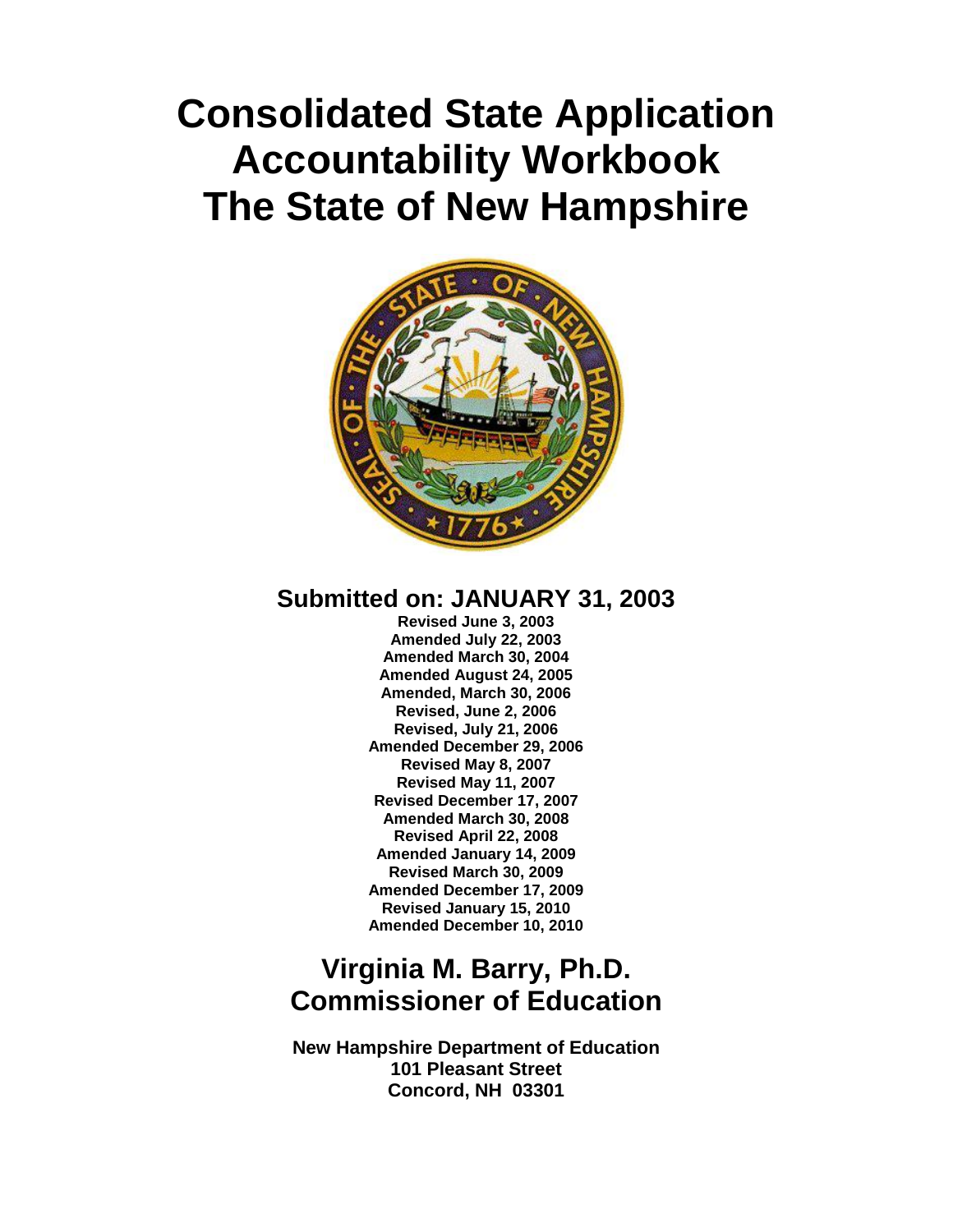#### CONSOLIDATED STATE APPLICATION ACCOUNTABILITY WORKBOOK

#### **Overview:**

New Hampshire is seeking approval of this update to its Accountability Workbook. The only change is in Section 7.3 where we have removed the approved transitional definition of graduation rate and inserted the new definition and method of calculation that we will use as we begin implementation of a four-year adjusted cohort graduation rate (as defined in 34 C.F.R.  $\S 200.19(b)(1)(i)$  through  $(iv)$ ).

The ultimate graduation rate goal (95%) and the interim targets were approved last year.

*Submitted by Deb Wiswell Administrator for Accountability December 10, 20010*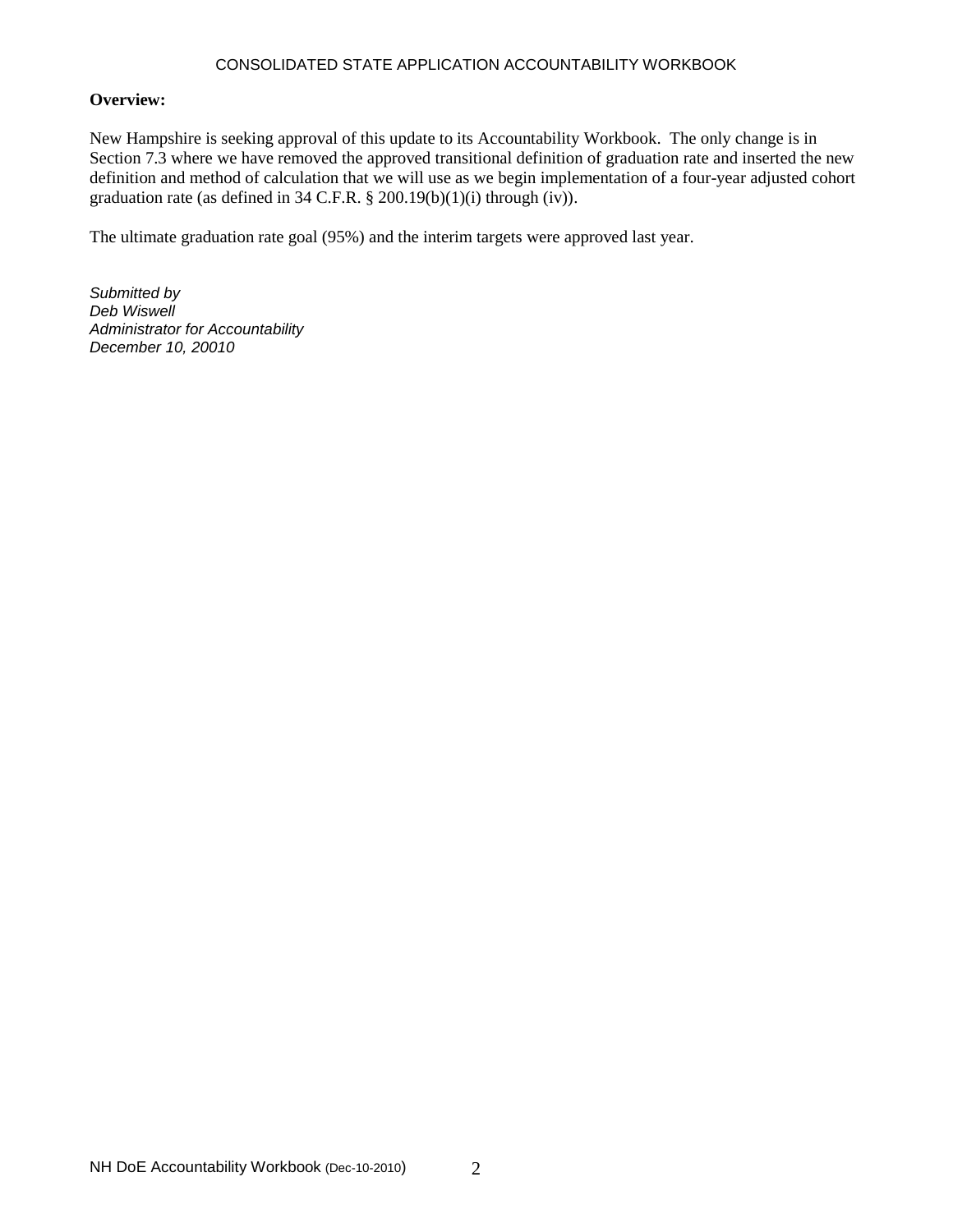| <b>CRITICAL</b><br><b>ELEMENT</b>                                                                                   | <b>EXAMPLES FOR</b><br><b>MEETING STATUTORY REQUIREMENTS</b>                                                                                                                                                                                                                                                                                                                                                                                                                                                                                                                                                                                                          | <b>EXAMPLES OF</b><br><b>NOT MEETING</b><br><b>REQUIREMENTS</b>                                                                                                                                                                                  |  |
|---------------------------------------------------------------------------------------------------------------------|-----------------------------------------------------------------------------------------------------------------------------------------------------------------------------------------------------------------------------------------------------------------------------------------------------------------------------------------------------------------------------------------------------------------------------------------------------------------------------------------------------------------------------------------------------------------------------------------------------------------------------------------------------------------------|--------------------------------------------------------------------------------------------------------------------------------------------------------------------------------------------------------------------------------------------------|--|
| 1.1 How does the<br>State<br>Accountability<br>System<br>include every<br>public school<br>and LEA in<br>the State? | Every public school and LEA is required to make adequate<br>yearly progress and is included in the State Accountability<br>System.<br>State has a definition of "public school" and "LEA" for AYP<br>accountability purposes.<br>• The State Accountability System produces AYP<br>decisions for all public schools, including public<br>schools with variant grade configurations (e.g., K-12),<br>public schools that serve special populations (e.g.,<br>alternative public schools, juvenile institutions, state<br>public schools for the blind) and public charter<br>schools. It also holds accountable public schools with<br>no grades assessed (e.g., K-2). | A public school or<br>LEA is not required to<br>make adequate<br>yearly progress and is<br>not included in the<br><b>State Accountability</b><br>System.<br>State policy<br>systematically<br>excludes certain<br>public schools and/or<br>LEAs. |  |
| STATE RESPONSE AND STATE ACTIVITIES FOR MEETING REQUIREMENTS                                                        |                                                                                                                                                                                                                                                                                                                                                                                                                                                                                                                                                                                                                                                                       |                                                                                                                                                                                                                                                  |  |

## **PRINCIPLE 1. A single statewide Accountability System applied to all public schools and LEAs.**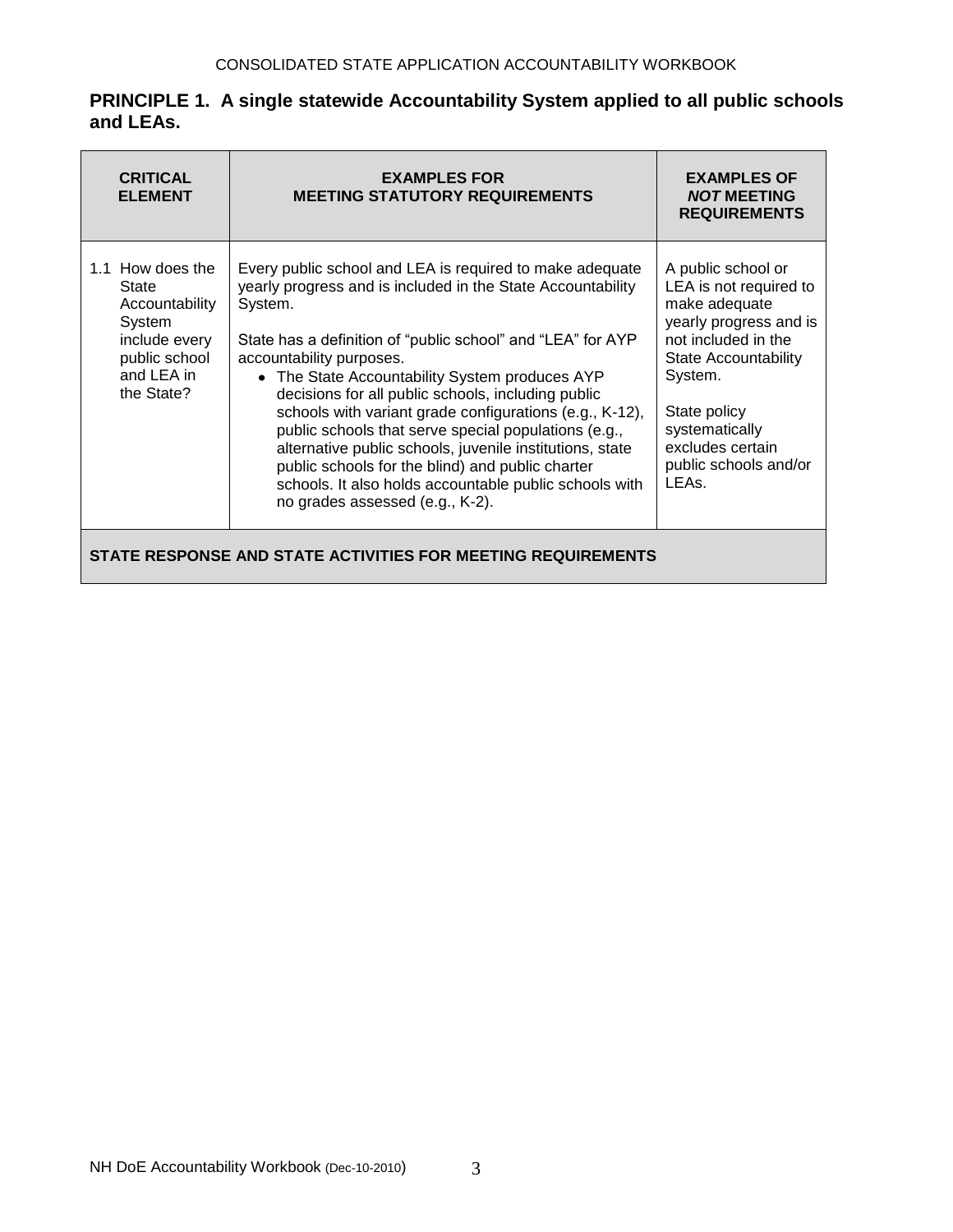#### **1.1**

.

New Hampshire will produce AYP reports for all public schools (including public schools, charter schools, public academies), and their corresponding public districts. Students in these public educational agencies will be called public school students.

In 1993, the New Hampshire Legislature enacted state law RSA 193-C. "There is established within the department of education a statewide education improvement and assessment program (New Hampshire Educational Improvement and Assessment Program – NHEIAP). The State requires that all public school students enrolled in grades 3-8 and 11 participate in the state-wide assessment for their grade of enrollment.

New Hampshire will hold all public schools accountable for adequate yearly progress. New Hampshire has surveyed its public schools to make sure that all public alternative programs are connected to the existing public school structure. There are no public alternative schools within the state.

Several New Hampshire schools have no grade level tested within the grade spans included in the school. Currently, these schools fall into two categories: schools with grades 1-2 and schools with just grade 1. In the first case, schools will be held accountable for the performance of the third grade students in the state that were second graders in their school last year. In the second case, schools with only first grade will be evaluated using the results of the school into which the students flow for grades 2-*3.*

In addition, New Hampshire has many small schools. Several schools are small enough so that their grade level aggregate assessment data is confidential, even with a cell size of 11. Once AYP reports have been run, schools with fewer than the minimum number of students needed to run performance calculations will be evaluated by aggregating multiple years of assessment data. The AYP status would become public as well as a stated rationale for the decision. Schools receiving the SSR designation (small school report) will keep that designation until aggregation of sufficient students to reach the required cell size of 11.

Not all public school students attend public schools in the state. A student is identified as a public school student when public funds are used to pay for his or her education. These students fall into three categories.

- 1. Public school students who attend public schools out of state: these students are included in the assessment and accountability system of the state in which they are schooled. State law RSA 193-C:6 details the participation of students involved in interstate agreements.
- 2. Public school students who attend private in-state schools (usually these students are special education students and/or court ordered placements): these students are assessed and included in state level aggregate and disaggregate data. There is no provision under state or federal law to include private schools in the accountability system. Furthermore, these students do not fall within the "enrolled for a full academic year" clause for either the sending public school district or appropriate school.
- 3. Public school students who attend private out-of-state schools (also usually special education students and/or court ordered placements): these students participate in the assessment and accountability system for either New Hampshire or the receiving state.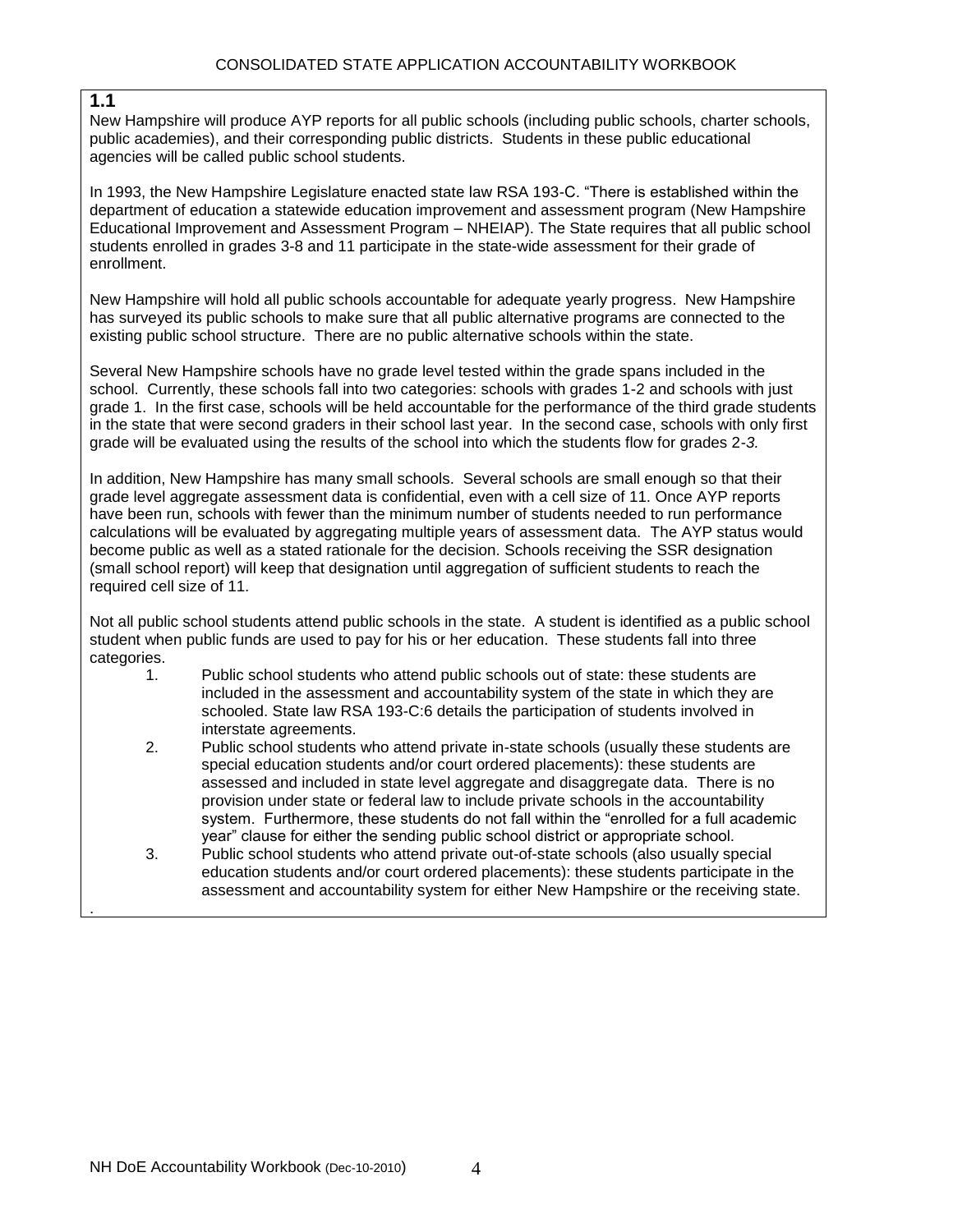| <b>CRITICAL ELEMENT</b>                                                                                      | <b>EXAMPLES FOR</b><br><b>MEETING STATUTORY</b><br><b>REQUIREMENTS</b>                                                                                                                                  | <b>EXAMPLES OF</b><br><b>NOT MEETING</b><br><b>REQUIREMENTS</b>                                                                      |  |
|--------------------------------------------------------------------------------------------------------------|---------------------------------------------------------------------------------------------------------------------------------------------------------------------------------------------------------|--------------------------------------------------------------------------------------------------------------------------------------|--|
| 1.2 How are all public schools<br>and LEAs held to the same<br>criteria when making an AYP<br>determination? | All public schools and LEAs are<br>systematically judged on the<br>basis of the same criteria when<br>making an AYP determination.<br>If applicable, the AYP definition is<br>integrated into the State | Some public schools and LEAs<br>are systematically judged on the<br>basis of alternate criteria when<br>making an AYP determination. |  |
| Accountability System.<br>STATE RESPONSE AND STATE ACTIVITIES FOR MEETING REQUIREMENTS                       |                                                                                                                                                                                                         |                                                                                                                                      |  |

All public elementary and middle schools and their LEAs will be judged on a single AYP definition. AYP will be based on student performance on the statewide assessment, 95% participation rate, attendance rate at the elementary/middle school level, and graduation rate at the high school level.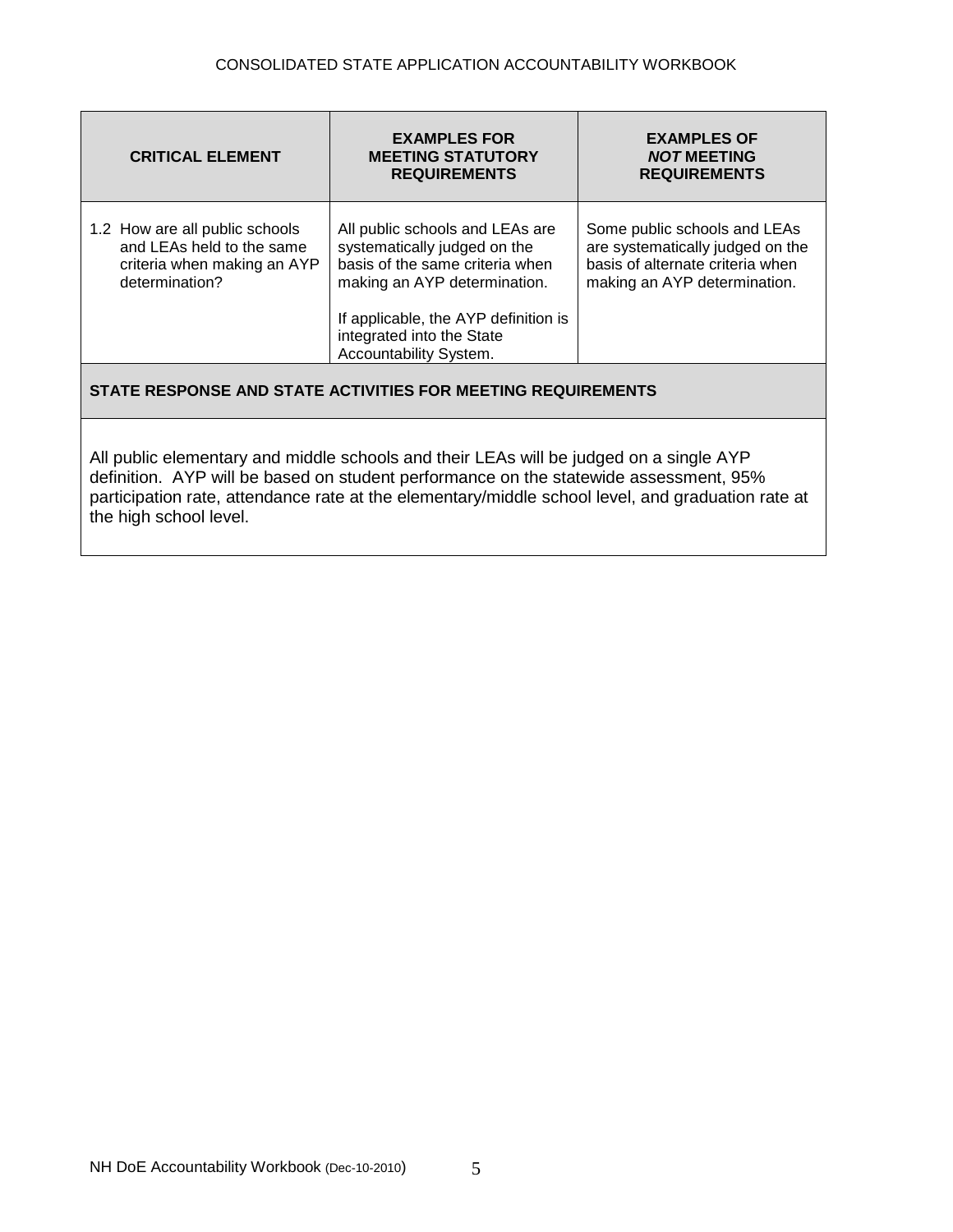| <b>CRITICAL ELEMENT</b>                                                                                                                                                            | <b>EXAMPLES FOR</b><br><b>MEETING STATUTORY REQUIREMENTS</b>                                                                                                                                                                                                                                                                                                                                                                                              | <b>EXAMPLES OF</b><br><b>NOT MEETING</b><br><b>REQUIREMENTS</b> |
|------------------------------------------------------------------------------------------------------------------------------------------------------------------------------------|-----------------------------------------------------------------------------------------------------------------------------------------------------------------------------------------------------------------------------------------------------------------------------------------------------------------------------------------------------------------------------------------------------------------------------------------------------------|-----------------------------------------------------------------|
| 1.3 Does the State have,<br>at a minimum, a<br>definition of basic,<br>proficient and<br>advanced student<br>achievement levels in<br>reading/language<br>arts and<br>mathematics? | State has defined three levels of student<br>achievement: basic, proficient and advanced. <sup>1</sup><br>Student achievement levels of proficient and<br>advanced determine how well students are<br>mastering the materials in the State's academic<br>content standards; and the basic level of<br>achievement provides complete information about<br>the progress of lower-achieving students toward<br>mastering the proficient and advanced levels. | Standards do not meet<br>the legislated<br>requirements.        |

The New Hampshire accountability system is based on the New England Common Assessment Program (NECAP). The NECAP has four clearly defined achievement levels: Substantially Below Proficient (level 1), Partially Proficient (level 2), Proficient (level 3), and Proficient with Distinction (level 4).

NH achievement levels are linked to the rigorous grade level content standards and describe how well students have mastered the material in reading and mathematics.

New Hampshire reports assessment data in two forms: achievement level (indicated above), and scaled score (X00-X80, where X indicates the grade level of the test; i.e. 320, 420, 520). The two statistics are connected as follows: Proficient includes scores greater than or equal to X40 at each grade level. Level*s* 1 and 2 represent unacceptable performance.

Achievement levels for each subject area at each grade level assessed are defined in the annual statewide assessment reports: parent letters, and school and district reports. Parent reports include information on overall achievement in each content area (reading and mathematics), and more detailed information about achievement within defined sub-score categories in each subject.

 $\overline{a}$ 

<sup>1</sup> System of State achievement standards will be reviewed by the Standards and Assessments Peer Review. The Accountability Peer Review will determine that achievement levels are used in determining AYP.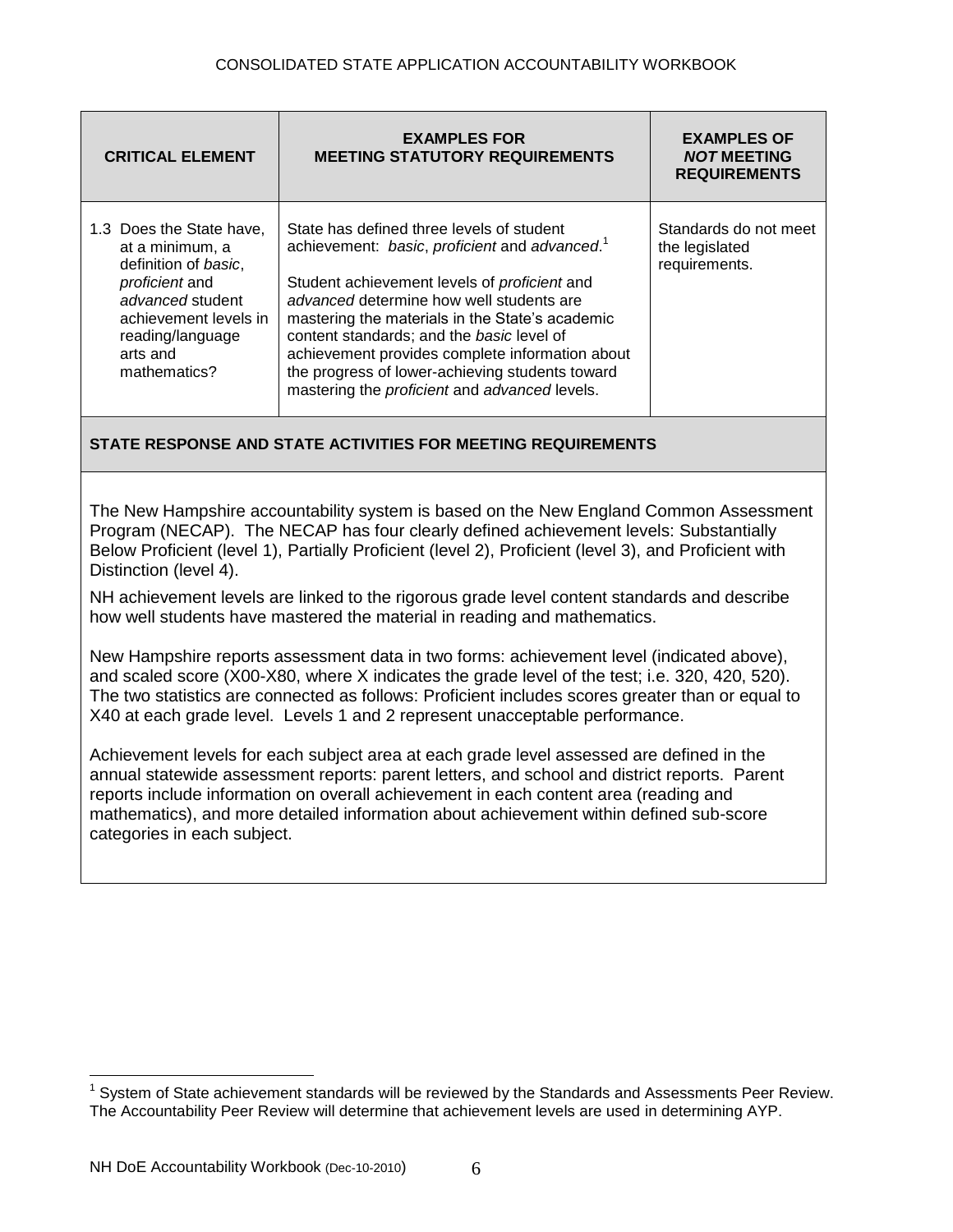| <b>CRITICAL ELEMENT</b>                                                                                                                       | <b>EXAMPLES FOR</b><br><b>MEETING STATUTORY REQUIREMENTS</b>                                                                                                                                                                                                                                                                                                                                                                           | <b>EXAMPLES OF</b><br><b>NOT MEETING</b><br><b>REQUIREMENTS</b>                                                                                              |
|-----------------------------------------------------------------------------------------------------------------------------------------------|----------------------------------------------------------------------------------------------------------------------------------------------------------------------------------------------------------------------------------------------------------------------------------------------------------------------------------------------------------------------------------------------------------------------------------------|--------------------------------------------------------------------------------------------------------------------------------------------------------------|
| 1.4 How does the<br>State provide<br>accountability and<br>adequate yearly<br>progress<br>decisions and<br>information in a<br>timely manner? | State provides decisions about adequate yearly progress<br>in time for LEAs to implement the required provisions<br>before the beginning of the next academic year.<br>State allows enough time to notify parents about public<br>school choice or supplemental educational service options,<br>time for parents to make an informed decision, and time to<br>implement public school choice and supplemental<br>educational services. | Timeline does not<br>provide sufficient<br>time for LEAs to<br>fulfill their<br>responsibilities<br>before the<br>beginning of the<br>next academic<br>year. |
|                                                                                                                                               |                                                                                                                                                                                                                                                                                                                                                                                                                                        |                                                                                                                                                              |

It is the Department's intent to provide accountability reports to all schools in a timely manner. With fall testing for grades 3-8 and 11, accountability reports will be released prior to the end of the school year. This allows enough time for schools to understand results, discuss school or district improvement issues if necessary, inform parents about their legal options as defined by Title I and state rules, and take advantage of the summer months in addressing curriculum and school improvement issues.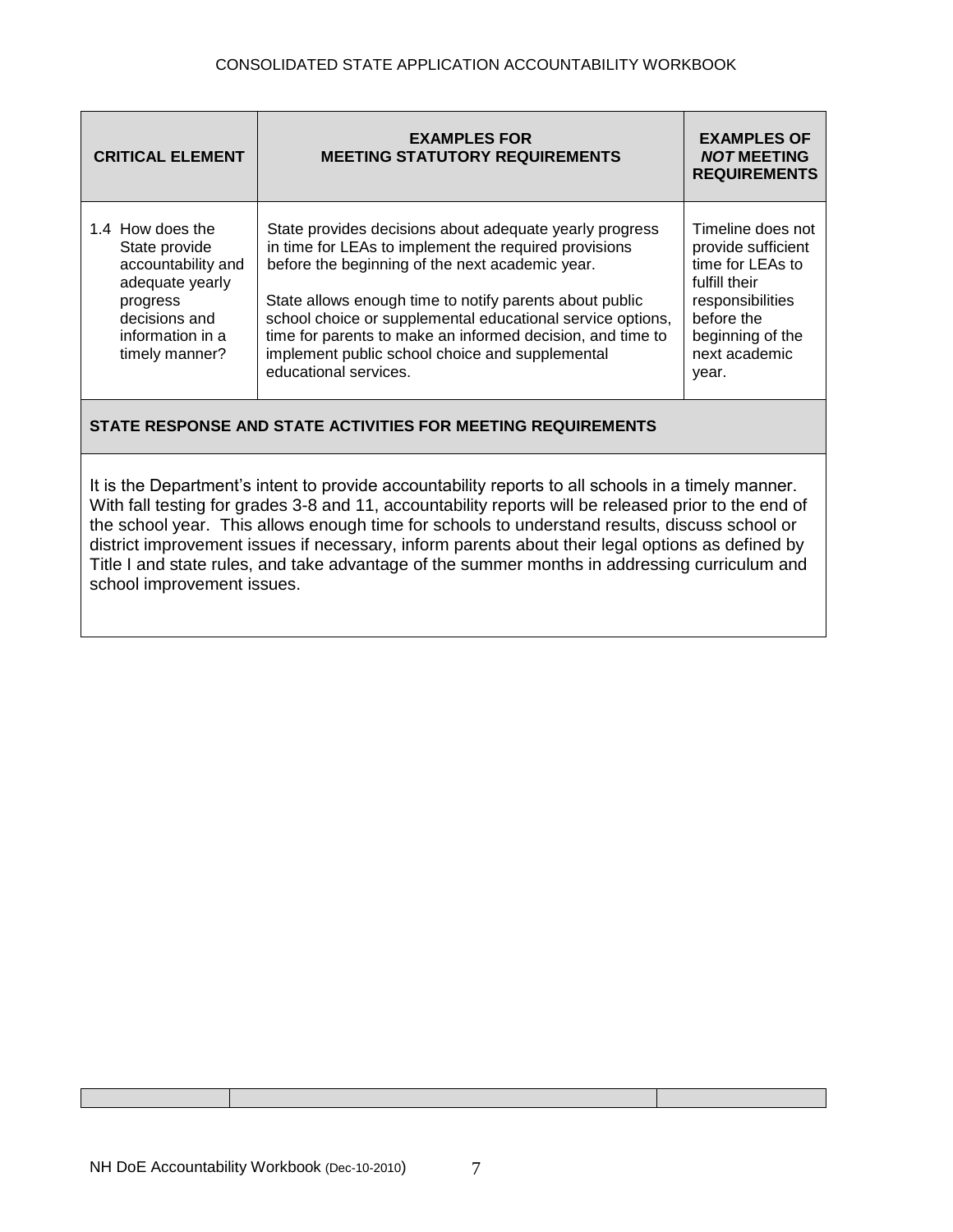#### CONSOLIDATED STATE APPLICATION ACCOUNTABILITY WORKBOOK

| <b>CRITICAL</b><br><b>ELEMENT</b>                                                                      | <b>EXAMPLES FOR</b><br><b>MEETING STATUTORY REQUIREMENTS</b>                                                                                                                                                                                                                                                                                                                                                                                                          | <b>EXAMPLES OF</b><br><b>NOT MEETING</b><br><b>REQUIREMENTS</b>                                                                                |
|--------------------------------------------------------------------------------------------------------|-----------------------------------------------------------------------------------------------------------------------------------------------------------------------------------------------------------------------------------------------------------------------------------------------------------------------------------------------------------------------------------------------------------------------------------------------------------------------|------------------------------------------------------------------------------------------------------------------------------------------------|
| 1.5 Does the<br>State<br>Accountability<br>System<br>produce an<br>annual State<br><b>Report Card?</b> | The State Report Card includes all the required data<br>elements [see Appendix A for the list of required data<br>elements].<br>The State Report Card is available to the public at the<br>beginning of the academic year.<br>The State Report Card is accessible in languages of major<br>populations in the State, to the extent possible.<br>Assessment results and other academic indicators<br>(including graduation rates) are reported by student<br>subgroups | The State Report<br>Card does not include<br>all the required data<br>elements.<br>The State Report<br>Card is not available<br>to the public. |

## **STATE RESPONSE AND STATE ACTIVITIES FOR MEETING REQUIREMENTS**

New Hampshire currently produces, through enacted legislation (RSA 193-E:3), an annual report card for the State, LEAs and all public schools through the *NH School District Profiles* link on the NH Department of Education's website: www.ed.state.nh.us. It provides easy to understand information about schools and communities to the public. New Hampshire law requires the Department to provide attendance and drop-out rates; school environmental indicators and safety data; proportion of graduating students going on to post-secondary education and military service; and performance on the state assessment. All data and information used to determine AYP will be added to the *NH School District Profiles* including disaggregated data about school performance which is currently sent to the LEAs. The additional data elements, regarding teacher information, are currently being collected so that they can also be added to the *NH School District Profiles*. The NH accountability legislation has amended the reporting requirements to include NCLB data elements.

New Hampshire continues to work to include additional data connected to NECAP testing in all grades 3-8 and 11.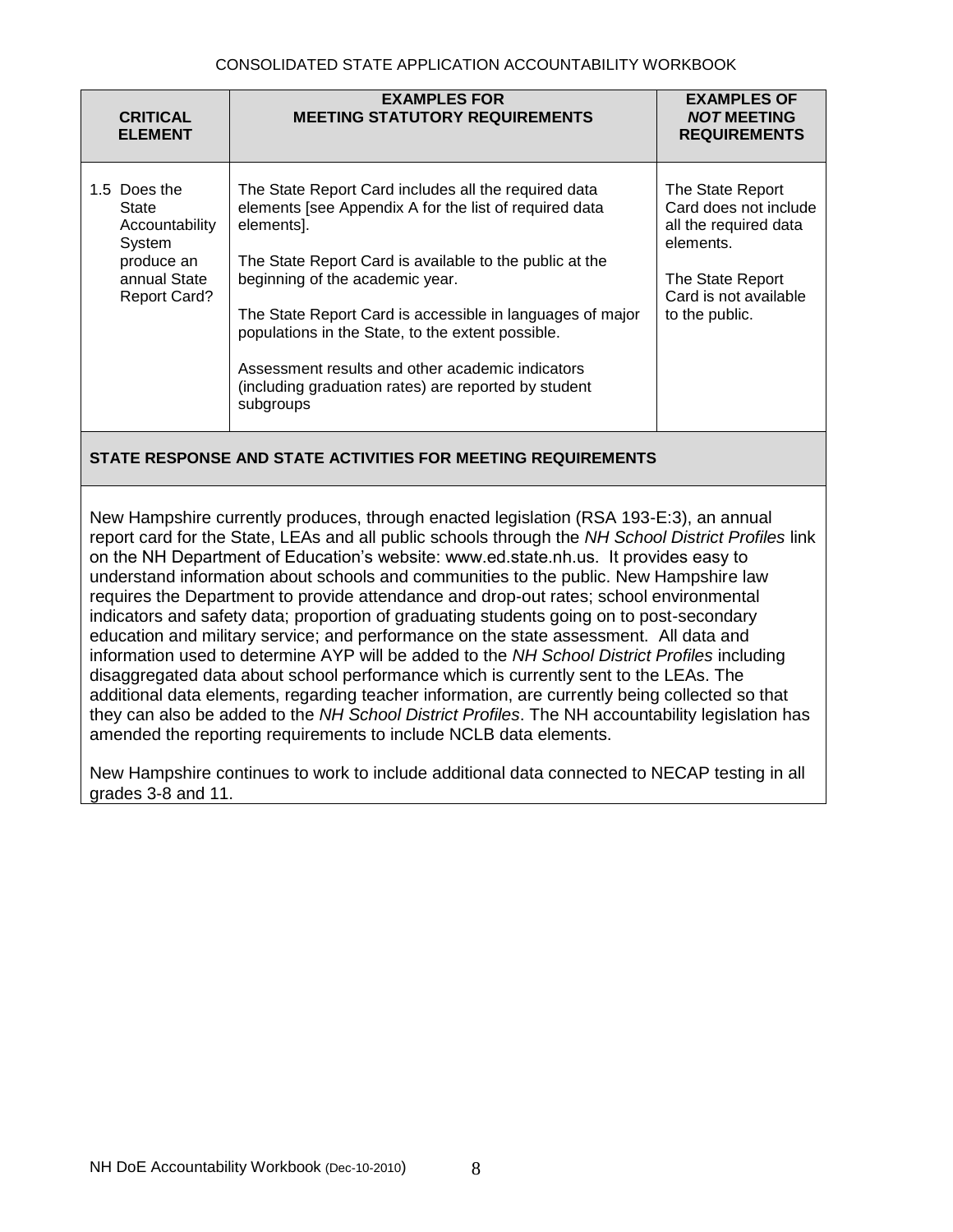| <b>CRITICAL ELEMENT</b>                                                                                                         | <b>EXAMPLES FOR</b><br><b>MEETING STATUTORY</b><br><b>REQUIREMENTS</b>                                                                                                                                                                                   | <b>EXAMPLES OF</b><br><b>NOT MEETING</b><br><b>REQUIREMENTS</b>                                                       |
|---------------------------------------------------------------------------------------------------------------------------------|----------------------------------------------------------------------------------------------------------------------------------------------------------------------------------------------------------------------------------------------------------|-----------------------------------------------------------------------------------------------------------------------|
| 1.6 How does the State<br><b>Accountability System</b><br>include rewards and<br>sanctions for public schools<br>and LEAs $?^2$ | State uses one or more types of<br>rewards and sanctions, where<br>the criteria are:<br>Set by the State;<br>$\bullet$<br>Based on adequate yearly<br>٠<br>progress decisions; and,<br>Applied uniformly across<br>$\bullet$<br>public schools and LEAs. | State does not implement<br>rewards or sanctions for public<br>schools and LEAs based on<br>adequate yearly progress. |

Rewards and sanctions for all public schools, including Title I and Non-Title I schools, have been included in legislation presented to the 2003 New Hampshire Legislature: Public Education Accountability System. This bill includes language that authorizes the Department to set up a consistent system of rewards and sanctions. The bill provides for a system of annual recognition and responses to school performance as set forth in rules: to assist local school staff with the analysis and use of school performance data, to assist in the implementation of local educational improvement and assessment plans, and to provide grants to school districts for local school improvement. This bill does not compromise any of the rewards and sanctions described in NCLB for Title I schools, however it does limit the option of State takeover (RSA 194-H:5). RSA 193-H:4 outlines requirements for school improvement plans for every school identified as being in need of improvement.

All Title I schools will be held to the requirements of section 1116 of *No Child Left Behind*.

 $\overline{a}$ 

 $2$  The state must provide rewards and sanctions for all public schools and LEAs for making adequate yearly progress, except that the State is not required to hold schools and LEAs not receiving Title I funds to the requirements of section 1116 of NCLB [§200.12(b)(40)].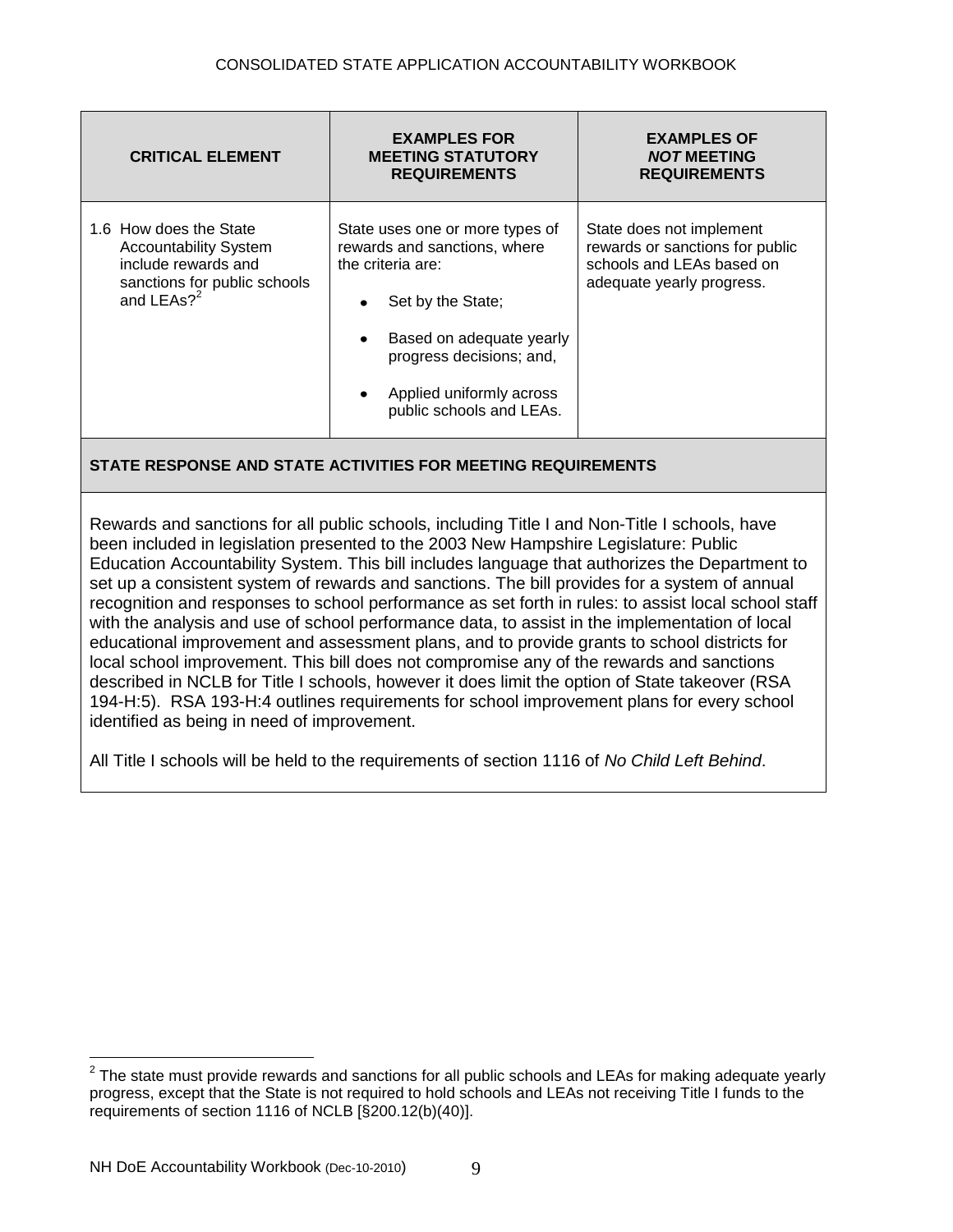| <b>CRITICAL</b><br><b>ELEMENT</b>                                                              | <b>EXAMPLES FOR</b><br><b>MEETING STATUTORY REQUIREMENTS</b>                                                                                                                                                                                         | <b>EXAMPLES OF</b><br><b>NOT MEETING</b><br><b>REQUIREMENTS</b>                                                           |
|------------------------------------------------------------------------------------------------|------------------------------------------------------------------------------------------------------------------------------------------------------------------------------------------------------------------------------------------------------|---------------------------------------------------------------------------------------------------------------------------|
| 2.1 How does the<br>State<br>Accountability<br>System include<br>all students in<br>the State? | All students in the State are included in the State<br>Accountability System.<br>The definitions of "public school" and "LEA" account<br>for all students enrolled in the public school district,<br>regardless of program or type of public school. | Public school students<br>exist in the State for<br>whom the State<br><b>Accountability System</b><br>makes no provision. |
| STATE RESPONSE AND STATE ACTIVITIES FOR MEETING REQUIREMENTS                                   |                                                                                                                                                                                                                                                      |                                                                                                                           |

## **PRINCIPLE 2. All students are included in the State Accountability System.**

The accountability system includes all students in the grades that are currently assessed under our statewide assessment system. The accountability system includes all students in the grades that are currently assessed under our statewide assessment system. While participation policies have not changed from previous years, new documents have been prepared and approved for use during this school year. No policy has changed, but we have clarified several issues that were confusing for schools and districts in the past. Please see appendices B and C for adopted policies applied to school year 2008-2009.

## **For the spring NECAP Science test, the effective date for participation will be May 11, 2009.**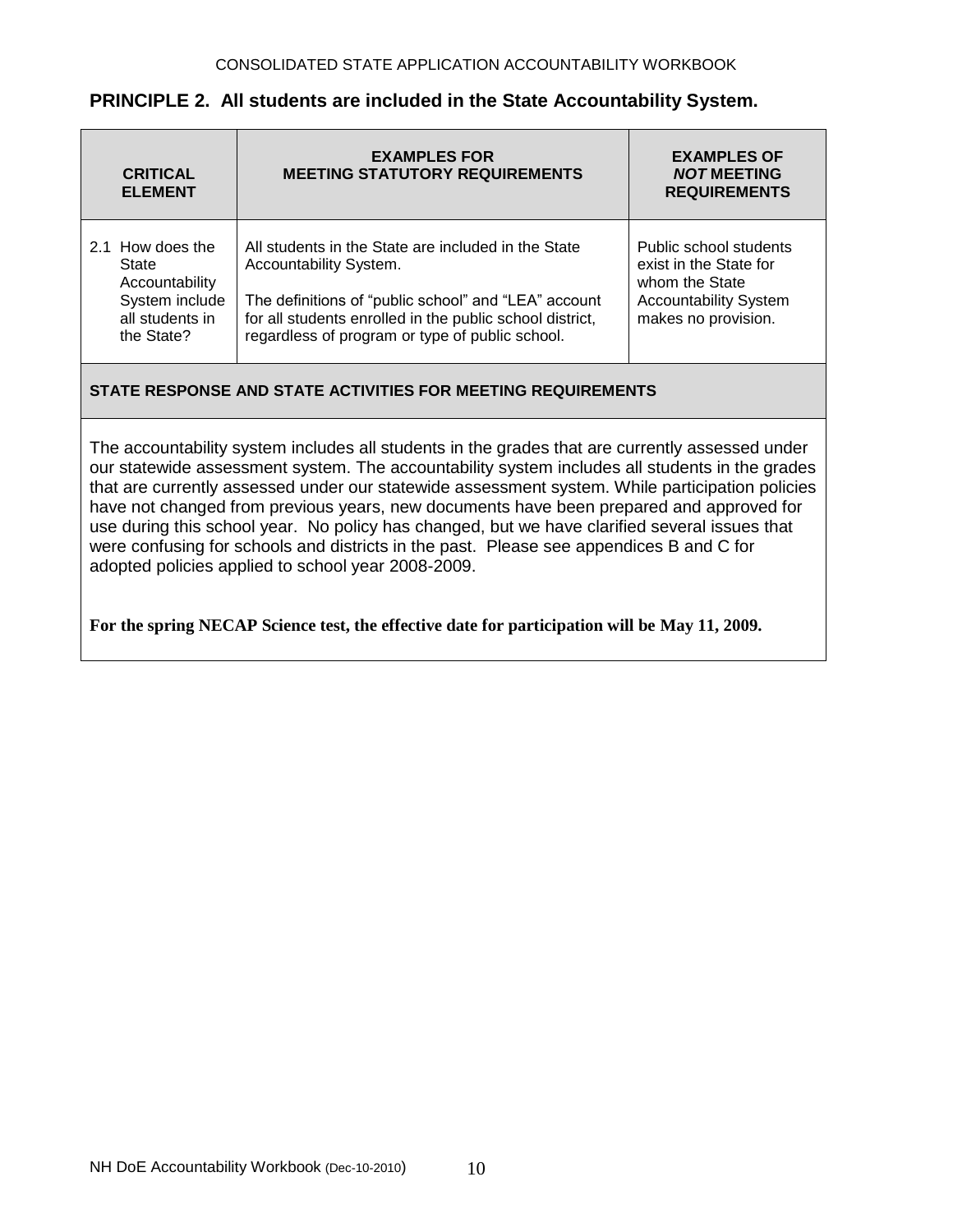| <b>CRITICAL</b><br><b>ELEMENT</b>                                                                            | <b>EXAMPLES FOR</b><br><b>MEETING STATUTORY</b><br><b>REQUIREMENTS</b>                                                                                                                                                    | <b>EXAMPLES OF</b><br><b>NOT MEETING REQUIREMENTS</b>                                                                                                                                                                                                                  |
|--------------------------------------------------------------------------------------------------------------|---------------------------------------------------------------------------------------------------------------------------------------------------------------------------------------------------------------------------|------------------------------------------------------------------------------------------------------------------------------------------------------------------------------------------------------------------------------------------------------------------------|
| 2.2 How does the<br>State define "full<br>academic year"<br>for identifying<br>students in AYP<br>decisions? | The State has a definition of "full"<br>academic year" for determining<br>which students are to be included<br>in decisions about AYP.<br>The definition of full academic year<br>is consistent and applied<br>statewide. | LEAs have varying definitions of "full"<br>academic year."<br>The State's definition excludes students<br>who must transfer from one district to<br>another as they advance to the next grade.<br>The definition of full academic year is not<br>applied consistently. |

For the purpose of accountability reporting (reading and math), a full academic year is defined for students as students who have an **average daily membership (ADM) ≥ .90 for the previous school year. The school (or district) ADM for a student is calculated as the number of half days of enrollment divided by the number of half days the school (or district) is in session.** (With a fall test, the delivery of instruction that affects performance on the beginning-of-year assessment happened in the previous grade.) The suspension of a student does not affect his or her enrollment status. New Hampshire now collects student demographic and program participation information electronically.

The definition of full academic year is consistently applied to all schools and districts statewide.

This definition may be revisited if the assessment timeframe changes.

| <b>EXAMPLES FOR</b> | <b>EXAMPLES OF</b> |
|---------------------|--------------------|
|                     |                    |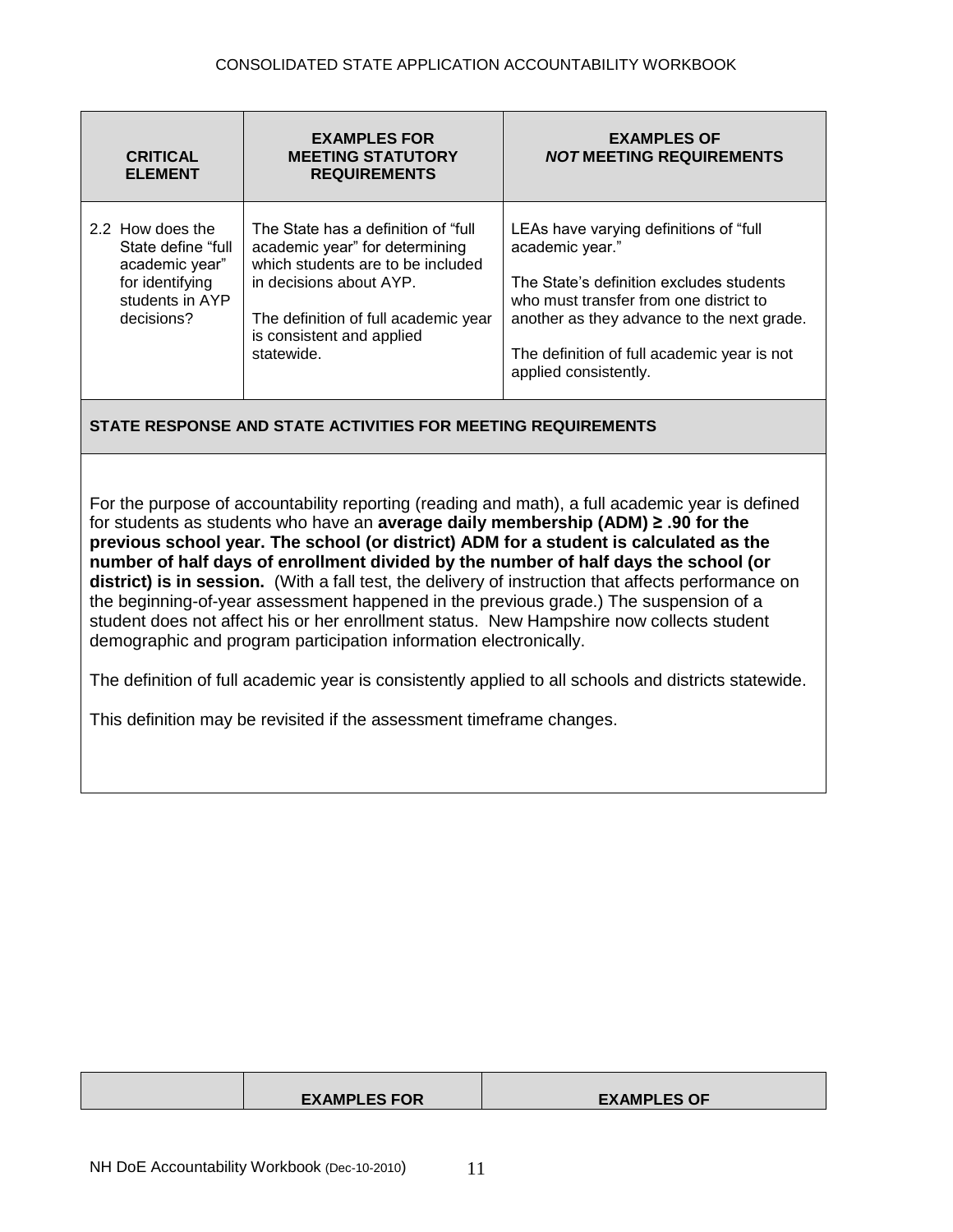#### CONSOLIDATED STATE APPLICATION ACCOUNTABILITY WORKBOOK

| <b>CRITICAL</b><br><b>ELEMENT</b>                                                                                                                                             | <b>MEETING STATUTORY</b><br><b>REQUIREMENTS</b>                                                                                                                                                                                                                                                                                       | <b>NOT MEETING REQUIREMENTS</b>                                                                                                                                                                                                                                                                                                                                                                                             |
|-------------------------------------------------------------------------------------------------------------------------------------------------------------------------------|---------------------------------------------------------------------------------------------------------------------------------------------------------------------------------------------------------------------------------------------------------------------------------------------------------------------------------------|-----------------------------------------------------------------------------------------------------------------------------------------------------------------------------------------------------------------------------------------------------------------------------------------------------------------------------------------------------------------------------------------------------------------------------|
| 2.3 How does the<br>State<br>Accountability<br>System<br>determine which<br>students have<br>attended the<br>same public<br>school and/or<br>LEA for a full<br>academic year? | State holds public schools<br>accountable for students who<br>were enrolled at the same<br>public school for a full academic<br>year.<br>State holds LEAs accountable<br>for students who transfer during<br>the full academic year from one<br>public school within the district<br>to another public school within<br>the district. | State definition requires students to attend the<br>same public school for more than a full<br>academic year to be included in public school<br>accountability.<br>State definition requires students to attend<br>school in the same district for more than a full<br>academic year to be included in district<br>accountability.<br>State holds public schools accountable for<br>students who have not attended the same |
|                                                                                                                                                                               |                                                                                                                                                                                                                                                                                                                                       | public school for a full academic year.                                                                                                                                                                                                                                                                                                                                                                                     |

## **STATE RESPONSE AND STATE ACTIVITIES FOR MEETING REQUIREMENTS**

LEAs have submitted End-of-Year files that include *dates of enrollment and dates of withdrawal.* Together, these dates are used to determine which students were enrolled in a school or district of a full academic year.

The accountability system properly includes mobile students.

Students that are enrolled for a full academic year in the school will be included in the school accountability reporting.

Students that are enrolled for a full academic year in the district will be included in the district accountability reporting.

All students will be included in the state accountability reporting. This includes all students enrolled in the state on the first day of testing.

The NH i.4.see data system *based on unique student identifiers* has built in several steps for cleaning up demographic and other student data at multiple times throughout the year, producing much more accurate and current reports.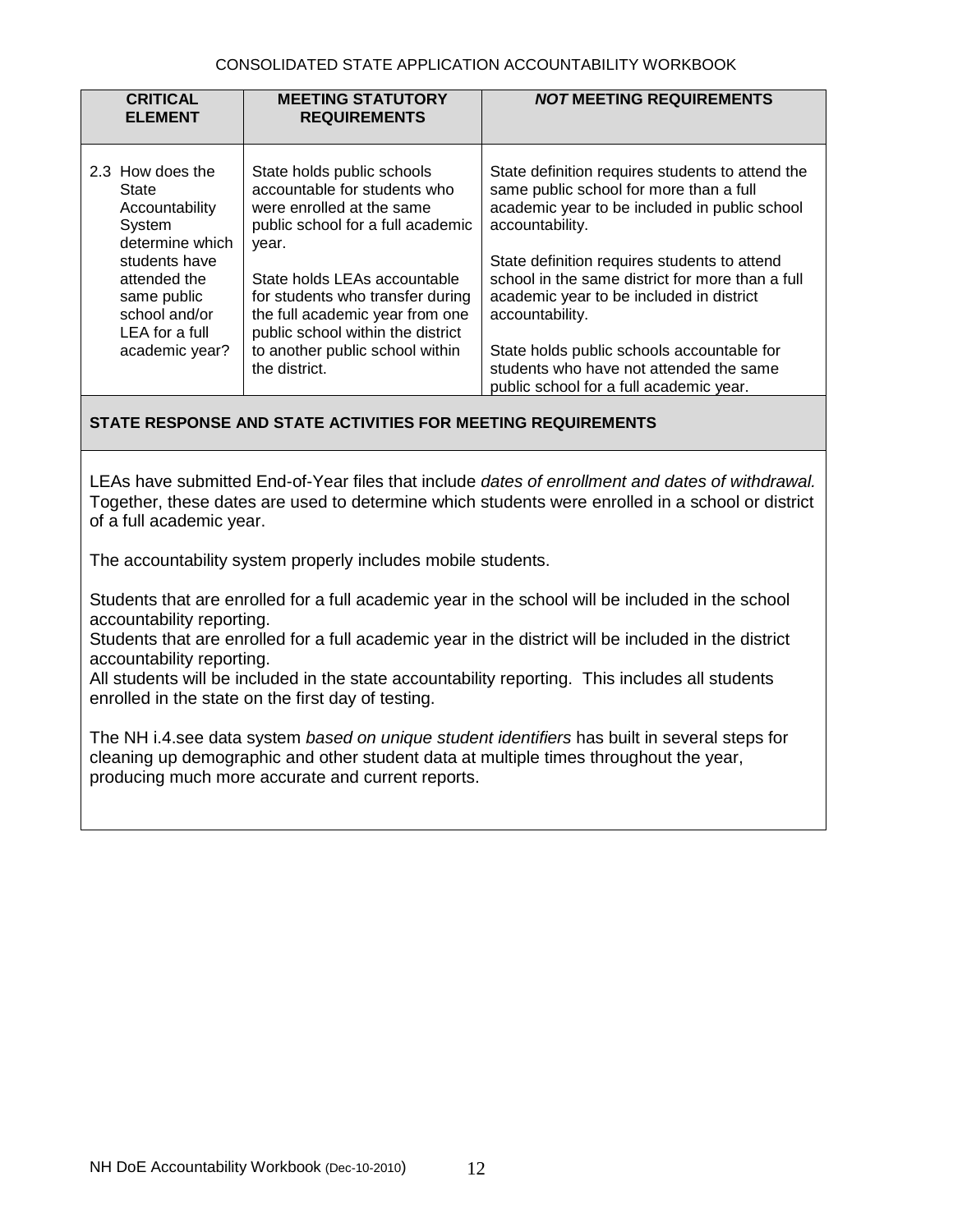**PRINCIPLE 3. State definition of AYP is based on expectations for growth in student achievement that is continuous and substantial, such that all students are proficient in reading/language arts and mathematics no later than 2013-2014.**

| <b>CRITICAL ELEMENT</b>                                                                                                                                                                           | <b>EXAMPLES FOR</b><br><b>MEETING REQUIREMENTS</b>                                                                                                                                                                                  | <b>EXAMPLES OF</b><br><b>NOT MEETING</b><br><b>REQUIREMENTS</b>                                                                                              |
|---------------------------------------------------------------------------------------------------------------------------------------------------------------------------------------------------|-------------------------------------------------------------------------------------------------------------------------------------------------------------------------------------------------------------------------------------|--------------------------------------------------------------------------------------------------------------------------------------------------------------|
| 3.1 How does the State's<br>definition of adequate yearly<br>progress require all students<br>to be proficient in<br>reading/language arts and<br>mathematics by the 2013-<br>2014 academic year? | The State has a timeline for<br>ensuring that all students will<br>meet or exceed the State's<br>proficient level of academic<br>achievement in reading/language<br>arts <sup>3</sup> and mathematics, not later<br>than 2013-2014. | State definition does not require<br>all students to achieve<br>proficiency by 2013-2014.<br>State extends the timeline past<br>the 2013-2014 academic year. |

#### **STATE RESPONSE AND STATE ACTIVITIES FOR MEETING REQUIREMENTS**

RSA 193-H:2 states "On or before the 2013-*2*014 school year, schools shall ensure that all pupils are performing at the basic level or above on the statewide assessment as established in RSA 193-C." This law, though not yet updated to reflect proficiency definitions consistent with NECAP, indicates that schools have until 2013-2014 school year to ensure that all students are proficient (Basic or above was consistent with our previous assessment system. Levels 3 and 4 on NECAP indicate proficiency.) This law will be updated to reflect the new assessment system.

Starting points and yearly expectations are figured separately for ELA and Math at the elementary/middle and *high school levels*, and require all students to be proficient by the 2013-2014 academic year.

Proficient (Level 3) was defined in the following manner. At the time of the first full implementation of the NECAP test (October 2005), teachers were asked to judge the extent to which their new students were ready to succeed at grade level (as defined by newly adopted grade-level expectations). The teacher judgment data were reviewed for any anomalies, and then after finding none, applied NECAP test items to establish tentative bookmarks in the Bookmark Standard Setting method. In January, 2006, approximately 100 teachers for each content area were asked to review proposed bookmarks and make recommendations of changes. What resulted now defines the level of achievement necessary for students to be ready to achieve at grade level.

A similar process was used with the advent of the Fall NECAP tests at the high school level in October 2007. At the high school level, teacher judgments were collected at the end of grade 10 in June of 2007.

 $\overline{a}$ 

 $^3$  If the state has separate assessments to cover its language arts standards (e.g., reading and writing), the State must create a method to include scores from all the relevant assessments.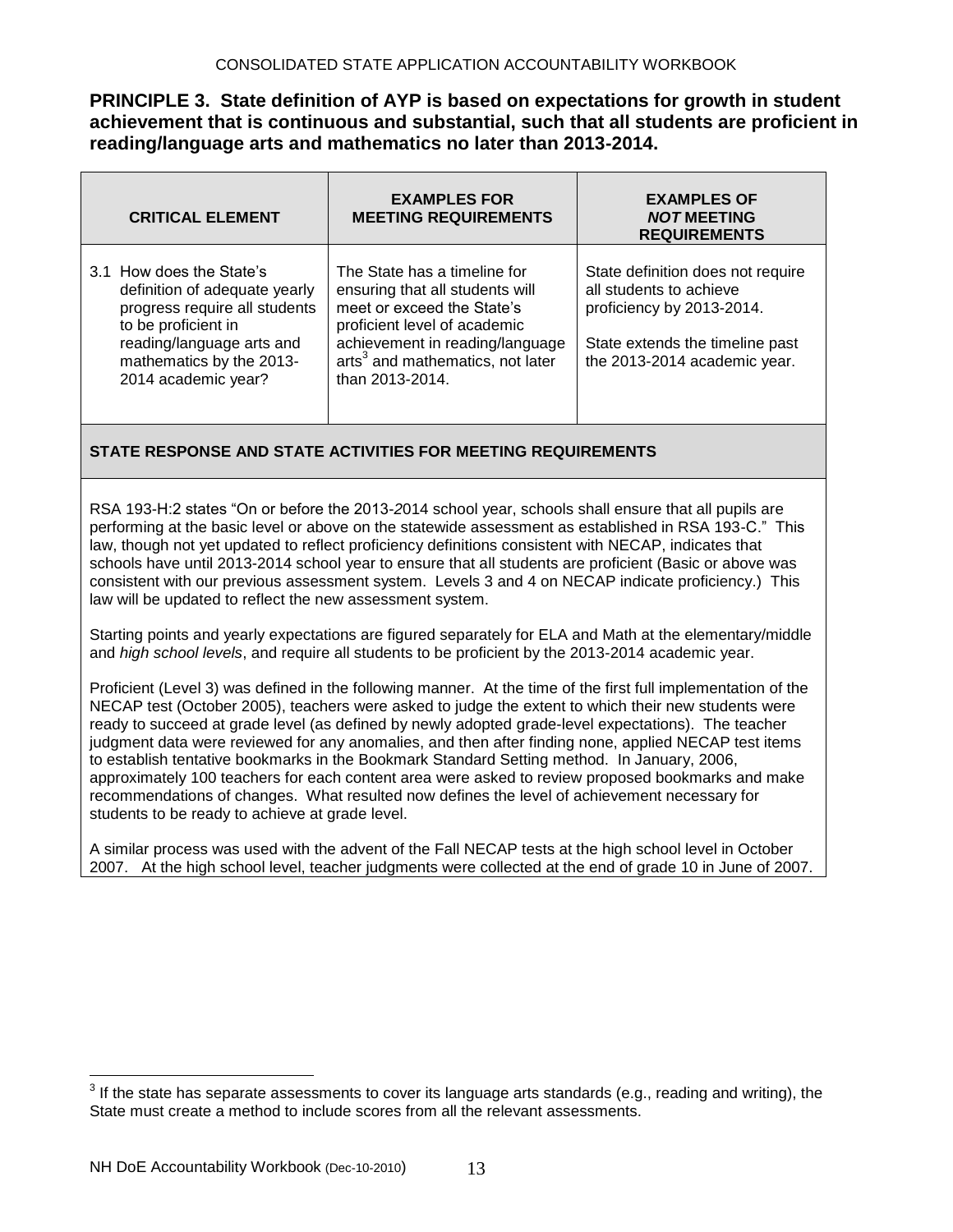| <b>CRITICAL</b><br><b>ELEMENT</b>                                                                                                                 | <b>EXAMPLES FOR</b><br><b>MEETING REQUIREMENTS</b>                                                                                                                                                                                                                                                                                                                                                                                                                                                                                                                                                                                                                                                                                                                                                                                                                                                                                                    | <b>EXAMPLES OF</b><br><b>NOT MEETING</b><br><b>REQUIREMENTS</b>                                  |
|---------------------------------------------------------------------------------------------------------------------------------------------------|-------------------------------------------------------------------------------------------------------------------------------------------------------------------------------------------------------------------------------------------------------------------------------------------------------------------------------------------------------------------------------------------------------------------------------------------------------------------------------------------------------------------------------------------------------------------------------------------------------------------------------------------------------------------------------------------------------------------------------------------------------------------------------------------------------------------------------------------------------------------------------------------------------------------------------------------------------|--------------------------------------------------------------------------------------------------|
| 3.2 How does the<br>State<br>Accountability<br>System<br>determine<br>whether each<br>student<br>subgroup, public<br>school and LEA<br>makes AYP? | For a public school and LEA to make adequate yearly<br>progress, each student subgroup must meet or exceed the<br>State annual measurable objectives, each student subgroup<br>must have at least a 95% participation rate in the statewide<br>assessments, and the school must meet the State's<br>requirement for other academic indicators.<br>However, if in any particular year the student subgroup does<br>not meet those annual measurable objectives, the public<br>school or LEA may be considered to have made AYP, if the<br>percentage of students in that group who did not meet or<br>exceed the proficient level of academic achievement on the<br>State assessments for that year decreased by 10% of that<br>percentage from the preceding public school year; that group<br>made progress on one or more of the State's academic<br>indicators; and that group had at least 95% participation rate<br>on the statewide assessment. | State uses<br>different method<br>for calculating<br>how public<br>schools and LEAs<br>make AYP. |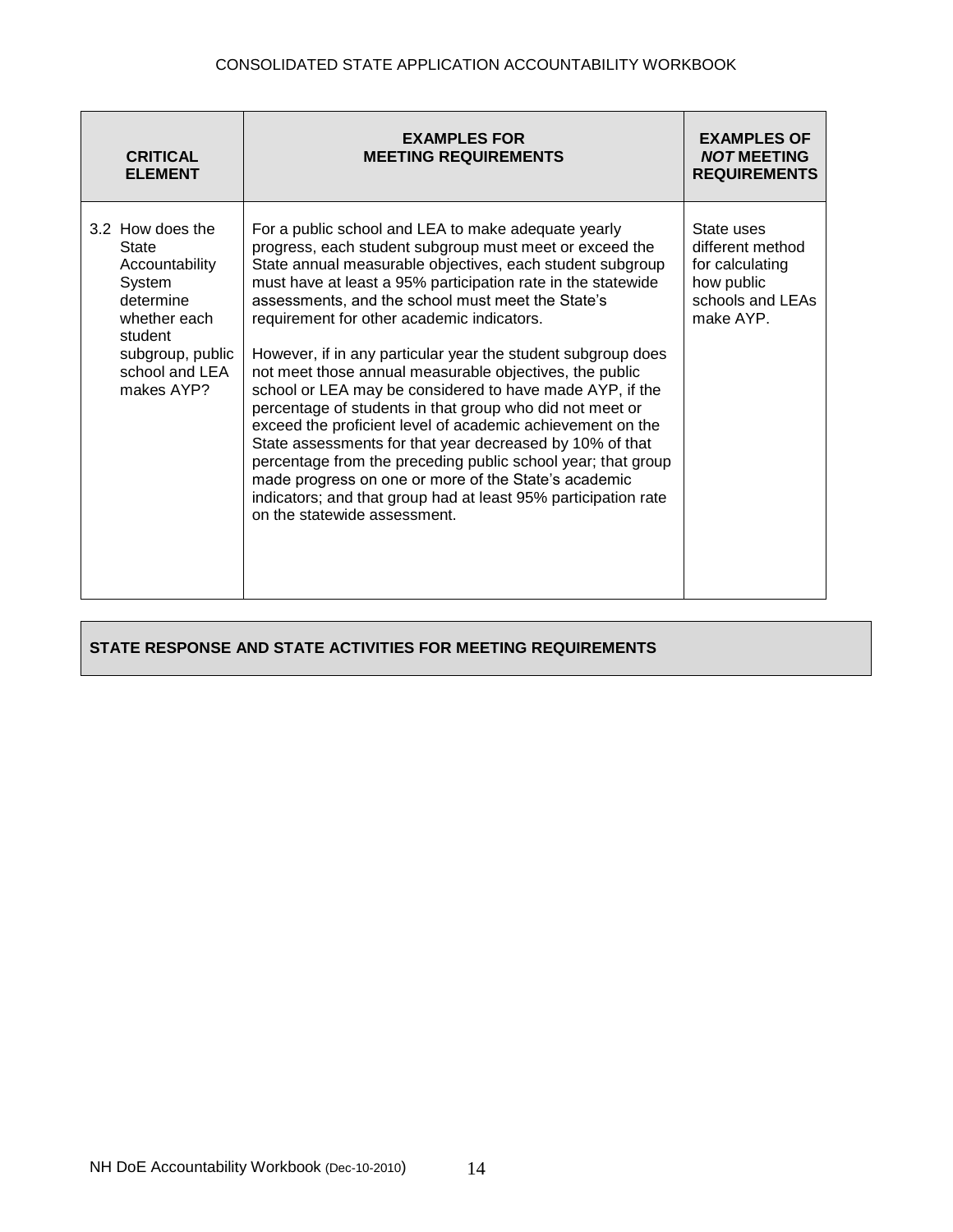#### **3.2 AYP Determinations:**

As with New Hampshire's former system, AYP decisions proceed as follows:

- 1. Check participation rate
- 2. Check if school index meets target (AMO)
	- a. If no, check to see is school's index within the confidence interval
		- i. If no, check to see if school makes safe harbor and other indicator
- 3. Check other indicator.

Publicly released AYP reports consist of 3 pages.

Page 1: Decision page (yes/no)

Page 2: Participation and Performance Index data page

Page 3: Index computation page

**Cell Size:** Consistent with the agreement between USED and NHDOE, New Hampshire will continue to use a cell size of 11 for performance.New Hampshire intends to continue to use a cell size of 40 for calculation of participation rates. This permits some variation in context for small schools in the state. New Hampshire intends to continue to use a cell size of 40 for the other indicator: attendance rate (for grades 3-8) and graduation rate for HS.

**Participation Rate:** All schools, subgroups, LEAs, and the state must attain at least a 95% participation rate to make AYP.

**New Hampshire will use the following method to calculate the participation rate:**

 **Step 1: If group size for current year ≥ 40, and participation rate ≥ .95 then OK. Otherwise…**

 **Step 2: If two-year aggregate group size ≥ 40, and two-year aggregate participation rate ≥ .95, then OK. Otherwise…**

 **Step 3: If three-year aggregate group size ≥ 40, and three-year aggregate participation rate ≥ .95, then OK. Otherwise…**

 **Step 4: If three-year aggregate group size < 40, then groups size is too small to calculate participation rate. Otherwise…**

 **Step 5: Group does not meet 95% participation rate requirements.**

**Confidence Intervals:** Based on Task Force recommendations, New Hampshire will implement an AYP definition utilizing a 99% confidence interval, calculated by using the average within school variance for schools around the AMO. Assessment scores vary each year for at least two reasons unrelated to what students know and are able to do: cohort variation (sampling error), and measurement error. Both affect school performance independently from the quality of teaching and learning. New Hampshire intends to make AYP decisions in a valid and reliable manner.

## **Safe harbor:**

For elementary/middle and high schools and districts:

If any group of students in a school or district does not meet the annual measurable objectives, the school (or district) makes AYP if:

- (1) The group has a 95% participation rate,
- (2) the percentage of proficient students increased and the not-proficient index (100 proficient index) decreased by at least 10 percent from the preceding year, and
- (3) That group made progress on the other academic indicator.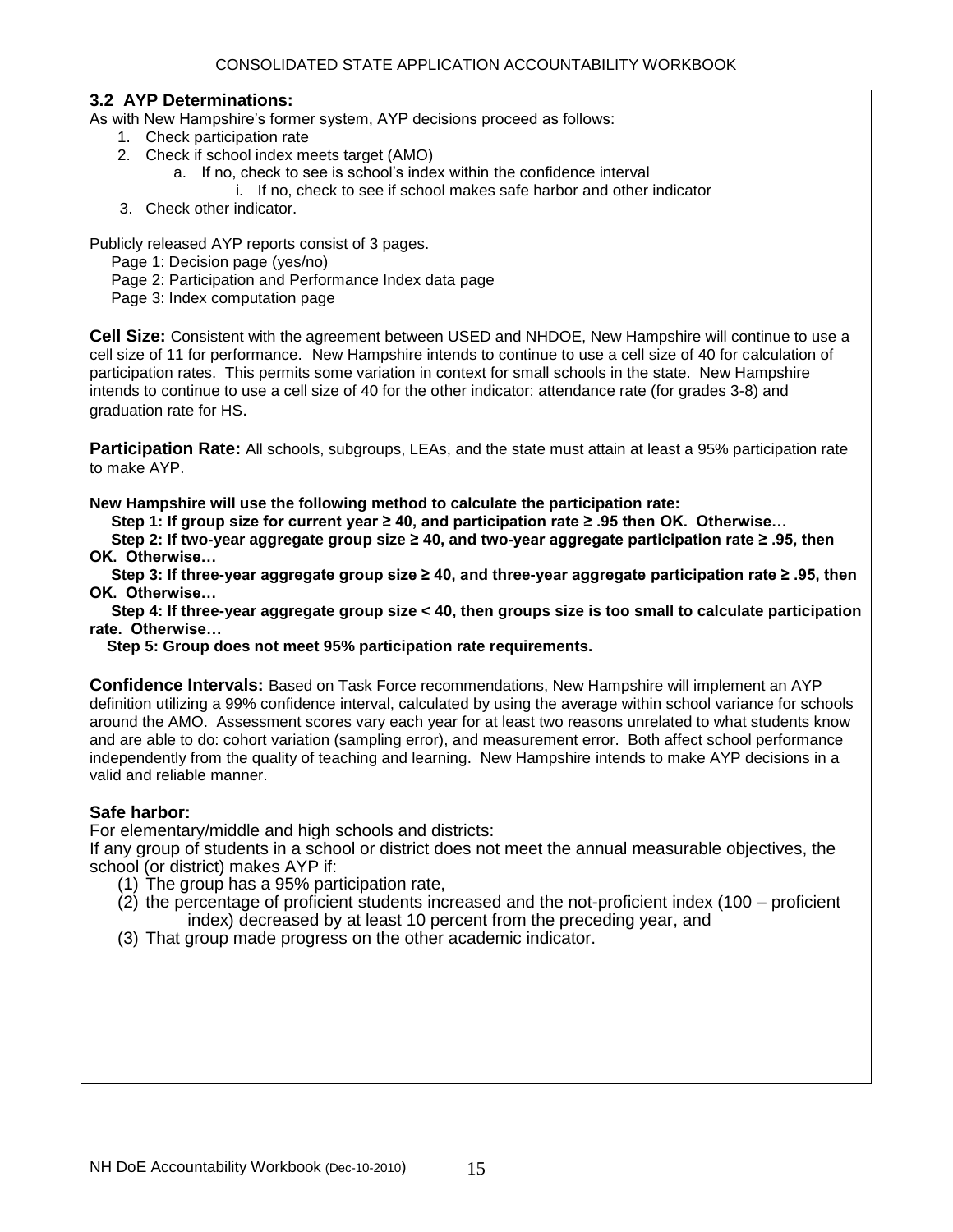**Index System:** As stated earlier, the goal is to get all students to proficiency by school year 2013-2014. An index system supports that goal by keeping the end in sight while acknowledging the hard work of teachers and rewarding schools for the steady progress by students.

| Achievement Level                                           |     | <b>Index Points</b> |
|-------------------------------------------------------------|-----|---------------------|
|                                                             | X00 |                     |
| Level 1: Substantially below                                | la  | 20                  |
| proficient                                                  | lb  | 40                  |
|                                                             | 2a  | 60                  |
| Level 2: Partially Proficient                               | 2b  | 80                  |
| Level 3: Proficient<br>Level 4: Proficient with Distinction |     | 100                 |

Publicly released AYP reports will consist of 3 pages.

Page 1: Decision page

Page 2: Participation and Index page

Page 3: Index computation page

The Index computation will be provided for the whole school and every subgroup that meets the cell size criteria list above.

As with New Hampshire's past system, AYP decisions proceed as follows:

- 3. Check participation rate
- 4. Check if school index meets starting point
	- a. If no, check to see is school's index within the confidence interval
	- i. If no, check to see if school makes safe harbor and other indicator
- 3. Check other indicator.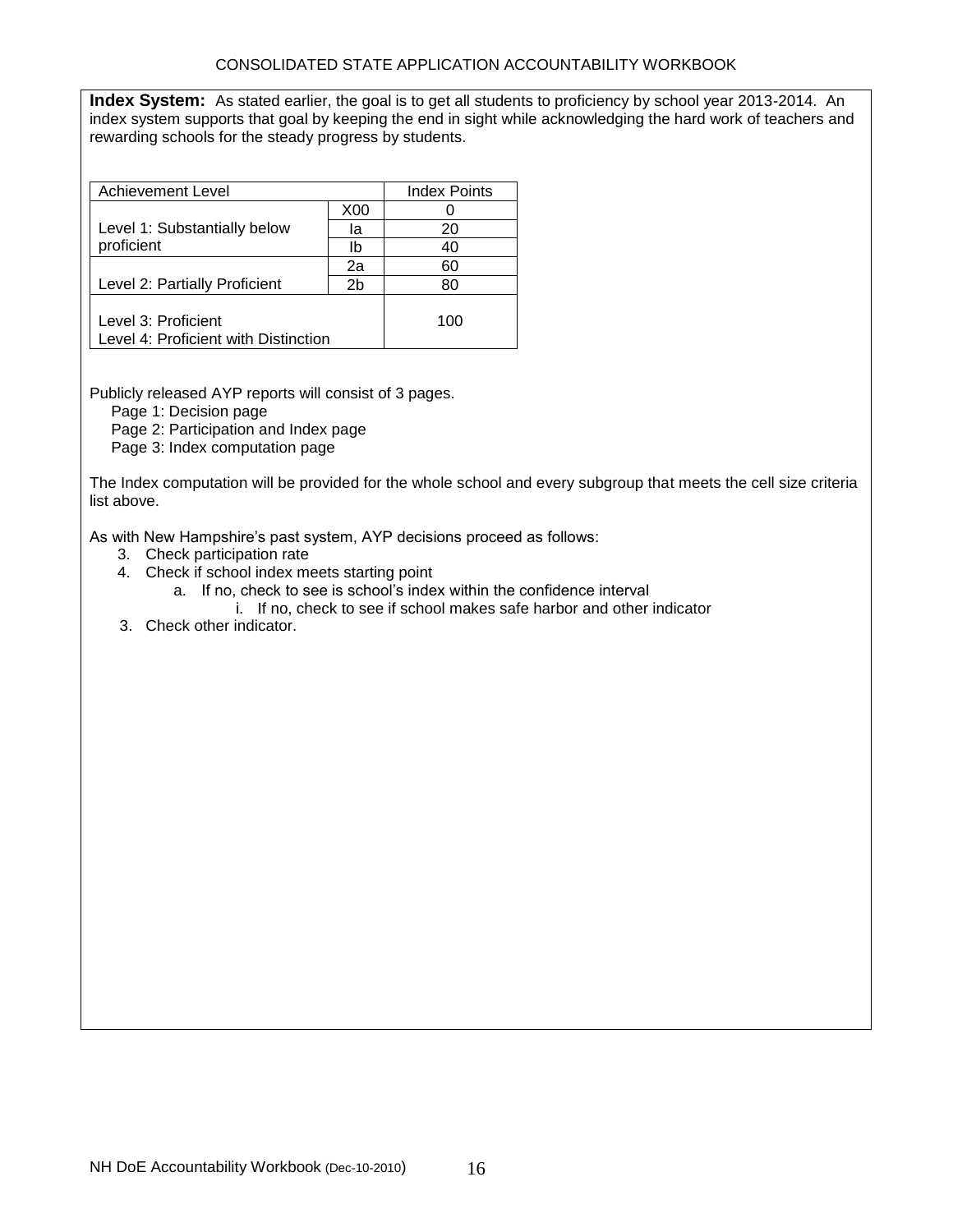| <b>CRITICAL</b><br><b>ELEMENT</b>                                                                      | <b>EXAMPLES FOR</b><br><b>MEETING REQUIREMENTS</b>                                                                                                                                                                                                                                                                                                                                                                                                                                                                                                                                                                                                                                                                                                                                                                                                                                                                                                                                                                           | <b>EXAMPLES OF</b><br><b>NOT MEETING</b><br><b>REQUIREMENTS</b>                                                                  |
|--------------------------------------------------------------------------------------------------------|------------------------------------------------------------------------------------------------------------------------------------------------------------------------------------------------------------------------------------------------------------------------------------------------------------------------------------------------------------------------------------------------------------------------------------------------------------------------------------------------------------------------------------------------------------------------------------------------------------------------------------------------------------------------------------------------------------------------------------------------------------------------------------------------------------------------------------------------------------------------------------------------------------------------------------------------------------------------------------------------------------------------------|----------------------------------------------------------------------------------------------------------------------------------|
| 3.2a What is the<br>State's<br>starting<br>point for<br>calculating<br>Adequate<br>Yearly<br>Progress? | Using data from the 2001-2002 school year, the State<br>established separate starting points in reading/language arts<br>and mathematics for measuring the percentage of students<br>meeting or exceeding the State's proficient level of academic<br>achievement.<br>Each starting point is based, at a minimum, on the higher of the<br>following percentages of students at the proficient level: (1) the<br>percentage in the State of proficient students in the lowest-<br>achieving student subgroup; or, (2) the percentage of proficient<br>students in a public school at the 20 <sup>th</sup> percentile of the State's<br>total enrollment among all schools ranked by the percentage of<br>students at the proficient level.<br>A State may use these procedures to establish separate<br>starting points by grade span; however, the starting point must<br>be the same for all like schools (e.g., one same starting point<br>for all elementary schools, one same starting point for all<br>middle schools). | The State<br>Accountability<br>System uses a<br>different method for<br>calculating the<br>starting point (or<br>baseline data). |

#### **To determine the method and conditions for defining the Starting Points for AYP:**

Federal guidelines are followed for both reading and mathematics (computing 20% enrollment method). Files are available upon request. Starting points for HS were computed on student level from the grade 11 October 2007 NECAP tests.

| Starting Points (based on Oct 2005 NECAP results) for grades 3-8 |       |  |
|------------------------------------------------------------------|-------|--|
|                                                                  | Index |  |
| Reading                                                          | 82    |  |
| <b>Mathematics</b>                                               | 76    |  |
|                                                                  |       |  |

| Starting Points (based on Oct 2007 NECAP results) for grade 11 |    |  |
|----------------------------------------------------------------|----|--|
| Index                                                          |    |  |
| Reading                                                        | 84 |  |
| Mathematics                                                    | 58 |  |
|                                                                |    |  |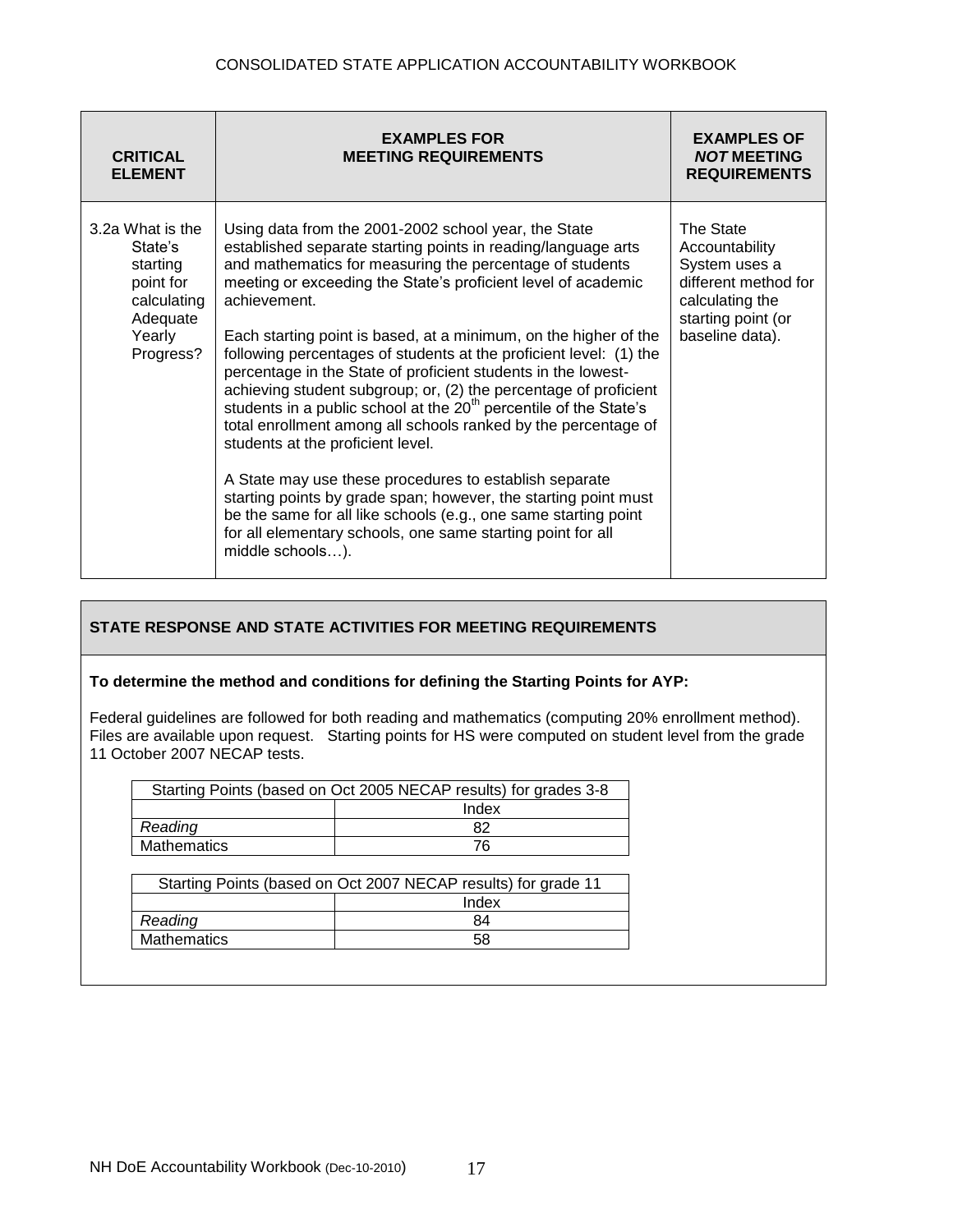| <b>CRITICAL</b><br><b>ELEMENT</b>                                                                                                                                                                                                                                                                                                                                                                                                                                                                                                    | <b>EXAMPLES FOR</b><br><b>MEETING REQUIREMENTS</b>                                                                                                                                                                                                                                                                                                                                                                                                                                                                                                                                                              | <b>EXAMPLES OF</b><br><b>NOT MEETING</b><br><b>REQUIREMENTS</b>                                                                                                                                          |  |
|--------------------------------------------------------------------------------------------------------------------------------------------------------------------------------------------------------------------------------------------------------------------------------------------------------------------------------------------------------------------------------------------------------------------------------------------------------------------------------------------------------------------------------------|-----------------------------------------------------------------------------------------------------------------------------------------------------------------------------------------------------------------------------------------------------------------------------------------------------------------------------------------------------------------------------------------------------------------------------------------------------------------------------------------------------------------------------------------------------------------------------------------------------------------|----------------------------------------------------------------------------------------------------------------------------------------------------------------------------------------------------------|--|
| 3.2b What are the<br>State's annual<br>measurable<br>objectives for<br>determining<br>adequate<br>yearly<br>progress?                                                                                                                                                                                                                                                                                                                                                                                                                | State has annual measurable objectives that are<br>consistent with a state's intermediate goals and that<br>identify for each year a minimum percentage of<br>students who must meet or exceed the proficient level<br>of academic achievement on the State's academic<br>assessments.<br>The State's annual measurable objectives ensure that<br>all students meet or exceed the State's proficient level<br>of academic achievement within the timeline.<br>The State's annual measurable objectives are the<br>same throughout the State for each public school, each<br>LEA, and each subgroup of students. | The State Accountability<br>System uses another<br>method for calculating<br>annual measurable<br>objectives.<br>The State Accountability<br>System does not include<br>annual measurable<br>objectives. |  |
| STATE RESPONSE AND STATE ACTIVITIES FOR MEETING REQUIREMENTS                                                                                                                                                                                                                                                                                                                                                                                                                                                                         |                                                                                                                                                                                                                                                                                                                                                                                                                                                                                                                                                                                                                 |                                                                                                                                                                                                          |  |
| The State will use a consistent method for establishing annual measurable objectives based on<br>the starting point and an eight year timeline starting with assessment data from the 2005-2006<br>school year (for grades 3-8) that has all schools, subgroups, LEAs and the State meeting the<br>100% proficient target by 2014. At the high school level, the timeline will be 6 years long<br>starting with assessment data from the 2007-2008 school year.<br>(see 3.2c for a table that includes annual measurable objectives) |                                                                                                                                                                                                                                                                                                                                                                                                                                                                                                                                                                                                                 |                                                                                                                                                                                                          |  |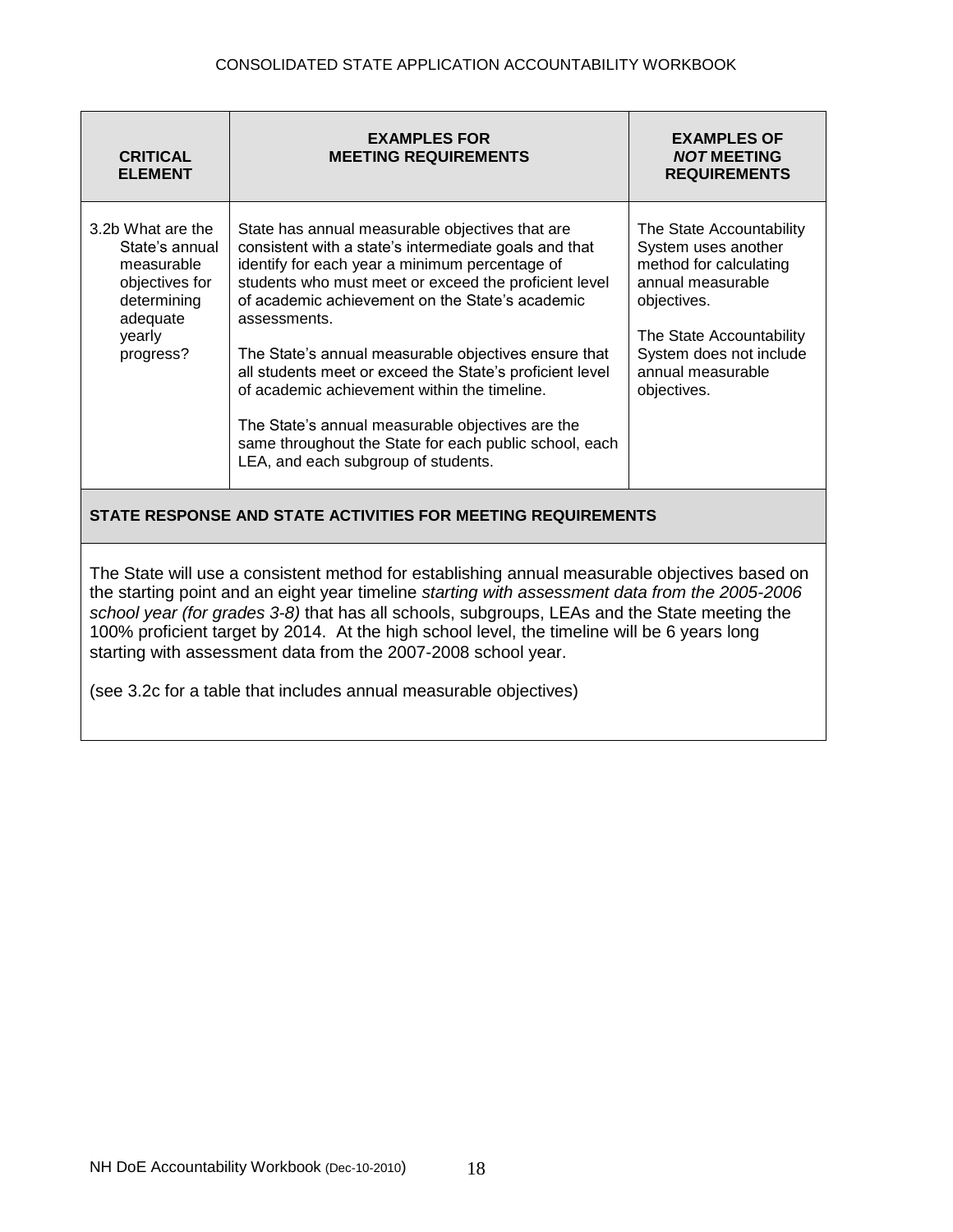| <b>CRITICAL ELEMENT</b>                                                                         | <b>EXAMPLES FOR</b><br><b>MEETING REQUIREMENTS</b>                                                                                                                                                                                                                                                                    | <b>EXAMPLES OF</b><br><b>NOT MEETING</b><br><b>REQUIREMENTS</b>                                                                                                            |
|-------------------------------------------------------------------------------------------------|-----------------------------------------------------------------------------------------------------------------------------------------------------------------------------------------------------------------------------------------------------------------------------------------------------------------------|----------------------------------------------------------------------------------------------------------------------------------------------------------------------------|
| 3.2c What are the State's<br>intermediate goals for<br>determining adequate<br>yearly progress? | State has established<br>intermediate goals that increase<br>in equal increments over the<br>period covered by the State<br>timeline.<br>• The first incremental<br>increase takes effect not<br>later than the 2004-2005<br>academic year.<br>• Each following incremental<br>increase occurs within<br>three years. | The State uses another method<br>for calculating intermediate goals.<br>The State does not include<br>intermediate goals in its definition<br>of adequate yearly progress. |

The index goals are set separately for reading and mathematics for grades three through eight. These intermediate goals are set based on starting points (using 05-06 data).

| Grades 3-8                 | Index   |      |
|----------------------------|---------|------|
|                            | Reading | Math |
| Starting point (2005-2006) | 82      | 76   |
| 2006-2007                  | 82      | 76   |
| 2007-2008                  | 86      | 82   |
| 2008-2009                  | 86      | 82   |
| 2009-2010                  | 91      | 88   |
| 2010-2011                  | 91      | 88   |
| 2011-2012                  | 95      | 94   |
| 2012-2013                  | 95      | 94   |
| 2013-2014                  | 100     | 100  |

High School AMOs based on 2007-2008 assessment baseline data

| Grade 11                   |         | Index |
|----------------------------|---------|-------|
|                            | Reading | Math  |
| Starting point (2007-2008) | 84      | 58    |
| 2008-2009                  | 84      | 58    |
| 2009-2010                  | 89      | 72    |
| 2010-2011                  | 89      | 72    |
| 2011-2012                  | 94      | 86    |
| 2012-2013                  | 94      | 86    |
| 2013-2014                  | 100     | 100   |
|                            |         |       |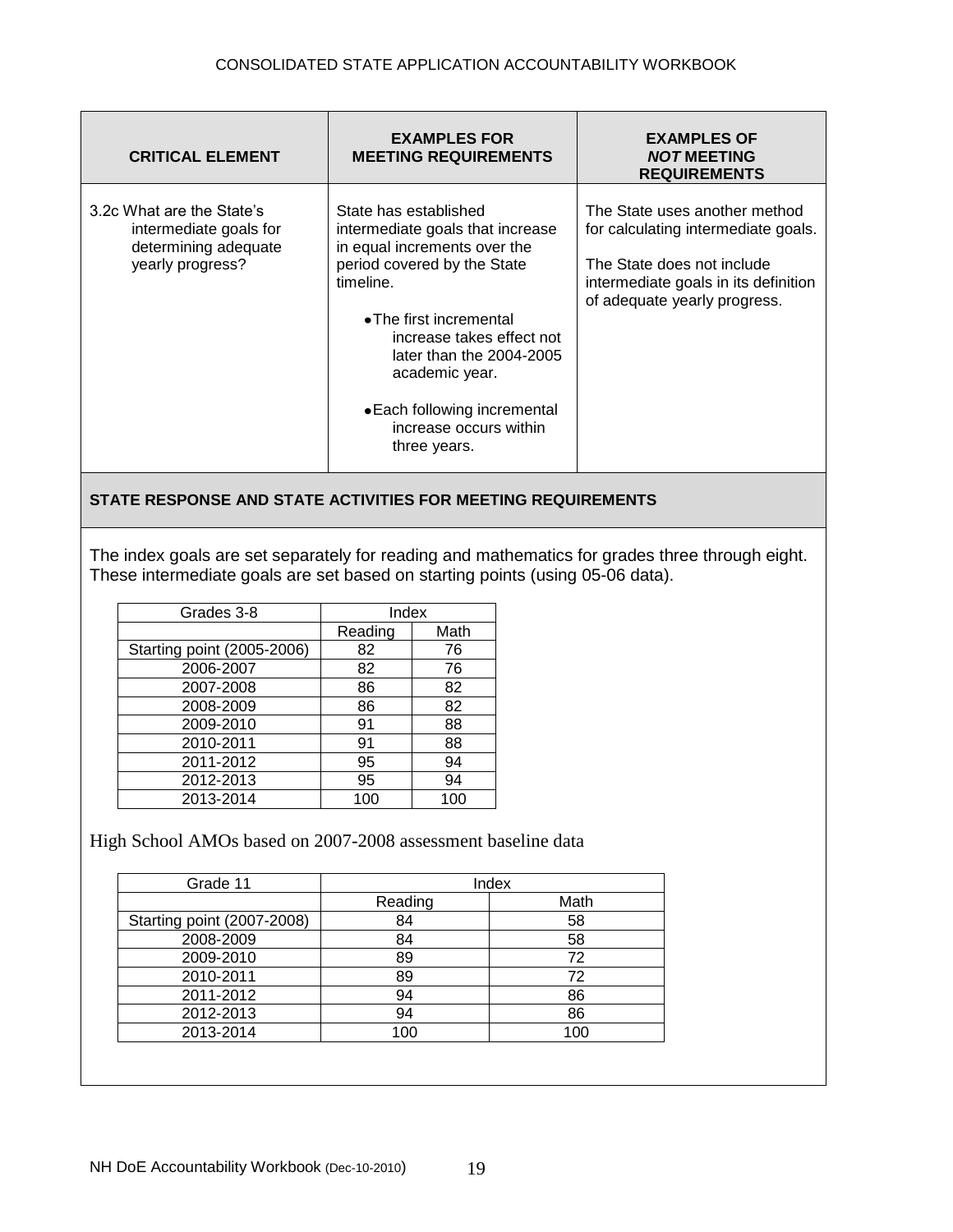## **PRINCIPLE 4. State makes annual decisions about the achievement of all public schools and LEAs.**

| <b>CRITICAL ELEMENT</b>                                                                                                                                      | <b>EXAMPLES FOR</b><br><b>MEETING REQUIREMENTS</b>                                 | <b>EXAMPLES OF</b><br><b>NOT MEETING</b><br><b>REQUIREMENTS</b>     |
|--------------------------------------------------------------------------------------------------------------------------------------------------------------|------------------------------------------------------------------------------------|---------------------------------------------------------------------|
| 4.1 How does the State<br><b>Accountability System</b><br>make an annual<br>determination of whether<br>each public school and LEA<br>in the State made AYP? | AYP decisions for each public<br>school and LEA are made<br>annually. <sup>4</sup> | AYP decisions for public schools<br>and LEAs are not made annually. |

## **STATE RESPONSE AND STATE ACTIVITIES FOR MEETING REQUIREMENTS**

AYP decisions will be made annually for each public school and all school districts that operate schools in New Hampshire. (New Hampshire has approximately 12 school districts that do not operate schools but choose to tuition them to other school districts.) The State will produce an AYP report for each school and school district in the state. The State will publish the list of schools and districts that are in need of improvement on its web site.

Several NH schools are small enough so that their grade level aggregate assessment data is confidential, even with a cell size of 11. Once AYP reports have been run, schools with fewer than the minimum number of students needed to run performance calculations will be evaluated by aggregating multiple years of assessment data. The AYP status would become public as well as a stated rationale for the decision. Schools receiving the SSR designation (small school report) will keep that designation until aggregation of sufficient students to reach the required cell size of 11.

A few New Hampshire schools have no grade level tested within the grade spans included in the school. Currently, these schools fall into two categories: schools with grades 1-2 and schools with just grade 1. In the first case, schools will be held accountable for the performance of the third grade students in the state that were second graders in their school last year. In the second case, schools with only first grade will be evaluated using the results of the school into which the students flow for grades 2-3.

 $\overline{a}$ 

Decisions may be based upon several years of data and data may be averaged across grades within a public school [§1111(b)(2)(J)].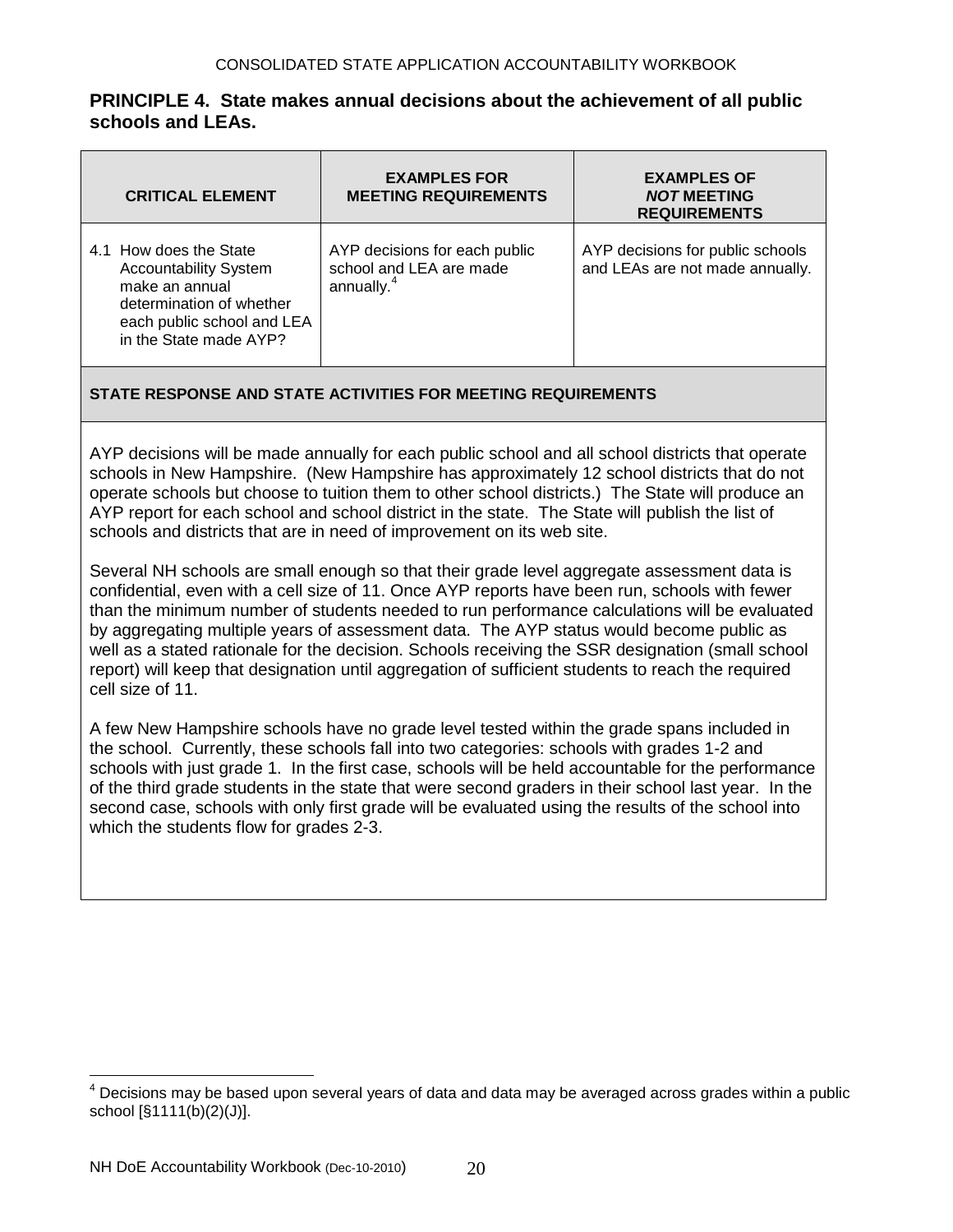## **PRINCIPLE 5. All public schools and LEAs are held accountable for the achievement of individual subgroups.**

| <b>CRITICAL ELEMENT</b>                                                                                      | <b>EXAMPLES FOR</b><br><b>MEETING REQUIREMENTS</b>                                                                                                                                                                                                                                                           | <b>EXAMPLES OF</b><br><b>NOT MEETING REQUIREMENTS</b>                     |
|--------------------------------------------------------------------------------------------------------------|--------------------------------------------------------------------------------------------------------------------------------------------------------------------------------------------------------------------------------------------------------------------------------------------------------------|---------------------------------------------------------------------------|
| 5.1 How does the definition of<br>adequate yearly progress<br>include all the required<br>student subgroups? | Identifies subgroups for defining<br>adequate yearly progress:<br>economically disadvantaged,<br>major racial and ethnic groups,<br>students with disabilities, and<br>students with limited English<br>proficiency.<br>Provides definition and data<br>source of subgroups for adequate<br>yearly progress. | State does not disaggregate data<br>by each required student<br>subgroup. |

## **STATE RESPONSE AND STATE ACTIVITIES FOR MEETING REQUIREMENTS**

All public schools and school districts will be accountable for the performance of student subgroups – including major racial/ethnic subgroups, students with disabilities, limited English proficient students, and economically disadvantaged students – through AYP determination, provided the subgroup meets the minimum group size requirement.

Starting with the administration of the NH State Assessment for the 2001-2002 school year, New Hampshire collected and disaggregated the data on each required subgroup for AYP, enabling school districts to compare achievement levels and plan instructional interventions. School districts receive a report for each of its schools containing the required disaggregated data.

This will continue with the new assessment results.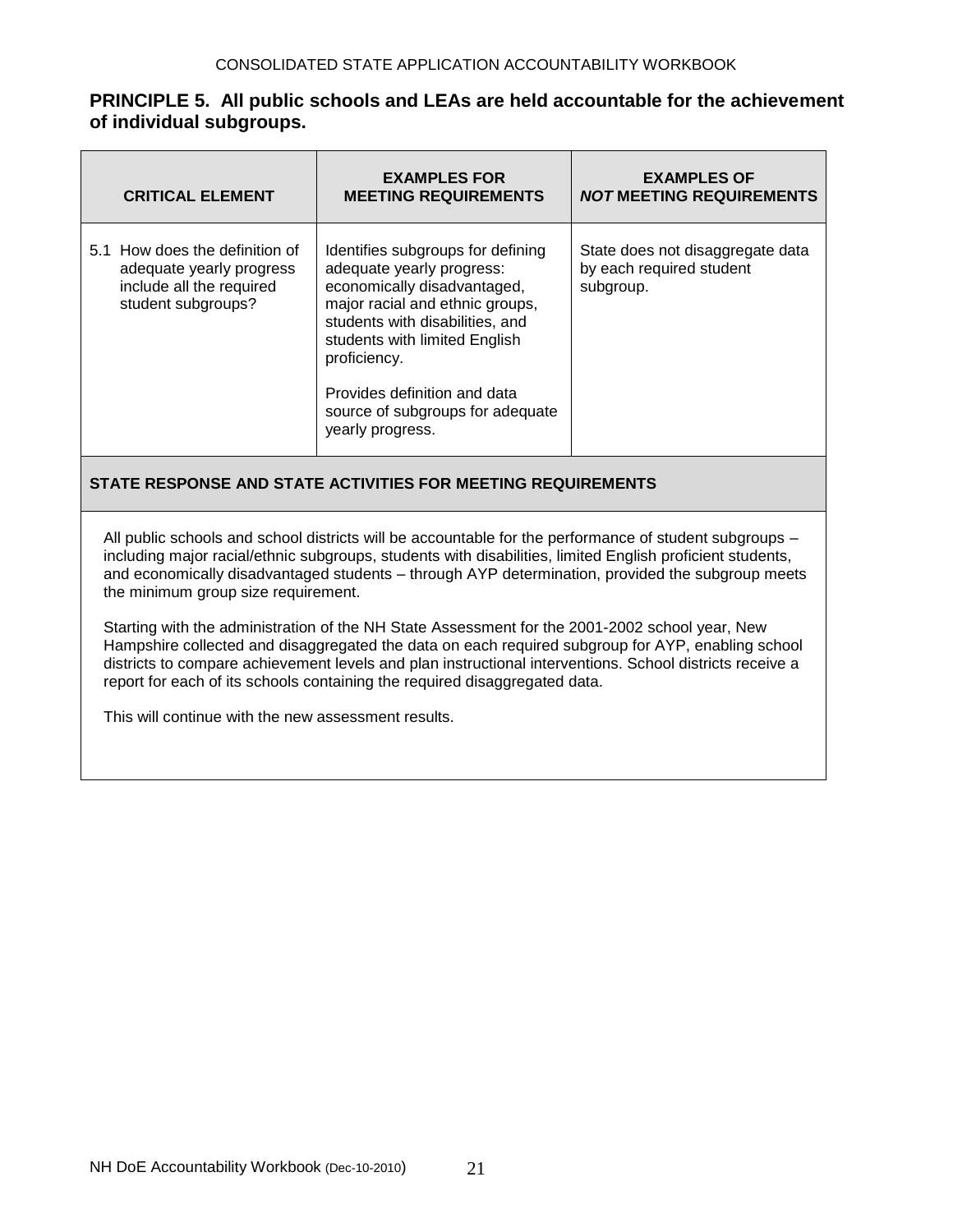| <b>CRITICAL ELEMENT</b>                                                                                                                                        | <b>EXAMPLES FOR</b><br><b>MEETING REQUIREMENTS</b>                                                                                                                                                                                | <b>EXAMPLES OF</b><br><b>NOT MEETING REQUIREMENTS</b>                              |
|----------------------------------------------------------------------------------------------------------------------------------------------------------------|-----------------------------------------------------------------------------------------------------------------------------------------------------------------------------------------------------------------------------------|------------------------------------------------------------------------------------|
| 5.2 How are public schools<br>and LEAs held<br>accountable for the<br>progress of student<br>subgroups in the<br>determination of adequate<br>yearly progress? | Public schools and LEAs are held<br>accountable for student subgroup<br>achievement: economically<br>disadvantaged, major ethnic and<br>racial groups, students with<br>disabilities, and limited English<br>proficient students. | State does not include student<br>subgroups in its State<br>Accountability System. |

New Hampshire requires that schools and districts report student race, ethnicity, gender, disability status, migrant status, English proficiency and economic status along with student assessment results.

New Hampshire will disaggregate and hold schools and LEAs accountable for the performance of the following student subgroups that meet the minimum cell size requirement for accountability purposes:

#### **All Students**

**Major Racial/Ethnic Groups**: Asian, Black, White, Hispanic, Native American

**Economically Disadvantaged**: Identified as eligible for Free and Reduced Priced Meal Program under the USDA National School Lunch Act.

**Limited English Proficient**: Students who exhibit limited comprehension of English in one or more of the four domains of listening, speaking, reading or writing.

**Students with Disabilities**: As defined under section 602(3) of *the Individuals with Disabilities Act.*

For each school and LEA, the State will determine for each subgroup of sufficient size whether the subgroup achieved the annual measurable objective or met the "Safe Harbor" provision of NCLB and met the 95% participation rate criteria. For a school or LEA to make AYP, every group for which a school or LEA is accountable must make AYP.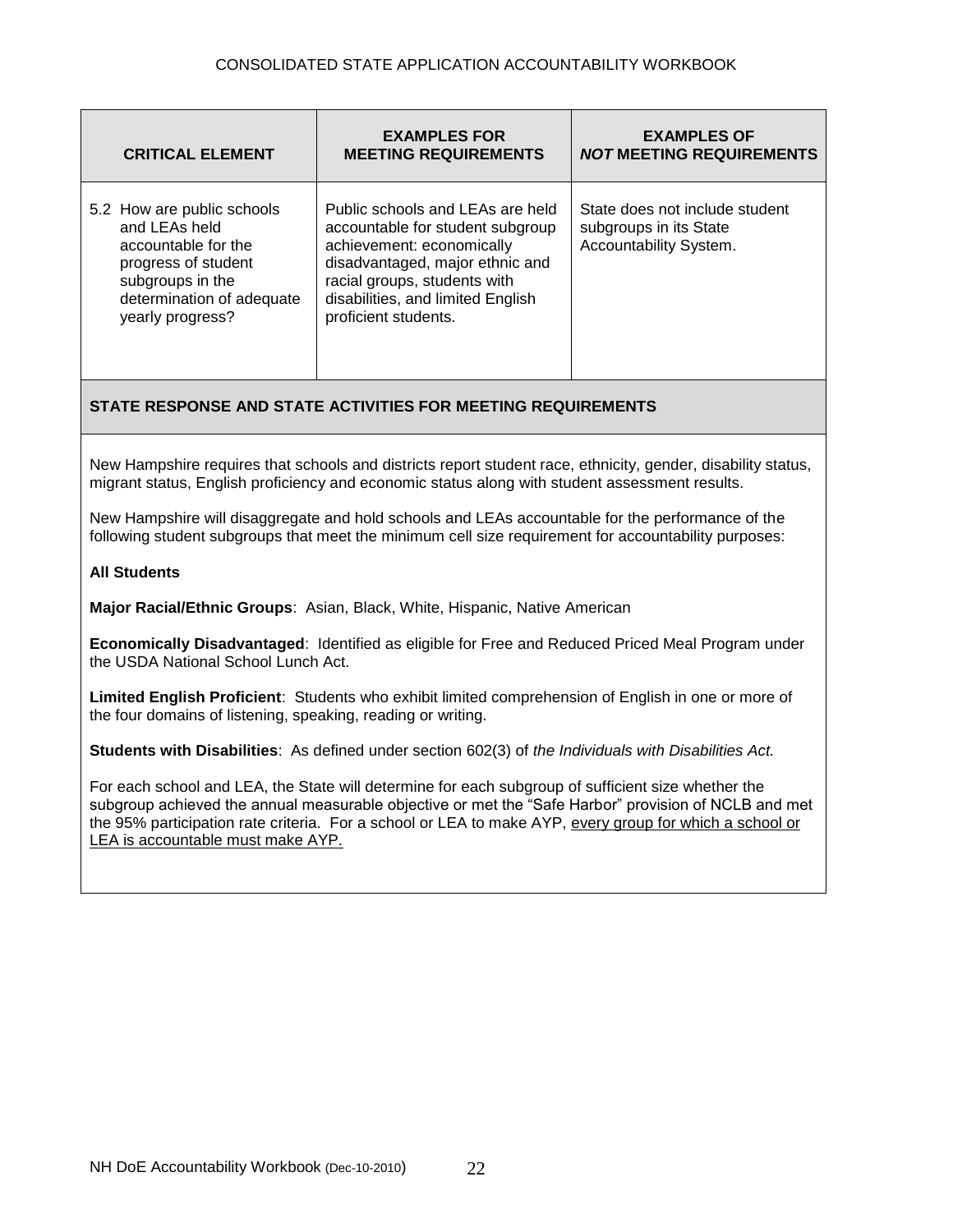| <b>CRITICAL ELEMENT</b>                                                                                         | <b>EXAMPLES FOR</b><br><b>MEETING REQUIREMENTS</b>                                                                                                                                                                                                                                                                                                                         | <b>EXAMPLES OF</b><br><b>NOT MEETING REQUIREMENTS</b>                                                                                                                                                                                                                               |
|-----------------------------------------------------------------------------------------------------------------|----------------------------------------------------------------------------------------------------------------------------------------------------------------------------------------------------------------------------------------------------------------------------------------------------------------------------------------------------------------------------|-------------------------------------------------------------------------------------------------------------------------------------------------------------------------------------------------------------------------------------------------------------------------------------|
| 5.3 How are students with<br>disabilities included in the<br>State's definition of<br>adequate yearly progress? | All students with disabilities<br>participate in statewide<br>assessments: general<br>assessments with or without<br>accommodations or an alternate<br>assessment based on grade level<br>standards for the grade in which<br>students are enrolled.<br>State demonstrates that students<br>with disabilities are fully included<br>in the State Accountability<br>System. | The State Accountability System or State policy<br>excludes students with disabilities from<br>participating in the statewide assessments.<br>State cannot demonstrate that alternate<br>assessments measure grade-level standards for<br>the grade in which students are enrolled. |
| STATE RESPONSE AND STATE ACTIVITIES FOR MEETING REQUIREMENTS                                                    |                                                                                                                                                                                                                                                                                                                                                                            |                                                                                                                                                                                                                                                                                     |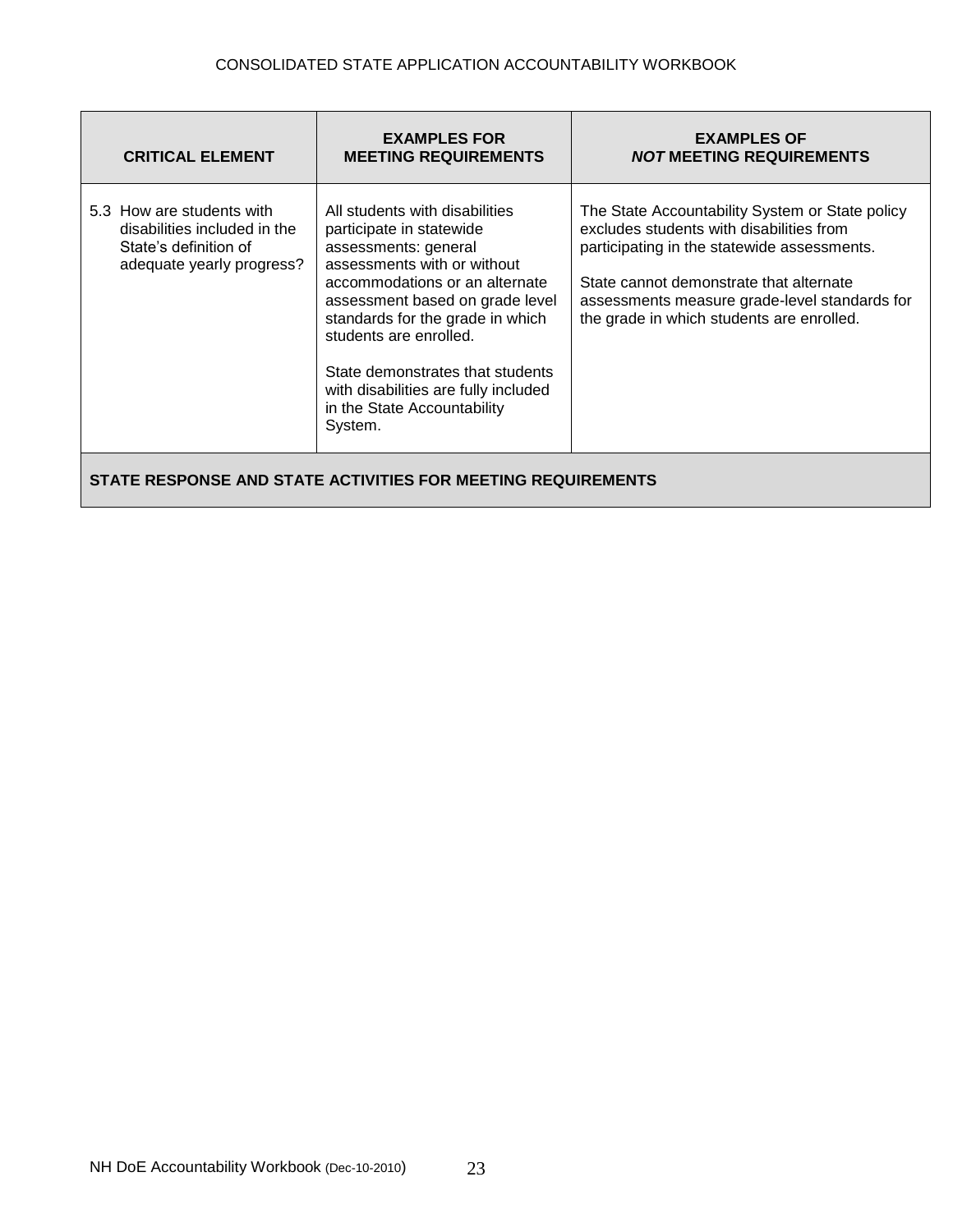**CRITICAL ELEMENT**

#### **EXAMPLES FOR MEETING REQUIREMENTS**

#### **EXAMPLES OF** *NOT* **MEETING REQUIREMENTS**

## **5.3 Students With Disabilities**

All students with disabilities in New Hampshire participate in the regular assessment New England Common Assessment Program (NECAP), or the New Hampshire Alternate Assessment (NH-Alt). Students with disabilities participating in these assessments, with or without accommodations, are included in the State's definition of AYP in the same manner as students without disabilities.

Each student's Individualized Education Program (IEP) team determines how the student will participate in the state assessment program. The state has developed participation guidelines for IEP teams to use as they make participation decisions. These guidelines stress factors such as cognitive ability and adaptive behavior skill levels. The student's IEP team meets prior to the state assessment to determine the nature of the student's participation for each assessment used. Students with disabilities may take:

- the assessment without accommodations, under conditions routinely used;
- the assessment with accommodations; or
- NH-Alt for students with disabilities who meet the criteria for alternate assessment.

NH-Alt is intended for a very small percentage of students who require significantly different instructional and technological supports to measure the progress in their learning. Alternate achievement standards were generated by convening a panel of school district personnel to identify the essential core of the content standards in English language arts and mathematics. Students are scored using the same performance labels as those in the general statewide assessment system: Proficient with Distinction (level 4), Proficient (level 3), Partially Proficient (level 2), Substantially Below Proficient (level 1). A student's portfolio is judged as demonstrating acceptable performance if it earns a score of proficient or better. Scores from the portfolio assessment and regular assessment are reported separately and combined when reporting accountability results.

Students participating in NH-Alt receive a score that reflects the student's performance of skills. The score are converted to the achievement levels currently used in New Hampshire to determine AYP and incorporated into the AYP calculation.

New Hampshire ensures that the use of the alternate assessments (NH-Alt) complies with the 1% percent proficient limit allowable and the eligibility criteria deemed permissible, as a result of the final federal regulations for accountability and assessment.

For AYP considerations based on 2008 test results, New Hampshire will no longer implement the flexibility described in Transition Option 1 of Education Secretary Margaret Spellings' letter of May 10, 2005 since New Hampshire's assessment system is currently in Approval Pending status and is not eligible for this transition flexibility.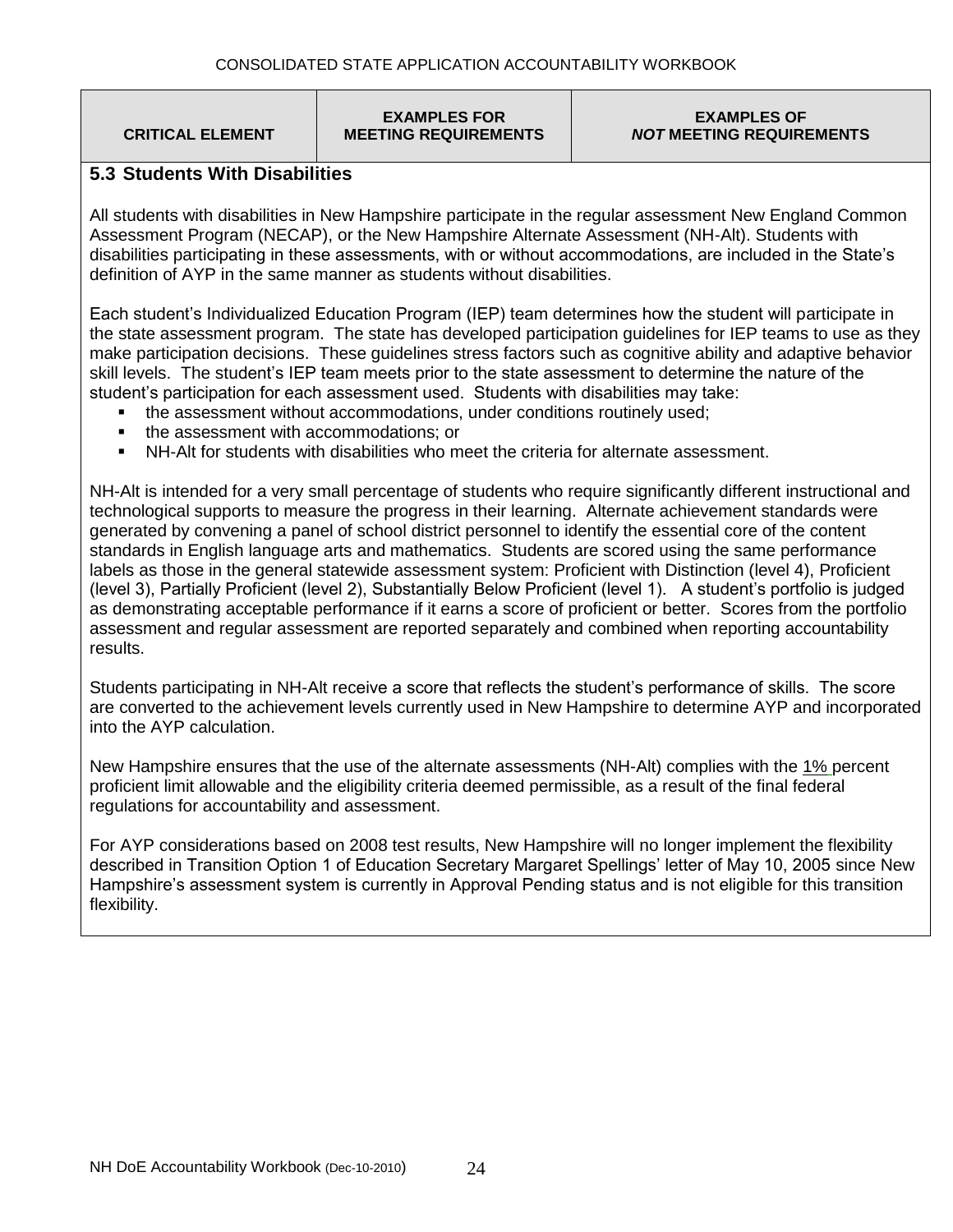| <b>CRITICAL ELEMENT</b>                                                                                                              | <b>EXAMPLES FOR</b><br><b>MEETING REQUIREMENTS</b>                                                                                                                                                                                                                                                         | <b>EXAMPLES OF</b><br><b>NOT MEETING</b><br><b>REQUIREMENTS</b>                     |
|--------------------------------------------------------------------------------------------------------------------------------------|------------------------------------------------------------------------------------------------------------------------------------------------------------------------------------------------------------------------------------------------------------------------------------------------------------|-------------------------------------------------------------------------------------|
| 5.4 How are students<br>with limited English<br>proficiency included<br>in the State's<br>definition of adequate<br>yearly progress? | All LEP student participate in statewide assessments:<br>general assessments with or without accommodations<br>or a native language version of the general<br>assessment based on grade level standards.<br>State demonstrates that LEP students are fully<br>included in the State Accountability System. | LEP students are<br>not fully included<br>in the State<br>Accountability<br>System. |
| STATE RESPONSE AND STATE ACTIVITIES FOR MEETING REQUIREMENTS                                                                         |                                                                                                                                                                                                                                                                                                            |                                                                                     |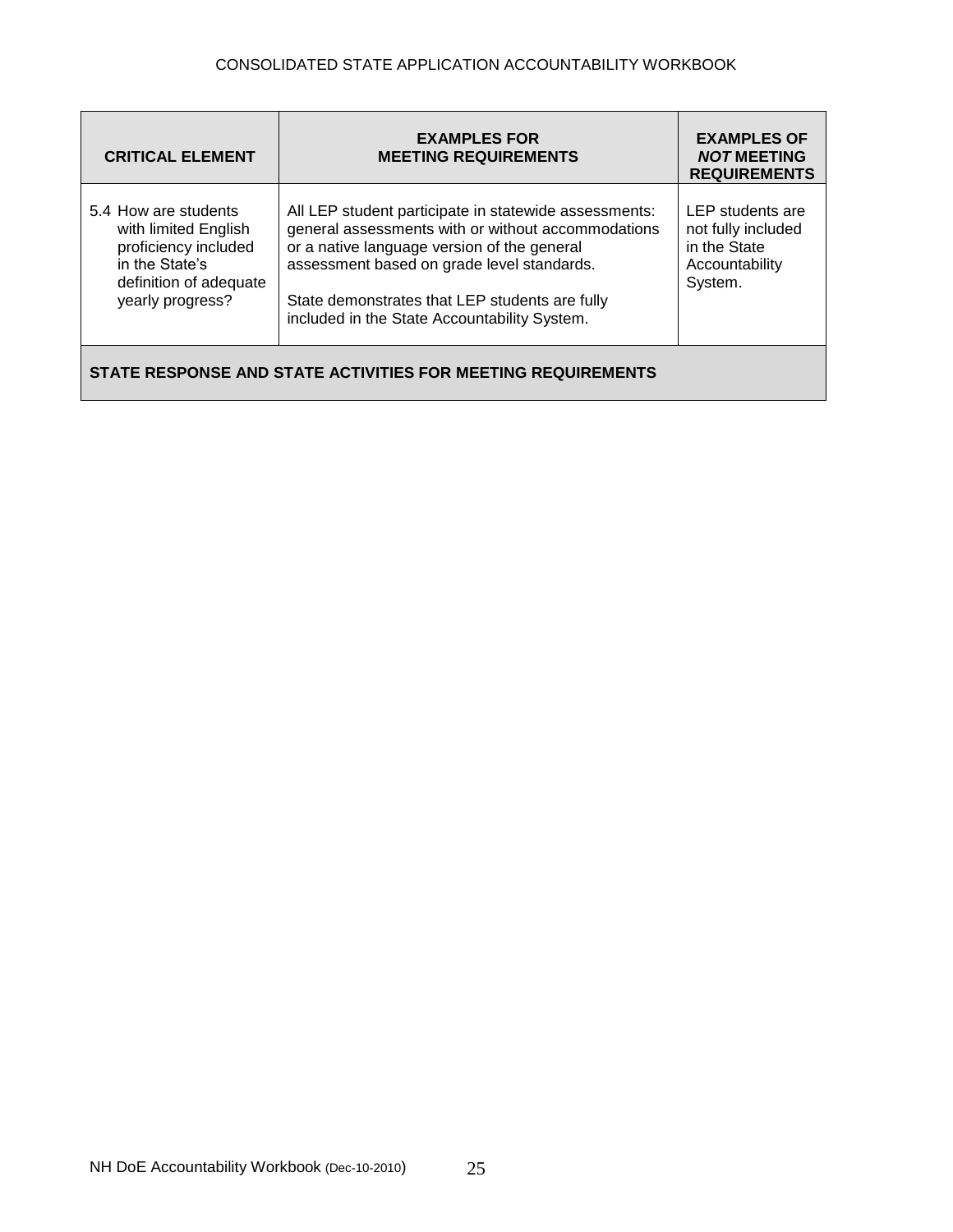**CRITICAL ELEMENT**

#### **EXAMPLES FOR MEETING REQUIREMENTS**

#### **EXAMPLES OF** *NOT* **MEETING REQUIREMENTS**

New Hampshire expects all students enrolled in grades 3-8 and 11 to participate in the statewide assessment at those grade levels. This includes LEP students. New Hampshire has a very small, but growing population of LEP students. The LEP students represent approximately 2% of the total student population. With over 150 languages spoken by LEP students in our public schools, it is not practical for New Hampshire to offer native language assessments as part of the NH Assessment Program. LEP students who have been enrolled less than 10 months in US schools are exempt from the Reading test, but must participate in the mathematics test. These students are counted as participating in reading, but are counted as participating in mathematics only if they do so. *In neither case, do these students' assessment results count toward AYP performance calculations.* All LEP students are required to participate in *the WIDA ACCESS TEST for ELLs,* a test of English language proficiency, in addition to the state-wide assessment.

Accommodations are provided to LEP students in order to facilitate their participation in the statewide assessment. New Hampshire requires schools and districts to identify LEP students when reporting student assessment results. A wide range of accommodations are available for all students (see *Accommodation: Guidelines and Procedures).* Standard procedures and guidelines for determining which accommodations are appropriate for LEP students have been developed and are being used by school districts. One particular accommodation for LEP students is available: C-12 Word-to-word translation dictionary, nonelectronic with no definitions (For ELL students in Mathematics and Writing only). Approved accommodations do not affect student scores.

*LEP students who are being monitored after exiting from LEP status are part of the LEP subgroup in both assessment and accountability reporting for two years after exiting.* 

*"Exit Status" for a NH Title III LEP program student is defined as follows: The student has earned: 1.) a Composite Proficiency Score of 5.0 on the most recent ACCESS for ELLs® test, and 2.) scores at or above 4.0 in all the proficiency sub-domains, to include listening, speaking, reading and writing.*

New Hampshire is studying new ways to assess LEP student's English proficiency that would allow us to judge their performance relative to our ELA curriculum standards. In addition, we are seeking help in assessing LEP student's proficiency in mathematics through our collaboration with the New England Compact. It is hope that in reauthorization of NCLB, the USED would review the research on the realistic length of time it takes for English Language Learners to become proficient, and then build an appropriate accountability system based on that research.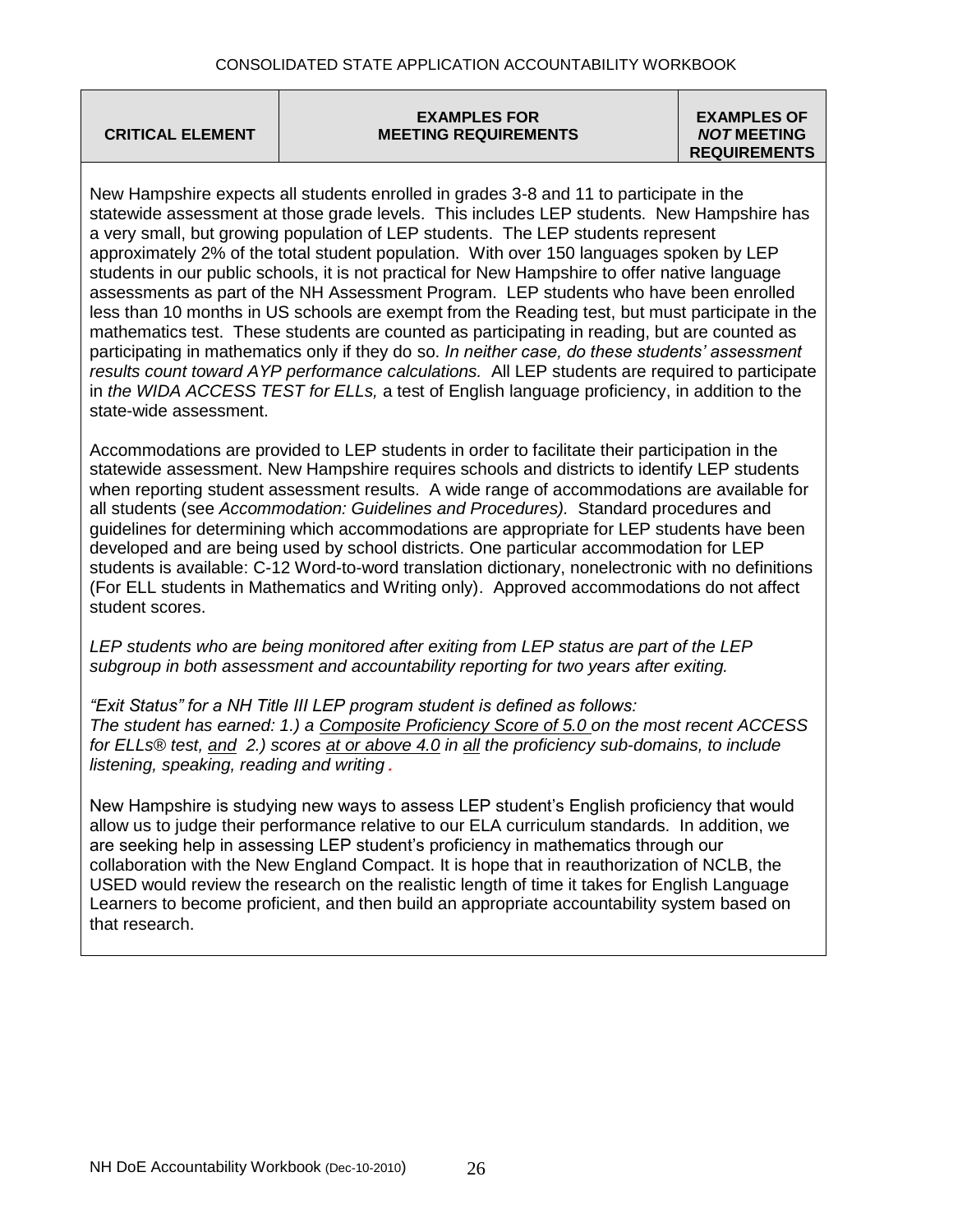| <b>CRITICAL ELEMENT</b>                                                                                                                                         | <b>EXAMPLES FOR</b><br><b>MEETING REQUIREMENTS</b>                                                                                                                                                                                                                              | <b>EXAMPLES OF</b><br><b>NOT MEETING REQUIREMENTS</b>                                                                                                                                                                                                            |
|-----------------------------------------------------------------------------------------------------------------------------------------------------------------|---------------------------------------------------------------------------------------------------------------------------------------------------------------------------------------------------------------------------------------------------------------------------------|------------------------------------------------------------------------------------------------------------------------------------------------------------------------------------------------------------------------------------------------------------------|
| 5.5 What is the State's<br>definition of the minimum<br>number of students in a<br>subgroup required for<br>reporting purposes? For<br>accountability purposes? | State defines the number of<br>students required in a subgroup<br>for reporting and accountability<br>purposes, and applies this<br>definition consistently across the<br>State. <sup>5</sup><br>Definition of subgroup will result in<br>data that are statistically reliable. | State does not define the required<br>number of students in a subgroup<br>for reporting and accountability<br>purposes.<br>Definition is not applied<br>consistently across the State.<br>Definition does not result in data<br>that are statistically reliable. |
|                                                                                                                                                                 | STATE RESPONSE AND STATE ACTIVITIES FOR MEETING REQUIREMENTS                                                                                                                                                                                                                    |                                                                                                                                                                                                                                                                  |
| within<br>40 - participation rate<br>$\bullet$<br>40 - attendance rate<br>$\bullet$<br>$40$ – graduation rate<br>$\bullet$<br>$11 -$ for performance            | Minimum n for reporting and accountability at the school and district level, and to all subgroups                                                                                                                                                                               |                                                                                                                                                                                                                                                                  |

**CRITICAL ELEMENT**

**EXAMPLES FOR MEETING REQUIREMENTS**

**EXAMPLES OF** *NOT* **MEETING REQUIREMENTS**

 5 The minimum number is not required to be the same for reporting and accountability.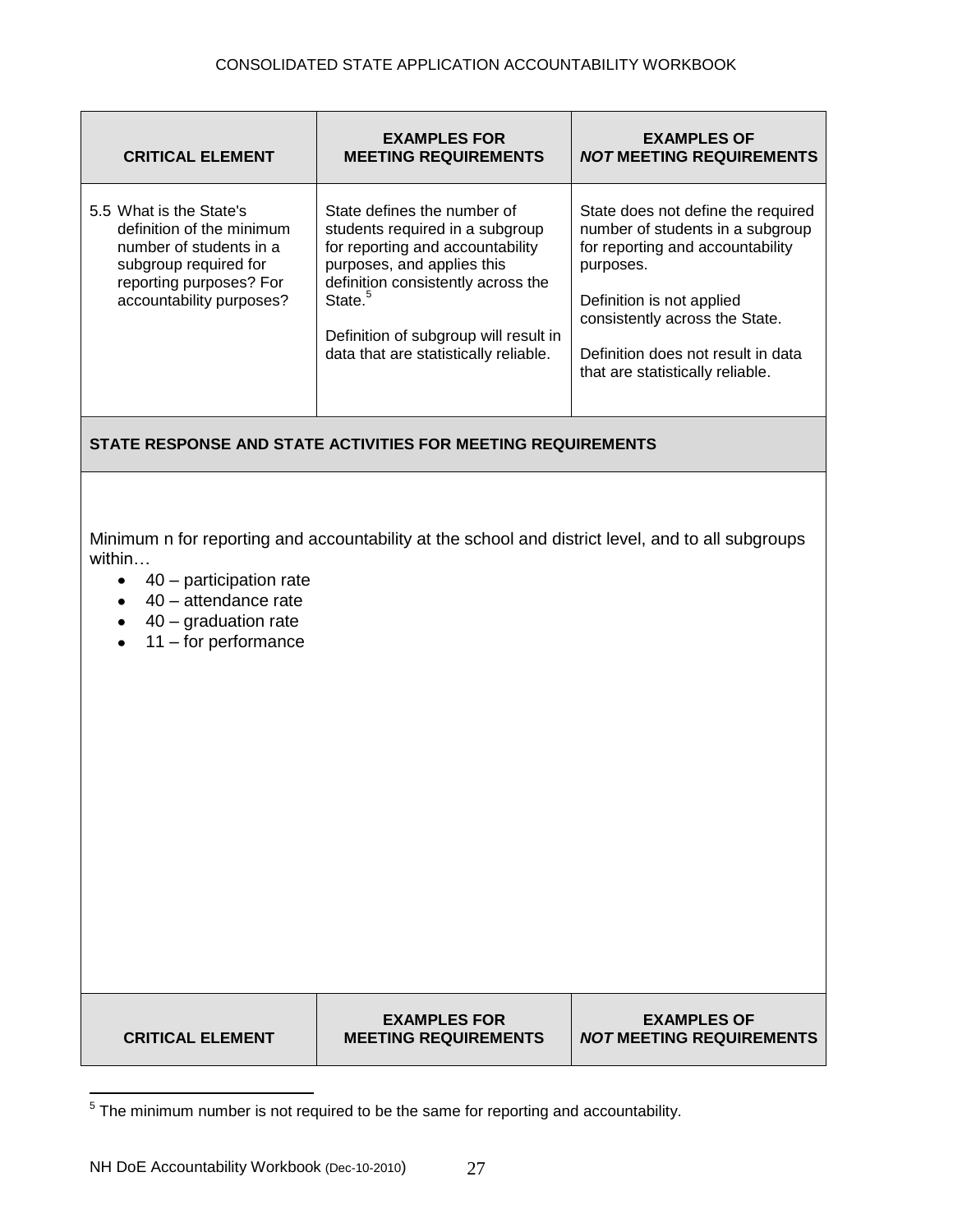| Definition reveals personally<br>5.6 How does the State<br>Definition does not reveal<br><b>Accountability System</b><br>personally identifiable<br>information. <sup>o</sup><br>protect the privacy of<br>students when reporting<br>results and when<br>determining AYP? | identifiable information. |
|----------------------------------------------------------------------------------------------------------------------------------------------------------------------------------------------------------------------------------------------------------------------------|---------------------------|
|----------------------------------------------------------------------------------------------------------------------------------------------------------------------------------------------------------------------------------------------------------------------------|---------------------------|

New Hampshire State Law (193-C:11) states "Individual names or codes contained in the statewide assessment results, scores, or other evaluative materials shall be deleted for the purposes of records maintenance and storage of such results or scores at the Department of Education, unless a parent or legal guardian provides written authorization, or as required under federal law." Such student identifiers reside within the individual schools and the assessment contractor. School and district scores are not reported publicly when the scores are based on fewer than 11 students. In addition, the Department will not report summative performance for a group or subgroup at less than 10% nor greater than 90% if such reporting would compromise the confidentiality of students.

 $\overline{a}$ 

 $^6$  The Family Education Rights and Privacy Act (FERPA) prohibits an LEA that receives Federal funds from releasing, without the prior written consent of a student's parents, any personally identifiable information contained in a student's education record.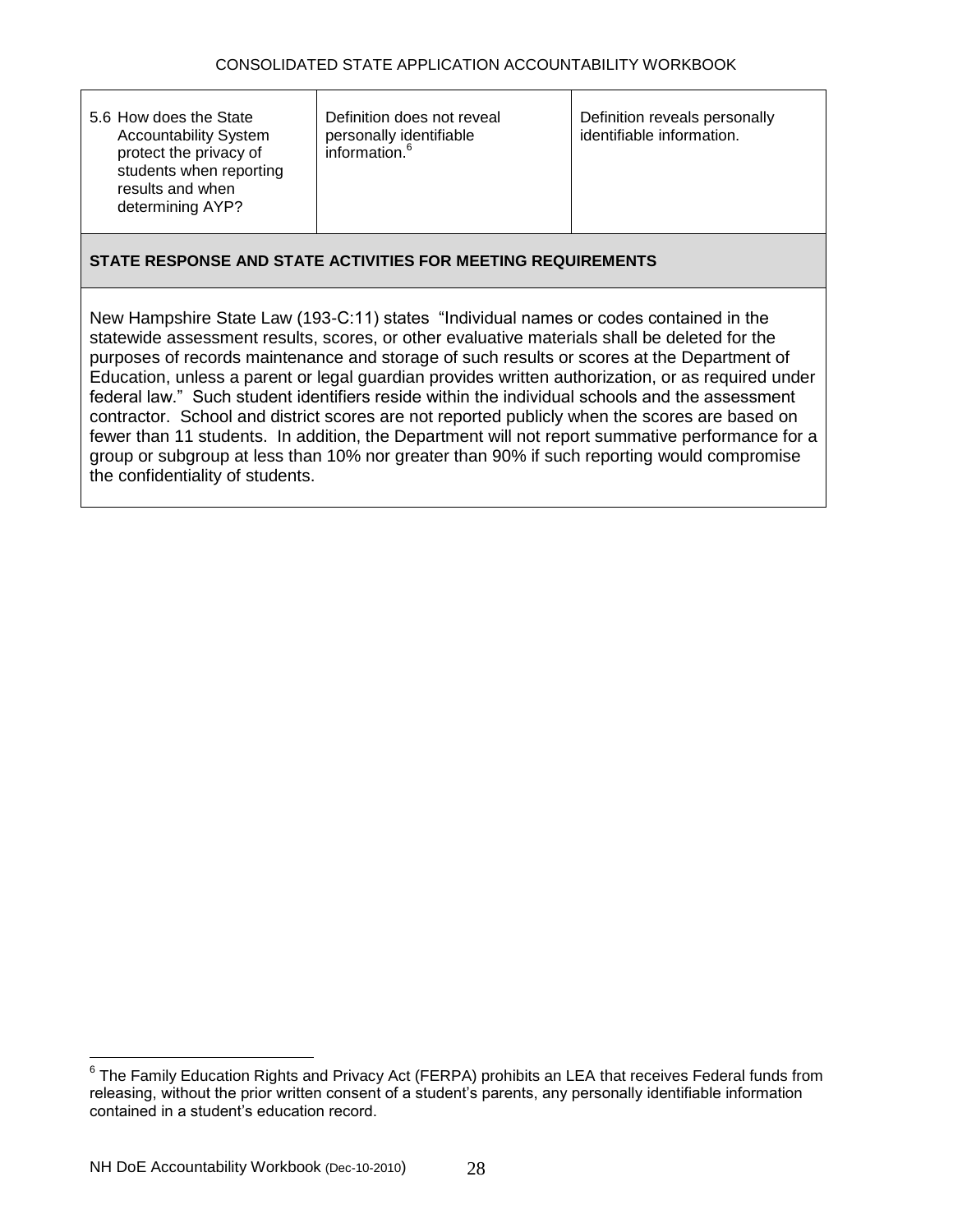## **PRINCIPLE 6. State definition of AYP is based primarily on the State's academic assessments.**

| <b>CRITICAL ELEMENT</b> | <b>EXAMPLES FOR</b><br><b>MEETING REQUIREMENTS</b>            | <b>EXAMPLES OF</b><br><b>NOT MEETING</b><br><b>REQUIREMENTS</b> |
|-------------------------|---------------------------------------------------------------|-----------------------------------------------------------------|
| 6.1 How is the State's  | Formula for AYP shows that                                    | Formula for AYP shows that                                      |
| definition of adequate  | decisions are based primarily on<br>assessments. <sup>7</sup> | decisions are based primarily on                                |
| yearly progress based   | Plan clearly identifies which                                 | non-academic indicators or                                      |
| primarily on academic   | assessments are included in                                   | indicators other than the State                                 |
| assessments?            | accountability.                                               | assessments.                                                    |

## **STATE RESPONSE AND STATE ACTIVITIES FOR MEETING REQUIREMENTS**

In 1993, New Hampshire passed legislation that enacted the statewide education and improvement program The aim of this program was to define what students should know and be able to do, develop and implement methods for assessing that learning and its application, report assessment results to all citizens of New Hampshire, help provide accountability at all levels, and to use the results, at both state and local levels, to improve instruction and advance student learning. This legislation produced the New Hampshire curriculum frameworks and an assessment system called New Hampshire Educational Improvement and Assessment Program (NHEIAP). An excerpt from the law reflects its intent: "At each grade level assessed, the standards and expectations shall be the same for every New Hampshire student." It is this historical context that provides the basis as we move forward. Adequate Yearly Progress (AYP) will be based primarily on the reading and mathematics scores derived from the statewide assessments, *both the general assessment (NECAP) and the NH Alternate Assessment,* given at grades 3-8 and 11.

The 95% participation rate will be derived from assessment data. Currently our statewide participation rate is well over 95%. The 90% attendance rate will be derived from attendance records submitted to the state.

New Hampshire will be implementing a science assessment, NECAP-Science, in May 2008 at grades 4, 8, and 11. Participation guidelines for the science assessment are the same as for the federally approved October NECAP assessments in reading and mathematics. Assessment scores will be reported in early fall of 2008 after initial standard setting in August. Report structures will be the same as the fall NECAP assessments. No accountability report will be issued for the first year of science testing.

<sup>————————————————————&</sup>lt;br><sup>7</sup> State Assessment System will be reviewed by the Standards and Assessments Peer Review Team.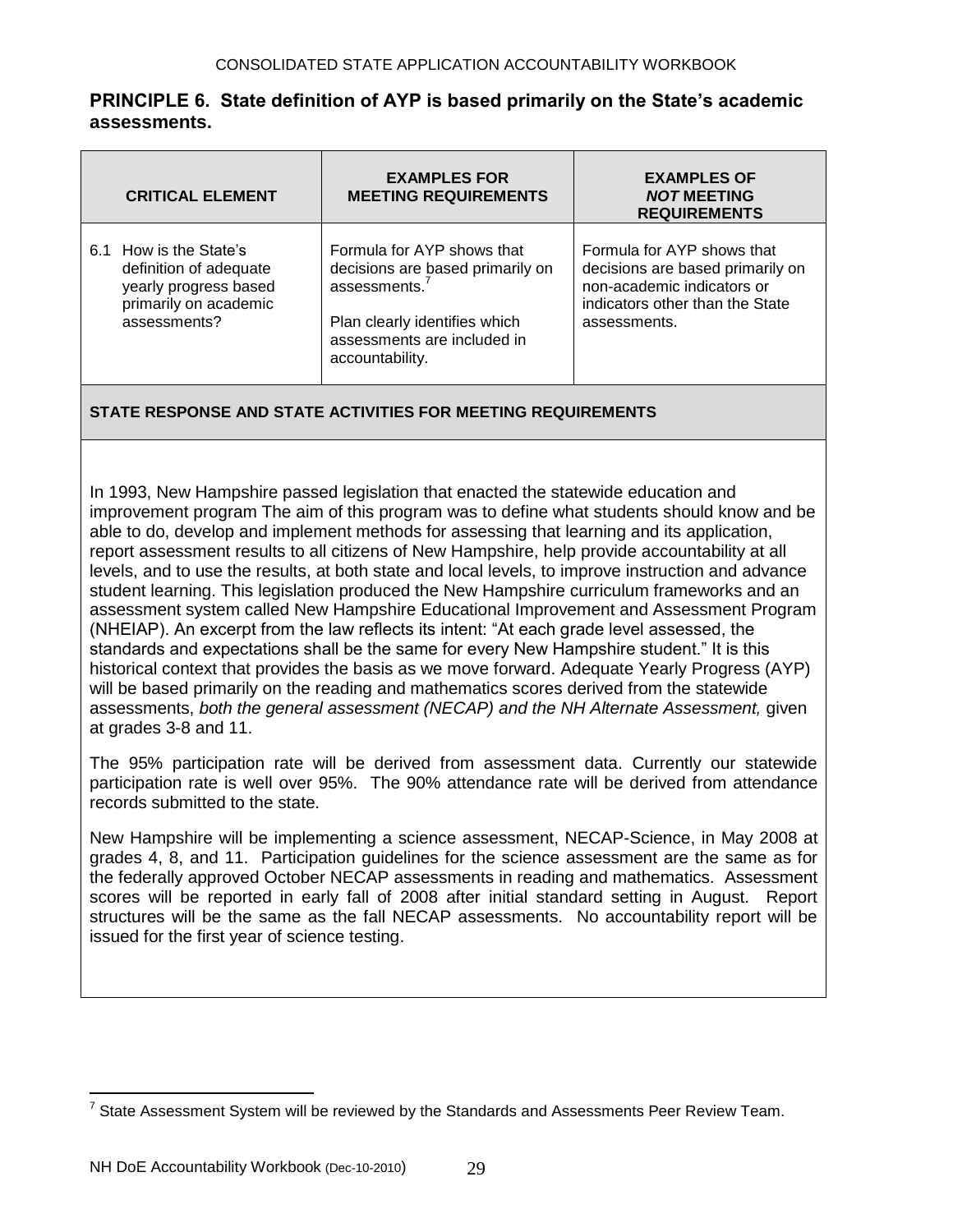## **PRINCIPLE 7. State definition of AYP includes graduation rates for public High schools and an additional indicator selected by the State for public Middle and public Elementary schools (such as attendance rates).**

| <b>CRITICAL ELEMENT</b>                                                                                                                                                               | <b>EXAMPLES FOR</b><br><b>MEETING REQUIREMENTS</b>                                                                                                                                                                                                                                                                                                                                                                               | <b>EXAMPLES OF</b><br><b>NOT MEETING REQUIREMENTS</b>                                           |
|---------------------------------------------------------------------------------------------------------------------------------------------------------------------------------------|----------------------------------------------------------------------------------------------------------------------------------------------------------------------------------------------------------------------------------------------------------------------------------------------------------------------------------------------------------------------------------------------------------------------------------|-------------------------------------------------------------------------------------------------|
| 7.1 What is the State's<br>additional academic<br>indicator for public<br>elementary schools for the<br>definition of AYP? For<br>public middle schools for<br>the definition of AYP? | State defines the additional<br>academic indicators, e.g.,<br>additional State or locally<br>administered assessments not<br>included in the State assessment<br>system, grade-to-grade retention<br>rates or attendance rates. <sup>8</sup><br>An additional academic indicator<br>is included (in the aggregate) for<br>AYP, and disaggregated (as<br>necessary) for use when applying<br>the exception clause to make<br>AYP. | State has not defined an<br>additional academic indicator for<br>elementary and middle schools. |

## **STATE RESPONSE AND STATE ACTIVITIES FOR MEETING REQUIREMENTS**

New Hampshire will use attendance rates as the other indicator for grades 3-8. Attendance rate has been defined as the Average Daily Membership (ADM) reported to the NH Department of Education. Any school with an attendance rate lower than 90% will not make AYP.

Attendance rate is included (in the aggregate) for AYP, and disaggregated (as necessary) for use when applying the exception clause to make AYP [See USC 6311(b)(2)(I)(i) and 34 CFR 200.20(b)].

Attendance as the other indicator is reflected in New Hampshire's single state accountability legislation - now Chapter 314 of the Laws of 2003. Section 314:6 is the accountability portion of the bill. It creates a new chapter in our statutes, RSA 193-H. The legislation took effect on July 22, 2003.

 $\overline{a}$  $8$  NCLB only lists these indicators as examples.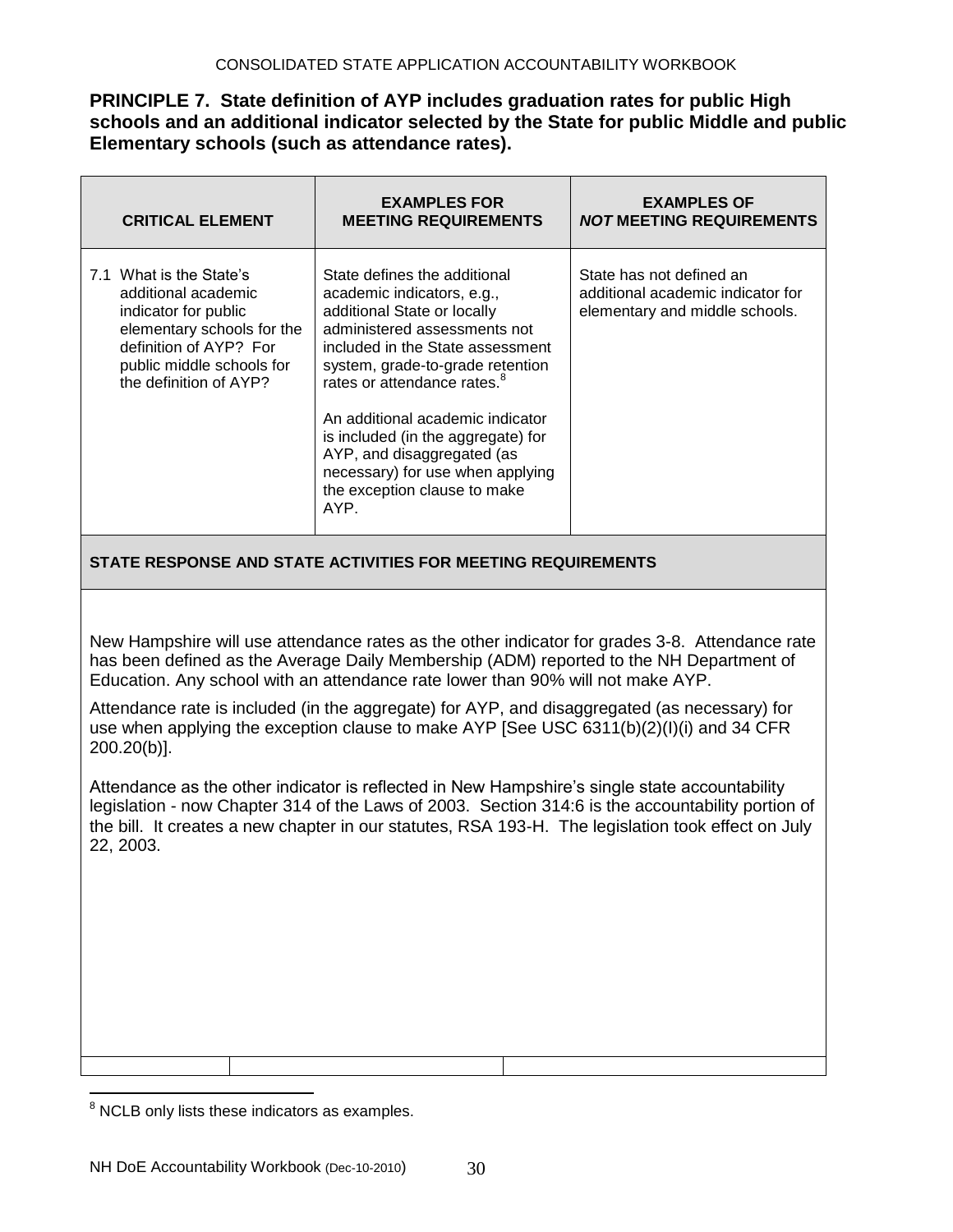| <b>CRITICAL ELEMENT</b>                                                    |      | <b>EXAMPLES FOR</b><br><b>MEETING REQUIREMENTS</b>                                                                                                                                |            | <b>EXAMPLES OF</b><br><b>NOT MEETING REQUIREMENTS</b>                                                                                                                                                                                                                                            |
|----------------------------------------------------------------------------|------|-----------------------------------------------------------------------------------------------------------------------------------------------------------------------------------|------------|--------------------------------------------------------------------------------------------------------------------------------------------------------------------------------------------------------------------------------------------------------------------------------------------------|
| 7.2 Are the<br>State's<br>academic<br>indicators<br>valid and<br>reliable? | any. | State has defined academic<br>indicators that are valid and reliable.<br>State has defined academic<br>indicators that are consistent with<br>nationally recognized standards, if | standards. | State has an academic indicator that is not<br>valid and reliable.<br>State has an academic indicator that is not<br>consistent with nationally recognized<br>State has an academic indicator that is not<br>consistent within grade levels.                                                     |
|                                                                            |      | STATE RESPONSE AND STATE ACTIVITIES FOR MEETING REQUIREMENTS                                                                                                                      |            |                                                                                                                                                                                                                                                                                                  |
| greater for reading.                                                       |      | Assessment (NCIEA) to coordinate an Assessment/Accountability Technical Advisory                                                                                                  |            | The NH DOE has contracted with the National Center for the Improvement of Educational<br>Committee. It is the responsibility of this group to review all academic indicators for validity and<br>reliability. Currently, reliabilities for all mathematics assessment are .90 or greater, .88 or |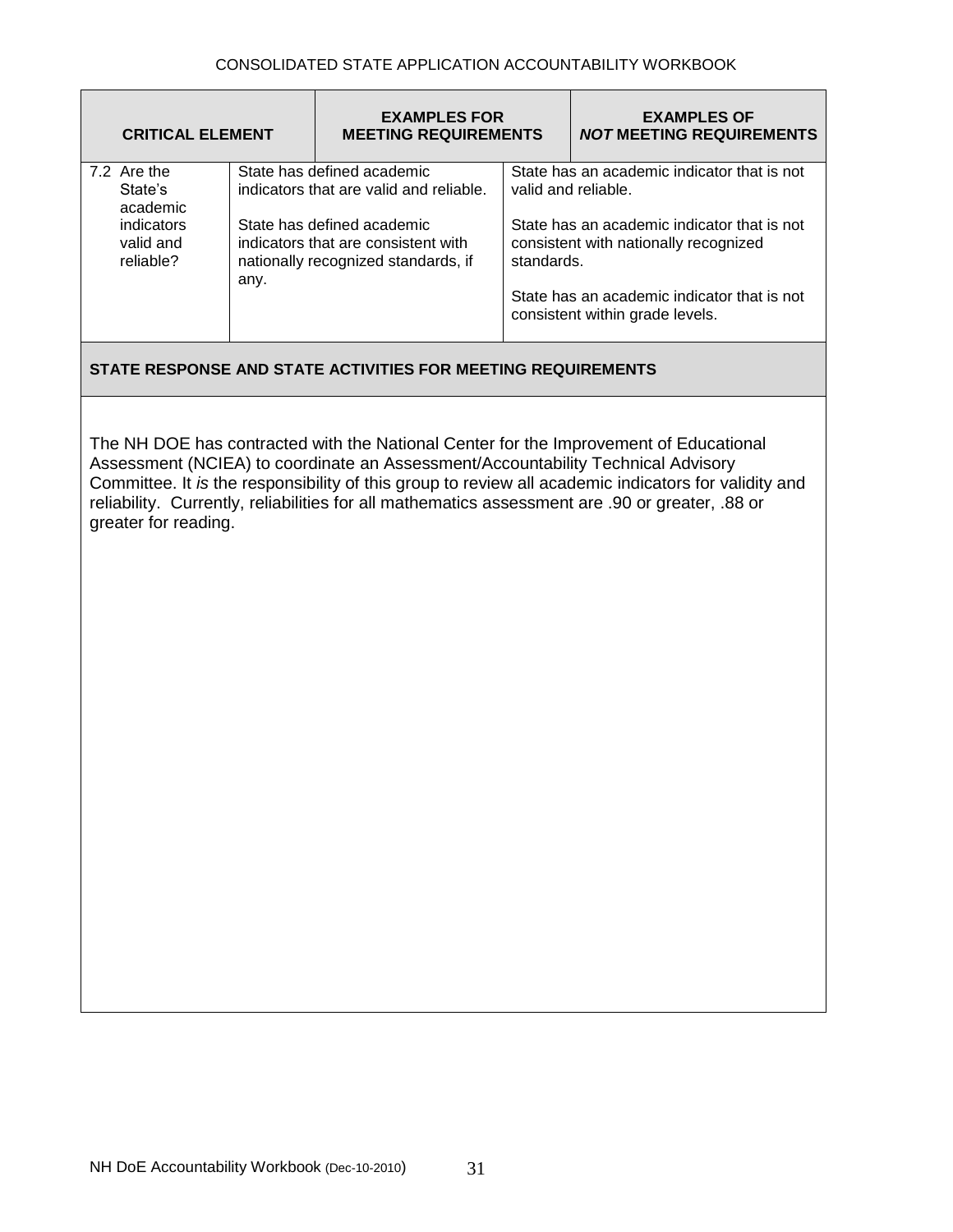| <b>CRITICAL ELEMENT</b>                                                              | <b>EXAMPLES FOR</b><br><b>MEETING REQUIREMENTS</b> | <b>EXAMPLES OF</b><br><b>NOT MEETING REQUIREMENTS</b> |
|--------------------------------------------------------------------------------------|----------------------------------------------------|-------------------------------------------------------|
| 7.3 What is the State's<br>definition for the public high<br>school graduation rate? |                                                    |                                                       |
| <b>CTATE DECOONICE AND CTATE ACTIVITIES EOD MEETING DEQUIDEMENTS</b>                 |                                                    |                                                       |

Beginning with the Class of 2010, New Hampshire will use the "four year adjusted cohort rate" method to calculate high school graduation rate. NH DoE will track a cohort of students from 9th grade through high school and then divide the number of students who graduate with a regular high school diploma or an adult high school diploma within four years by the total number in the cohort. In other words, the rate provides the percentage of the cohort that graduates in four years or fewer. Example:

#### **On time graduates by 2010 (spring + summer graduates)**

#### **---------------------------------------------------------- [(first time 9th graders in year 06-07 + (transfers in) – (transfers out)]**

The "four-year adjusted cohort graduation rate" is defined as the number of students who graduate in four years with a regular high school diploma divided by the number of students who entered high school four years earlier (adjusting for transfers in and out, émigrés and deceased students as stated below):

- Students who graduate in four years include students who earn a regular high school diploma or an adult high school diploma at the end of their fourth year; before the end of their fourth year; and during a summer session immediately following their fourth year. The diploma must be earned before October 1, of the end of the four years.
- To remove a student from a cohort, a school or district must confirm that a student has transferred out, emigrated to another country, or is deceased, through a Beginning of Year or End of Year submission in the NH DOE.
- For students who transfer out of a school, the written confirmation, maintained by the school, must be official and document that the student has enrolled in another school or in an educational program that culminates in a regular high school diploma or an adult high school diploma. If the student has transferred to another NH public school, the new school must confirm enrollment through i4see.

Graduation rate is included (in the aggregate) for AYP, and disaggregated (as necessary) for use when applying the exception clause to make AYP [See USC 6311(b)( $2)(1)(i)$  and 34 CFR 200.20(b)] and is defined as, the percentage of pupils who graduate with a regular diploma from an approved high school.

For high school AYP determinations, the ultimate graduation rate target is 95% using the following increments:

|     | Grad yr | AYP yr |
|-----|---------|--------|
| 75% | 2009    | 2010   |
| 80% | 2010    | 2011   |
| 85% | 2011    | 2012   |
| 90% | 2012    | 2013   |
| 95% | 2013    | 2014   |
|     |         |        |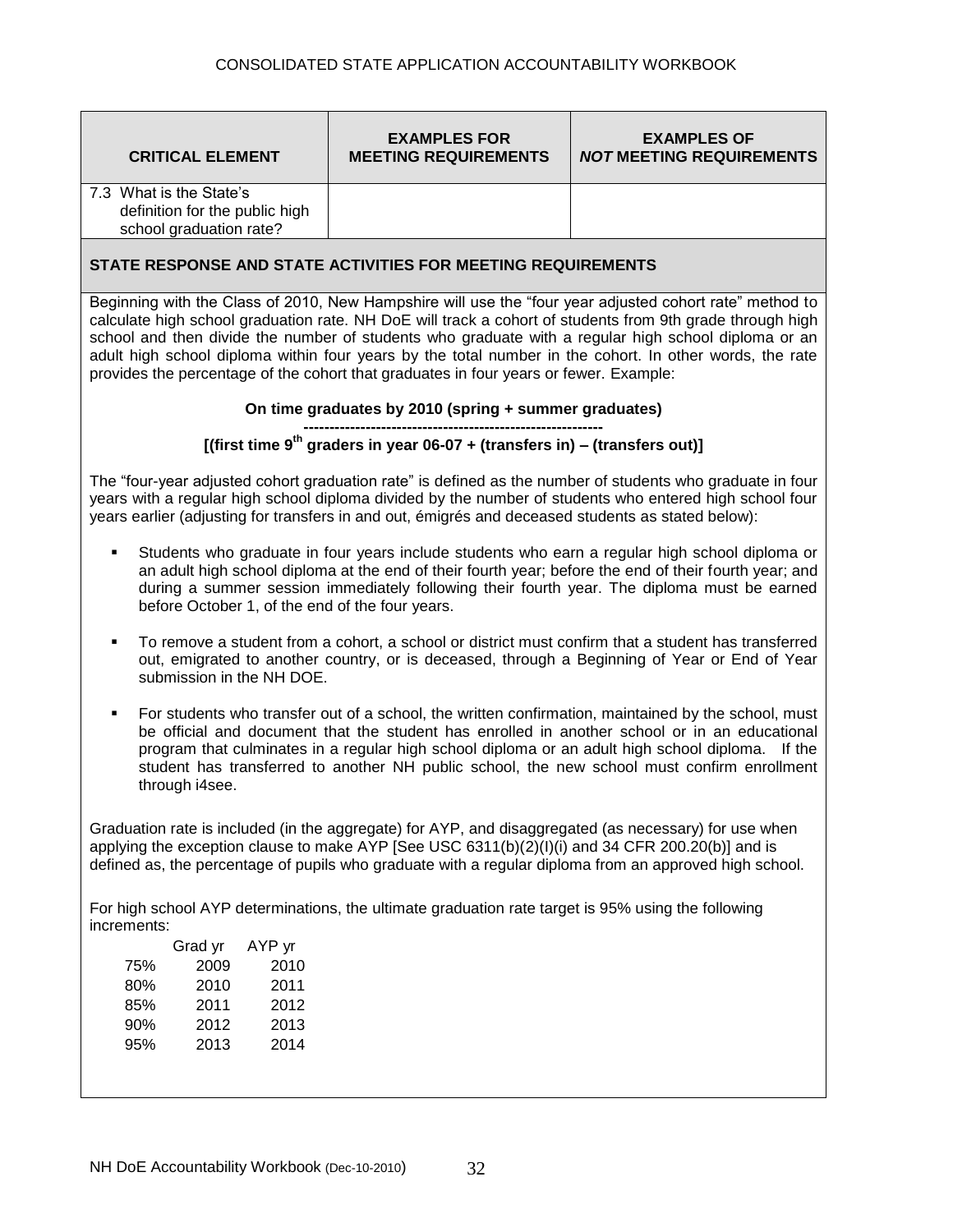## **PRINCIPLE 8. AYP is based on reading/language arts and mathematics achievement objectives.**

| <b>CRITICAL ELEMENT</b>                                                                                                     | <b>EXAMPLES FOR</b><br><b>MEETING REQUIREMENTS</b>                                                                                                                                                                                                                        | <b>EXAMPLES OF</b><br><b>NOT MEETING</b><br><b>REQUIREMENTS</b>                                                                                                      |
|-----------------------------------------------------------------------------------------------------------------------------|---------------------------------------------------------------------------------------------------------------------------------------------------------------------------------------------------------------------------------------------------------------------------|----------------------------------------------------------------------------------------------------------------------------------------------------------------------|
| 8.1 Does the state measure<br>achievement in<br>reading/language arts and<br>mathematics separately for<br>determining AYP? | State AYP determination for<br>student subgroups, public<br>schools and LEAs separately<br>measures reading/language arts<br>and mathematics.<br>AYP is a separate calculation for<br>reading/language arts and<br>mathematics for each group,<br>public school, and LEA. | State AYP determination for<br>student subgroups, public<br>schools and LEAs averages or<br>combines achievement across<br>reading/language arts and<br>mathematics. |

## **STATE RESPONSE AND STATE ACTIVITIES FOR MEETING REQUIREMENTS**

Currently the state assessment (NECAP) measures student performance in reading and mathematics separately at grades 3-8 and 11. Accountability measures will be reported for student subgroups, public schools and LEAs in reading and mathematics separately.

 9 If the state has more than one assessment to cover its language arts standards, the State must create a method for including scores from all the relevant assessments.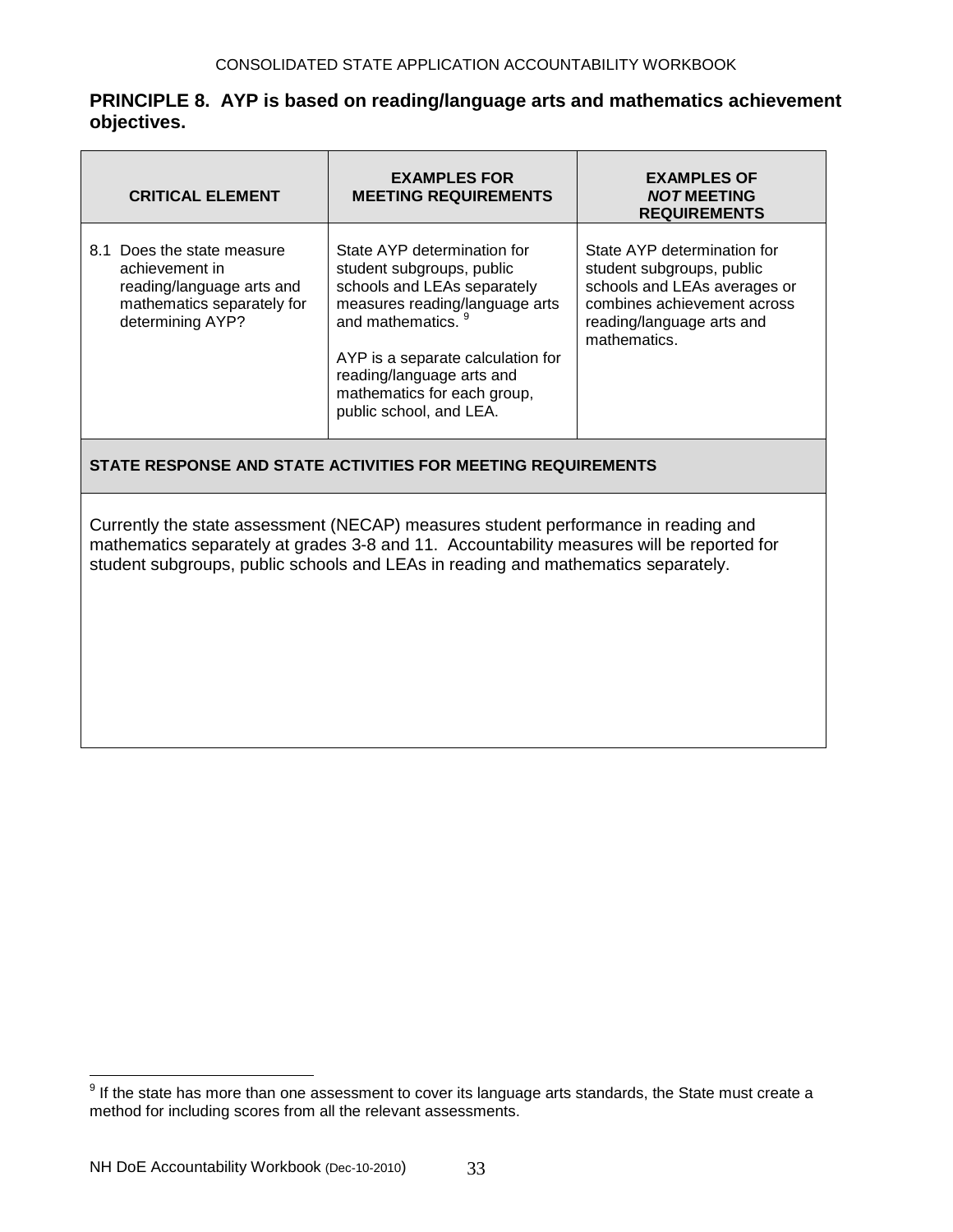|     | <b>CRITICAL</b><br><b>ELEMENT</b>                                                                  | <b>EXAMPLES FOR</b><br><b>MEETING REQUIREMENTS</b>                                                                                                                                                                                                                                                     | <b>EXAMPLES OF</b><br><b>NOT MEETING</b><br><b>REQUIREMENTS</b>                                                                                                                                                                                           |
|-----|----------------------------------------------------------------------------------------------------|--------------------------------------------------------------------------------------------------------------------------------------------------------------------------------------------------------------------------------------------------------------------------------------------------------|-----------------------------------------------------------------------------------------------------------------------------------------------------------------------------------------------------------------------------------------------------------|
| 9.1 | How do AYP<br>determination<br>s meet the<br>State's<br>standard for<br>acceptable<br>reliability? | State has defined a method for determining an<br>acceptable level of reliability (decision<br>consistency) for AYP decisions.<br>State provides evidence that decision<br>consistency is (1) within the range deemed<br>acceptable to the State, and (2) meets<br>professional standards and practice. | State does not have an<br>acceptable method for<br>determining reliability (decision<br>consistency) of accountability<br>decisions, e.g., it reports only<br>reliability coefficients for its<br>assessments.                                            |
|     |                                                                                                    | State publicly reports the estimate of decision<br>consistency, and incorporates it appropriately<br>into accountability decisions.<br>State updates analysis and reporting of<br>decision consistency at appropriate intervals.                                                                       | State has parameters for<br>acceptable reliability; however,<br>the actual reliability (decision<br>consistency) falls outside those<br>parameters.<br>State's evidence regarding<br>accountability reliability (decision<br>consistency) is not updated. |

## **PRINCIPLE 9. State Accountability System is statistically valid and reliable.**

## **STATE RESPONSE AND STATE ACTIVITIES FOR MEETING REQUIREMENTS**

AYP determinations will be based primarily on assessment results from the statewide assessment system, NECAP. Annually NECAP goes through a complete evaluation of reliability (Standard Errors of Measurement, Accuracy and Consistency). The results are published in the NECAP Technical Manual.

The NH DOE contracts with the NCIEA (National Center for the Improvement of Educational Assessment) to coordinate an assessment/accountability Technical Advisory Committee. It is the responsibility of this group to review all the academic indicators for validity and reliability and to ensure the integrity of the process.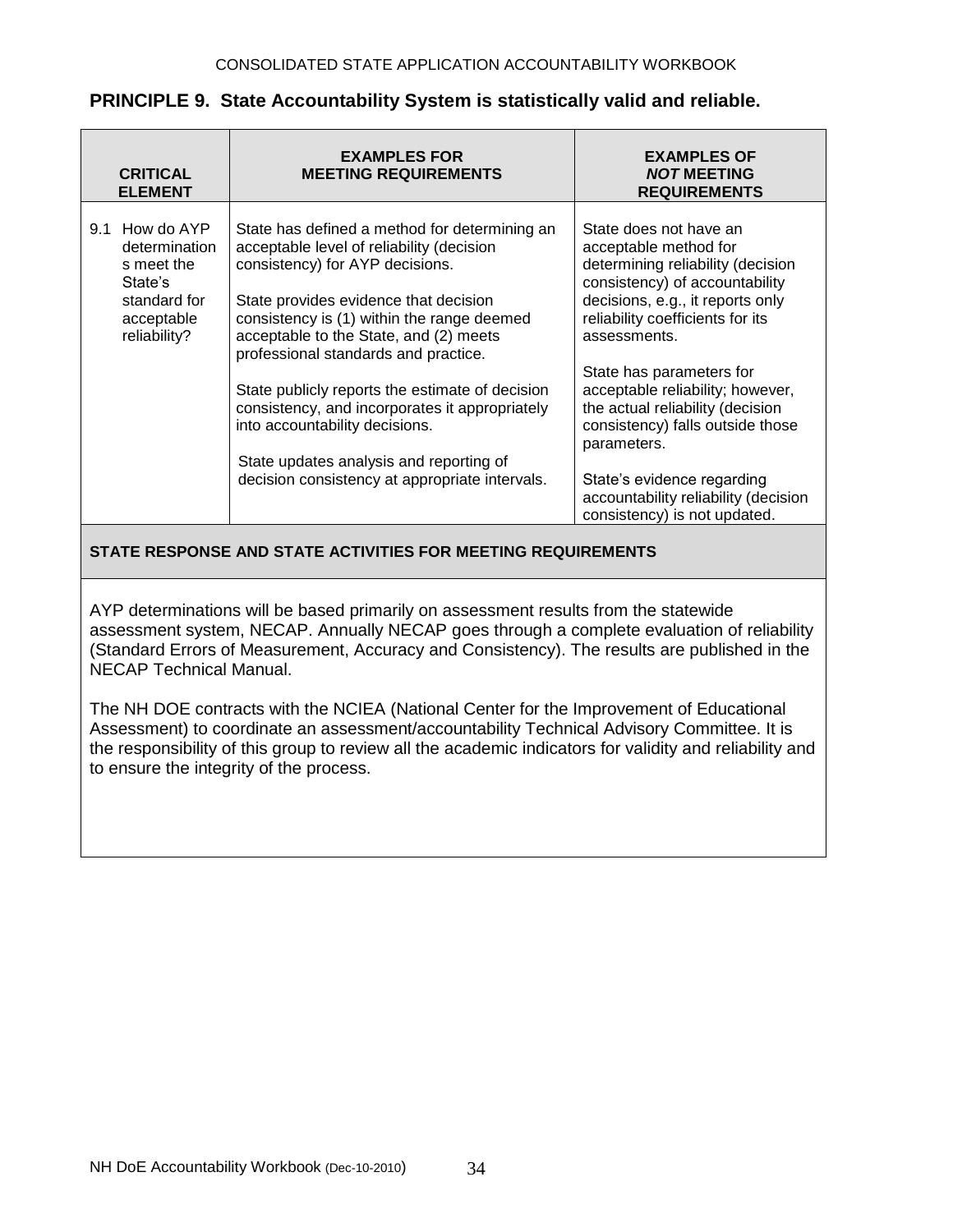| <b>CRITICAL ELEMENT</b>         | <b>EXAMPLES FOR</b><br><b>MEETING REQUIREMENTS</b> | <b>EXAMPLES OF</b><br><b>NOT MEETING</b><br><b>REQUIREMENTS</b> |
|---------------------------------|----------------------------------------------------|-----------------------------------------------------------------|
| 9.2 What is the State's process | State has established a process                    | State does not have a system for                                |
| for making valid AYP            | for public schools and LEAs to                     | handling appeals of accountability                              |
| determinations?                 | appeal an accountability decision.                 | decisions.                                                      |

The process for making AYP determinations is widely publicized (NH DOE website, Superintendent's Key Messages monthly e-mail, New Hampshire NCLB list serve, the AYP Task Force).

In the past year, the NH i.4.see data system has developed numerous verification tools to enable school districts to be sure that the demographic data we have on students is correct. This "data cleanup" occurs at multiple times throughout the year, allowing us to be sure that we have accurate BOY (beginning of year) and EOY (end of year) data – both of which are used in AYP calculations.

In addition, prior to the public release of assessment data, the department checks for data anomalies and may go so far as making phone calls to districts for verification of data. A report of assessment data is then sent to all schools for verification prior to its public release. Data that will form the basis of our graduation rates and retention rates are reviewed and confirmed by the superintendents.

This year, our data team is working on a verification tool for districts to use again prior to the release of AYP reports. AYP determinations will be made based on their final information and reports will be sent to all schools. A school wishing to appeal its AYP designation will have 30 days to present an appeal to their district. A district wishing to appeal its AYP designation will have 30 days to present an appeal to the Commissioner of Education or his designee. Guidelines for the appeal process along with worksheets and directions that allow districts to do their own AYP calculations appear on the NH DOE website and are given to every school that has not made AYP.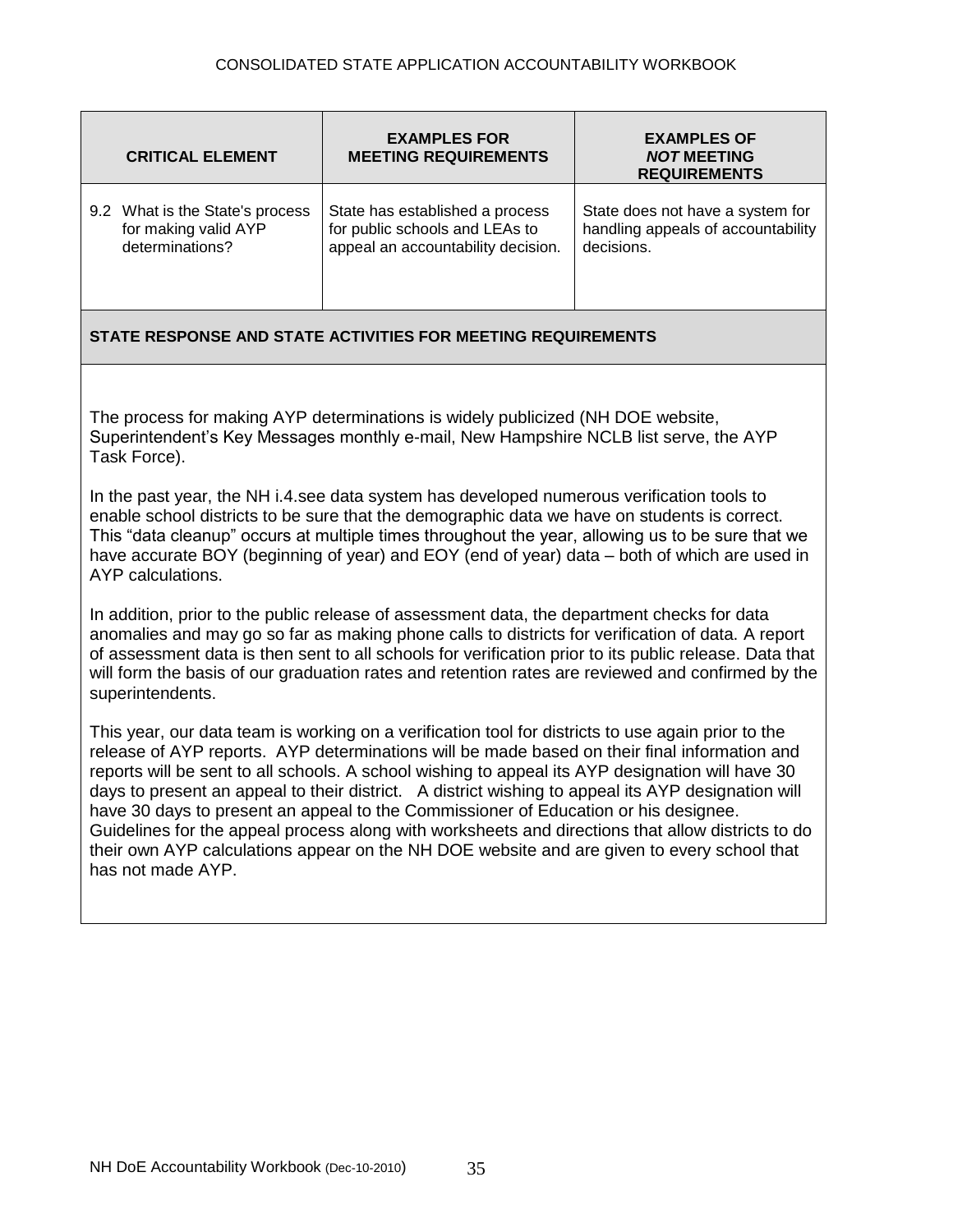| <b>CRITICAL ELEMENT</b>                                                                                                          | <b>EXAMPLES FOR</b><br><b>MEETING REQUIREMENTS</b>                                                                                                                                                                                                                                                                                                                                                                                       | <b>EXAMPLES OF</b><br><b>NOT MEETING</b><br><b>REQUIREMENTS</b>                                                                                                                                              |
|----------------------------------------------------------------------------------------------------------------------------------|------------------------------------------------------------------------------------------------------------------------------------------------------------------------------------------------------------------------------------------------------------------------------------------------------------------------------------------------------------------------------------------------------------------------------------------|--------------------------------------------------------------------------------------------------------------------------------------------------------------------------------------------------------------|
| 9.3 How has the<br>State planned for<br>incorporating into<br>its definition of<br>AYP anticipated<br>changes in<br>assessments? | State has a plan to maintain continuity in AYP<br>decisions necessary for validity through planned<br>assessment changes, and other changes<br>necessary to comply fully with NCLB. <sup>10</sup><br>State has a plan for including new public schools in<br>the State Accountability System.<br>State has a plan for periodically reviewing its State<br>Accountability System, so that unforeseen changes<br>can be quickly addressed. | State's transition plan<br>interrupts annual<br>determination of AYP.<br>State does not have a plan<br>for handling changes: e.g.,<br>to its assessment system,<br>or the addition of new<br>public schools. |

The NH DOE has contracted with the NCIEA to coordinate a Technical Advisory Committee. It is the responsibility of this group to develop policy for anticipated changes to AYP as changes are made to the assessment system. The changes contained within this submission result from two external panels: AYP Task Force and the TAC. The NCIEA helps to run the meetings of both groups.

 $\overline{a}$ 

 $10$  Several events may occur which necessitate such a plan. For example, (1) the State may need to include additional assessments in grades 3-8 by 2005-2006; (2) the State may revise content and/or academic achievement standards; (3) the State may need to recalculate the starting point with the addition of new assessments; or (4) the State may need to incorporate the graduation rate or other indicators into its State Accountability System. These events may require new calculations of validity and reliability.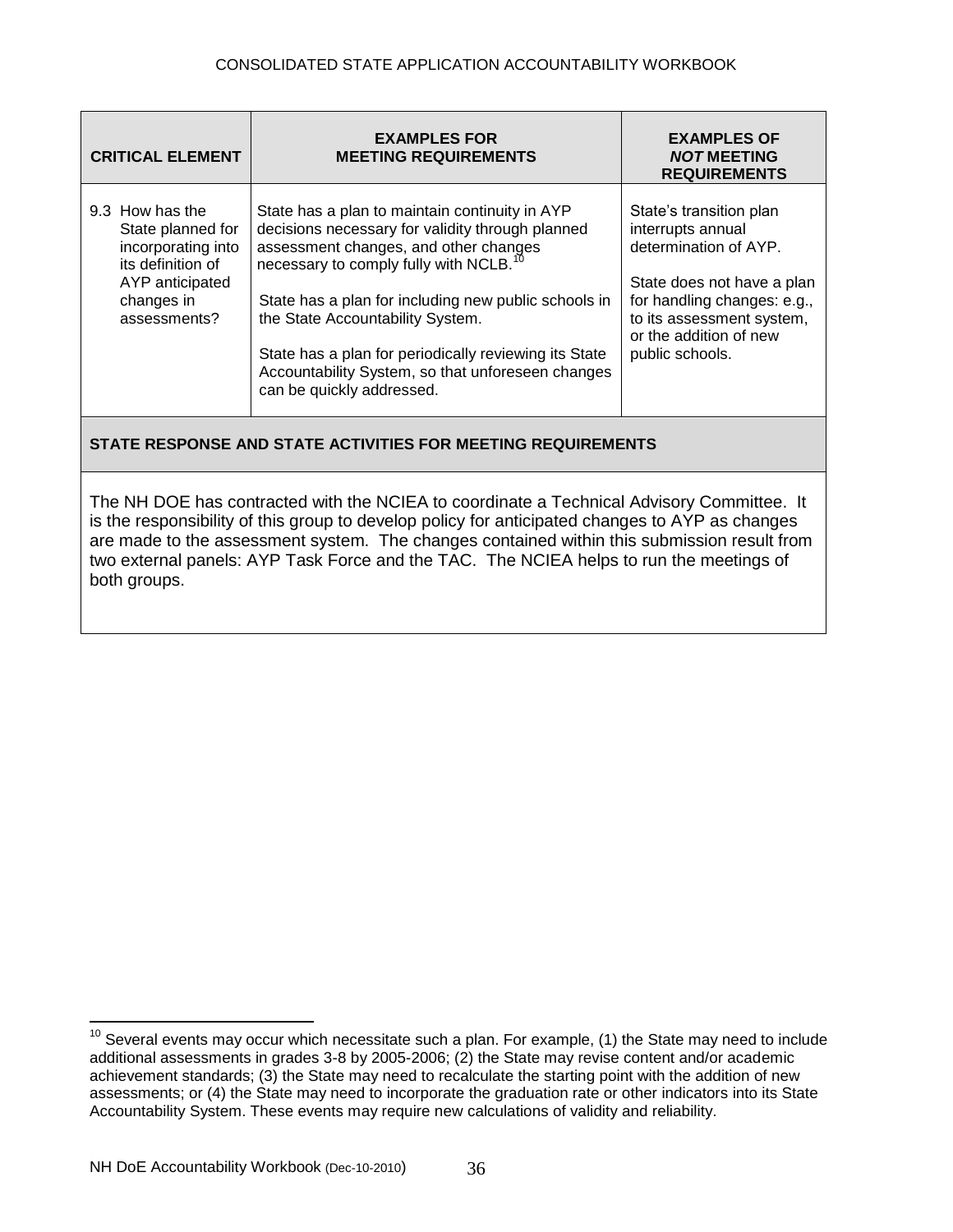## **PRINCIPLE 10. In order for a public school or LEA to make AYP, the State ensures that it assessed at least 95% of the students enrolled in each subgroup.**

| <b>CRITICAL ELEMENT</b>                                                                                                                 | <b>EXAMPLES FOR</b><br><b>MEETING REQUIREMENTS</b>                                                                                                                                                                                                                                                                                                     | <b>EXAMPLES OF</b><br><b>NOT MEETING</b><br><b>REQUIREMENTS</b>                                                                                                                                                                 |
|-----------------------------------------------------------------------------------------------------------------------------------------|--------------------------------------------------------------------------------------------------------------------------------------------------------------------------------------------------------------------------------------------------------------------------------------------------------------------------------------------------------|---------------------------------------------------------------------------------------------------------------------------------------------------------------------------------------------------------------------------------|
| 10.1 What is the State's method<br>for calculating participation<br>rates in the State<br>assessments for use in<br>AYP determinations? | State has a procedure to<br>determine the number of absent<br>or untested students (by<br>subgroup and aggregate).<br>State has a procedure to<br>determine the denominator (total<br>enrollment) for the 95%<br>calculation (by subgroup and<br>aggregate).<br>Public schools and LEAs are held<br>accountable for reaching the 95%<br>assessed goal. | The state does not have a<br>procedure for determining the<br>rate of students participating in<br>statewide assessments.<br>Public schools and LEAs are not<br>held accountable for testing at<br>least 95% of their students. |

## **STATE RESPONSE AND STATE ACTIVITIES FOR MEETING REQUIREMENTS**

New Hampshire collects student demographic data on every student enrolled on the first day of the statewide assessment. Participation rates for every group and subgroup at the school, district, and state level is calculated based on the total enrollment on the first day of testing. Due to the large number of small schools and small districts in the state, a cell size for participation rate accountability will be 40. This number was chosen to acknowledge the effect that a single student can have on participation rates for very small groups. Subgroups that fall under the cell size at the school level may still show up at the district level and will show up at the state level. New Hampshire does not intend to use confidence intervals on the 95% participation requirement.

**New Hampshire will use the following method to calculate the participation rate:**

 **Step 1: If group size for current year ≥ 40, and participation rate ≥ .95 then OK. Otherwise…**

 **Step 2: If two-year aggregate group size ≥ 40, and two-year aggregate participation rate ≥ .95, then OK. Otherwise…**

 **Step 3: If three-year aggregate group size ≥ 40, and three-year aggregate participation rate ≥ .95, then OK. Otherwise…**

 **Step 4: If three-year aggregate group size < 40, then groups size is too small to calculate participation rate. Otherwise…**

 **Step 5: Group does not meet 95% participation rate requirements.**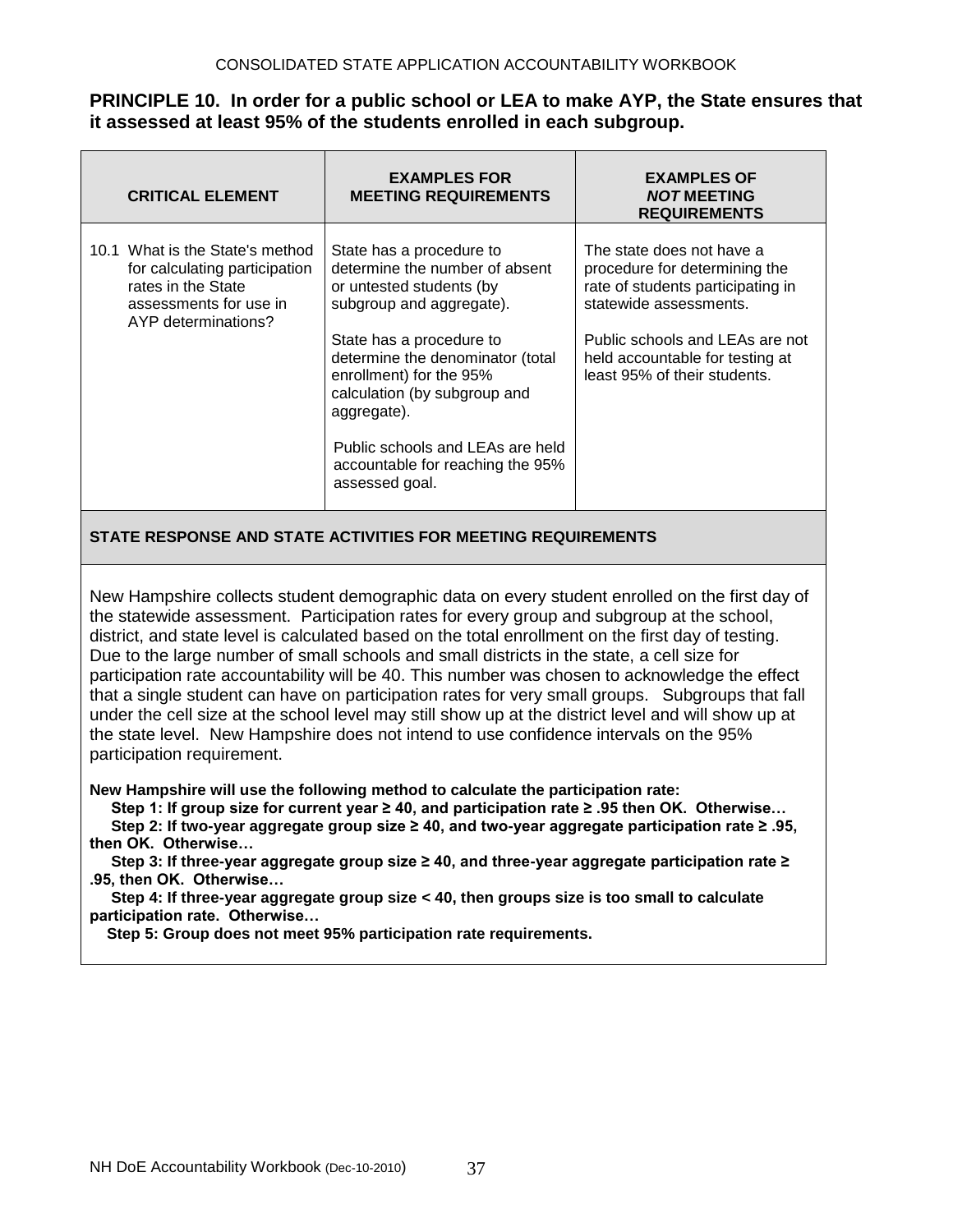| <b>CRITICAL ELEMENT</b>                                                                                          | <b>EXAMPLES FOR</b><br><b>MEETING REQUIREMENTS</b>                                                                                                                  | <b>EXAMPLES OF</b><br><b>NOT MEETING</b><br><b>REQUIREMENTS</b>      |  |
|------------------------------------------------------------------------------------------------------------------|---------------------------------------------------------------------------------------------------------------------------------------------------------------------|----------------------------------------------------------------------|--|
| 10.2 What is the State's policy<br>for determining when the<br>95% assessed<br>requirement should be<br>applied? | State has a policy that implements the<br>regulation regarding the use of 95% allowance<br>when the group is statistically significant<br>according to State rules. | State does not have a<br>procedure for making this<br>determination. |  |
| STATE RESPONSE AND STATE ACTIVITIES FOR MEETING REQUIREMENTS                                                     |                                                                                                                                                                     |                                                                      |  |
| See section 10.1                                                                                                 |                                                                                                                                                                     |                                                                      |  |
|                                                                                                                  |                                                                                                                                                                     |                                                                      |  |
|                                                                                                                  |                                                                                                                                                                     |                                                                      |  |
|                                                                                                                  |                                                                                                                                                                     |                                                                      |  |
|                                                                                                                  |                                                                                                                                                                     |                                                                      |  |
|                                                                                                                  |                                                                                                                                                                     |                                                                      |  |
|                                                                                                                  |                                                                                                                                                                     |                                                                      |  |
|                                                                                                                  |                                                                                                                                                                     |                                                                      |  |
|                                                                                                                  |                                                                                                                                                                     |                                                                      |  |
|                                                                                                                  |                                                                                                                                                                     |                                                                      |  |
|                                                                                                                  |                                                                                                                                                                     |                                                                      |  |

## **Appendix A** Required Data Elements for State Report Card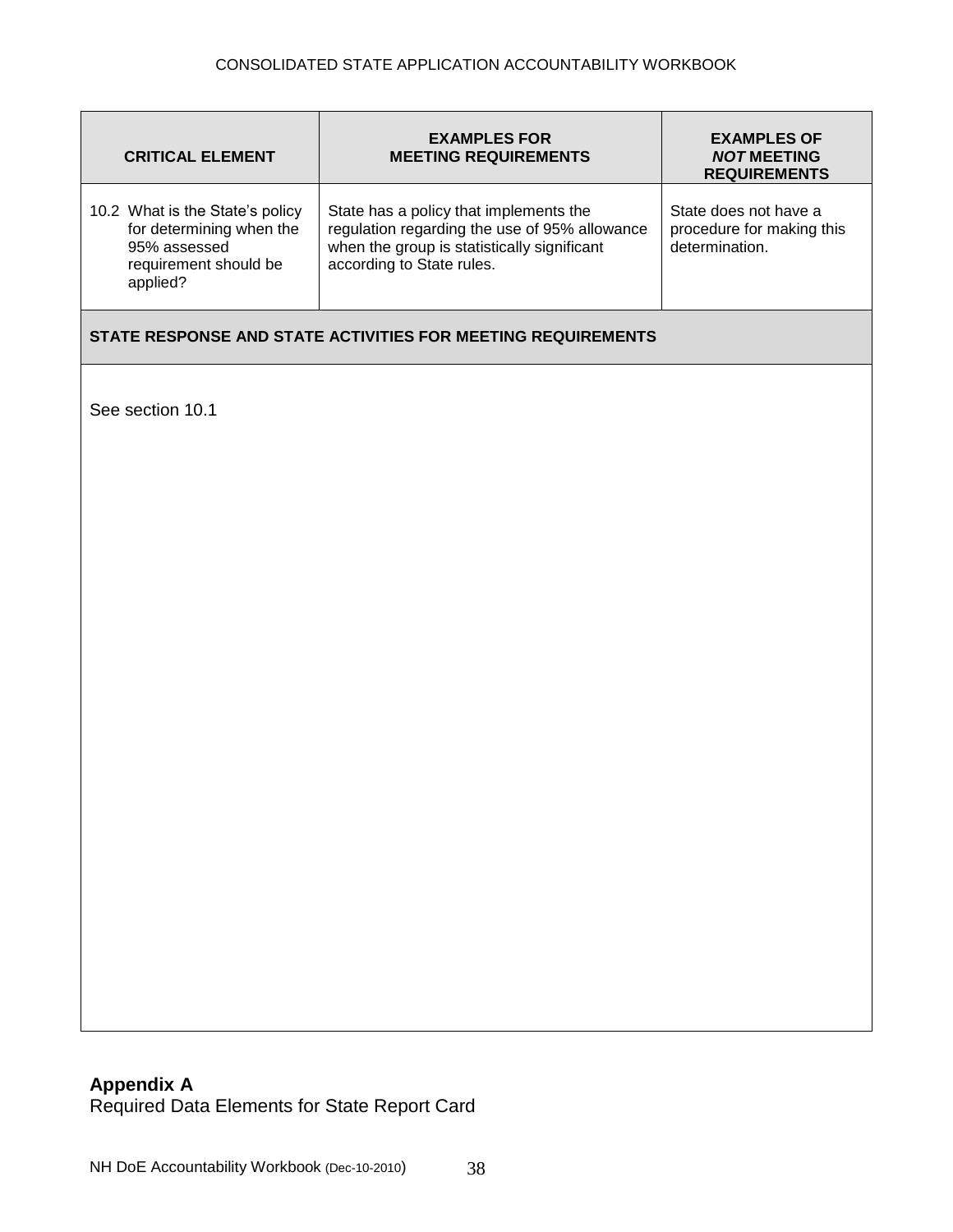## **1111(h)(1)(C)**

1. Information, in the aggregate, on student achievement at each proficiency level on the State academic assessments (disaggregated by race, ethnicity, gender, disability status, migrant status, English proficiency, and status as economically disadvantaged, except that such disaggregation shall not be required in a case in which the number of students in a category is insufficient to yield statistically reliable information or the results would reveal personally identifiable information about an individual student.

2. Information that provides a comparison between the actual achievement levels of each student subgroup and the State's annual measurable objectives for each such group of students on each of the academic assessments.

3. The percentage of students not tested (disaggregated by the student subgroups), except that such disaggregation shall not be required in a case in which the number of students in a category is insufficient to yield statistically reliable information or the results would reveal personally identifiable information about an individual student.

4. The most recent 2-year trend in student achievement in each subject area, and for each grade level, for the required assessments.

5. Aggregate information on any other indicators used by the State to determine the adequate yearly progress of students in achieving State academic achievement standards disaggregated by student subgroups.

6. Graduation rates for secondary school students disaggregated by student subgroups.

7. Information on the performance of local educational agencies in the State regarding making adequate yearly progress, including the number and names of each school identified for school improvement under section 1116.

8. The professional qualifications of teachers in the State, the percentage of such teachers teaching with emergency or provisional credentials, and the percentage of classes in the State not taught by highly qualified teachers, in the aggregate and disaggregated by high-poverty compared to lowpoverty schools which (for this purpose) means schools in the top quartile of poverty and the bottom quartile of poverty in the State.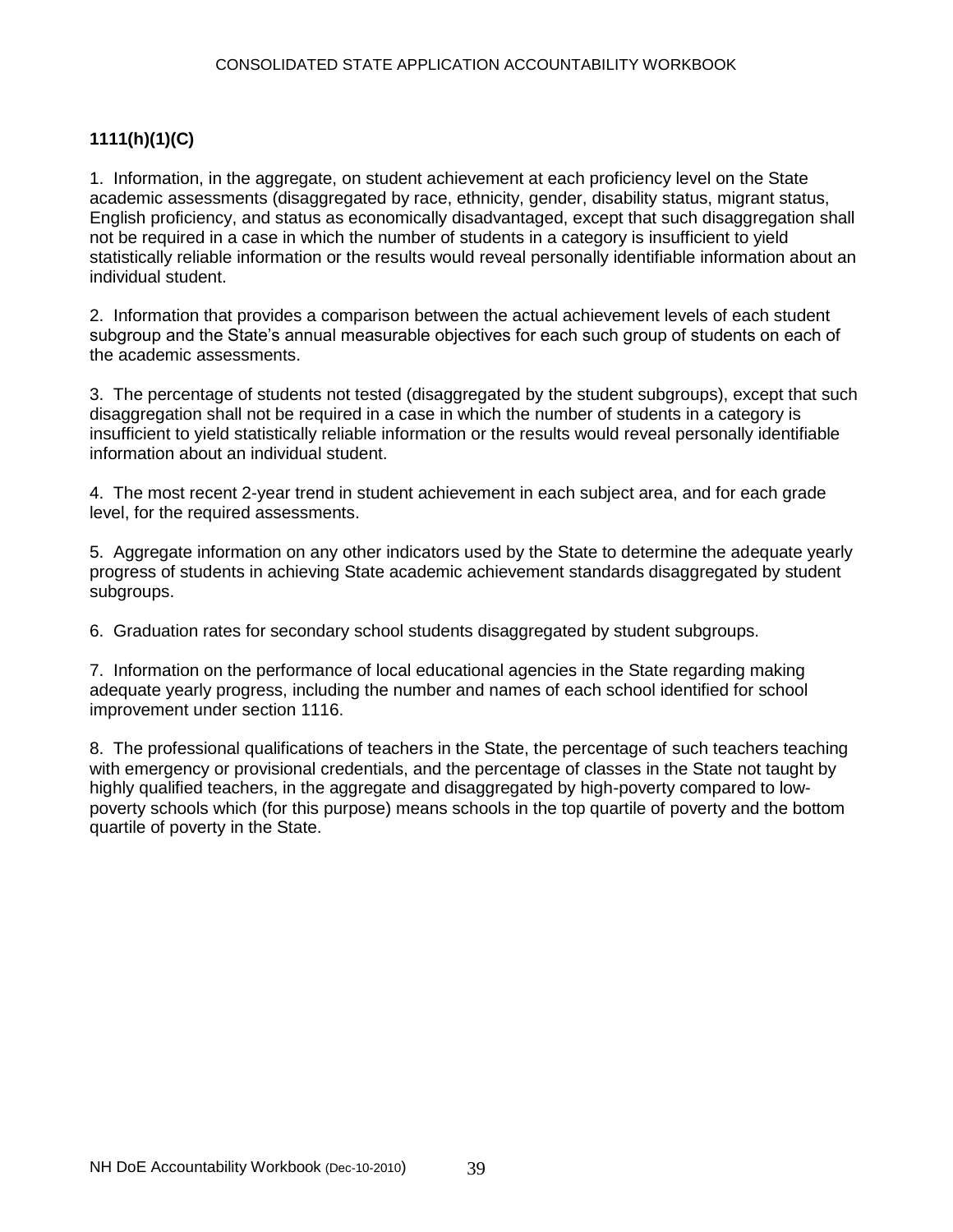#### CONSOLIDATED STATE APPLICATION ACCOUNTABILITY WORKBOOK

## **APPENDIX B: Fall Statewide Assessment Participation Guidelines for Grades 2-8 Fall NECAP and School Year NH-Alt**

#### **Elementary/Middle School Students who Must Test**

**All\*** *NH public elementary/middle school students*, regardless of placement, are required (except as noted below) to participate once in each content area of the statewide assessment at the elementary/middle school level as follows:

- **Regularly assessed students**: a student participates in the appropriate grade level Fall NECAP each year he or she is enrolled in any grade 3 through 8 (reading and mathematics at grades 3-8, and writing at grades 5 and 8).
- **NH-Alt Students:**
	- o NH Students identified for NH-Alternate Assessment must complete a year-long portfolio in reading, and mathematics each year they are in any grade 2 through 7 (as reported in the BOY file) and in writing each year they are in either grade 4 or 7 (as reported in the BOY file). These portfolio assessments are submitted for scoring in May and are later combined with the results of the *following October* NECAP tests.
	- o Students identified for NH-Alternate Assessment must complete a year-long portfolio in science during the each year they are in either grade 4 or 8 (as reported in the BOY file). These portfolio assessments are submitted for scoring in May and are combined with the results of the May NECAP science tests.
- **Students in the court system**, adjudicated as juveniles must participate in the assessment.  $\bullet$
- **Students who repeat a grade** that is included in the statewide assessment must participate in the assessment
- **Students in elementary/middle school alternative programs** must participate in the assessment.
- **Foreign Exchange Students**: Foreign exchange students (enrollment status 11) must be tested.

**All\*** Except for cases listed below, All\* *NH public elementary/middle school students* is defined as all students who are enrolled in any public NH school or program including students attending alternate and off -site programs; all students who have been placed by any NH district in any non-public or private schools (both in-state and out-of-state); and all students who have been placed by any NH district in any out-of-state public school. These students are identified in the BOY file with an enrollment status of 1, 2, 3, 5, 6, 8, 9, or 11.

#### **Exceptions- Students who are Not Required to Participate in Certain Assessments:**

- **NH-Alt students who completed a portfolio in May 2008:** Students who submitted a May 2008 NH-Alt Portfolio  $\bullet$ should not be tested with the Fall NECAP. (They may participate on a trial basis.)
- First Year LEP: First year LEP students who have been in US schools less than one year (enrolled in US School after  $\bullet$ October 1, 2007) are exempt from the Reading and Writing tests only. They must take the Mathematics test. If a First Year LEP students who qualify for NH-Alt will be issued a State Approved Special Consideration upon request to the NHDoE Director of Assessment.
- $\bullet$ **Students with State Approved Special Considerations (e.g. Medical Exemptions)**: These students are exempt from those content areas identified within written approval by the NHDoE Director of Assessment.
- **Enrolled After Test Window Opens:** NECAP students who enroll from anywhere other than a NH district after  $\bullet$ October 1 do not need to be tested. (Students who enroll from a NH district should complete testing.)
- **Withdrew During Test Window:** Students who withdraw prior to finishing testing do not need to finish testing at  $\bullet$ that location. (For NECAP students, withdrawal status must be bubbled on the student's answer booklet). If the student then enrolls in a NH district, the receiving district should administer the remainder of the test.
- Students **adjudicated and incarcerated as an adult in the NH prison system** do not need to be tested.
- **Enrolled Out-of-State:** Student placed out-of-state by the district who participate in the receiving state's assessment and accountability system should not be tested. (Report these students to the state assessment director.)
- **Home Schooled Students:** Home schooled students may, but do not have to, be tested at the parent's discretion. This applies to students that are fully home schooled (not appearing in BOY file), and those home schooled students who are participating in funded activities at the school (enrollment status 4 in the BOY file)